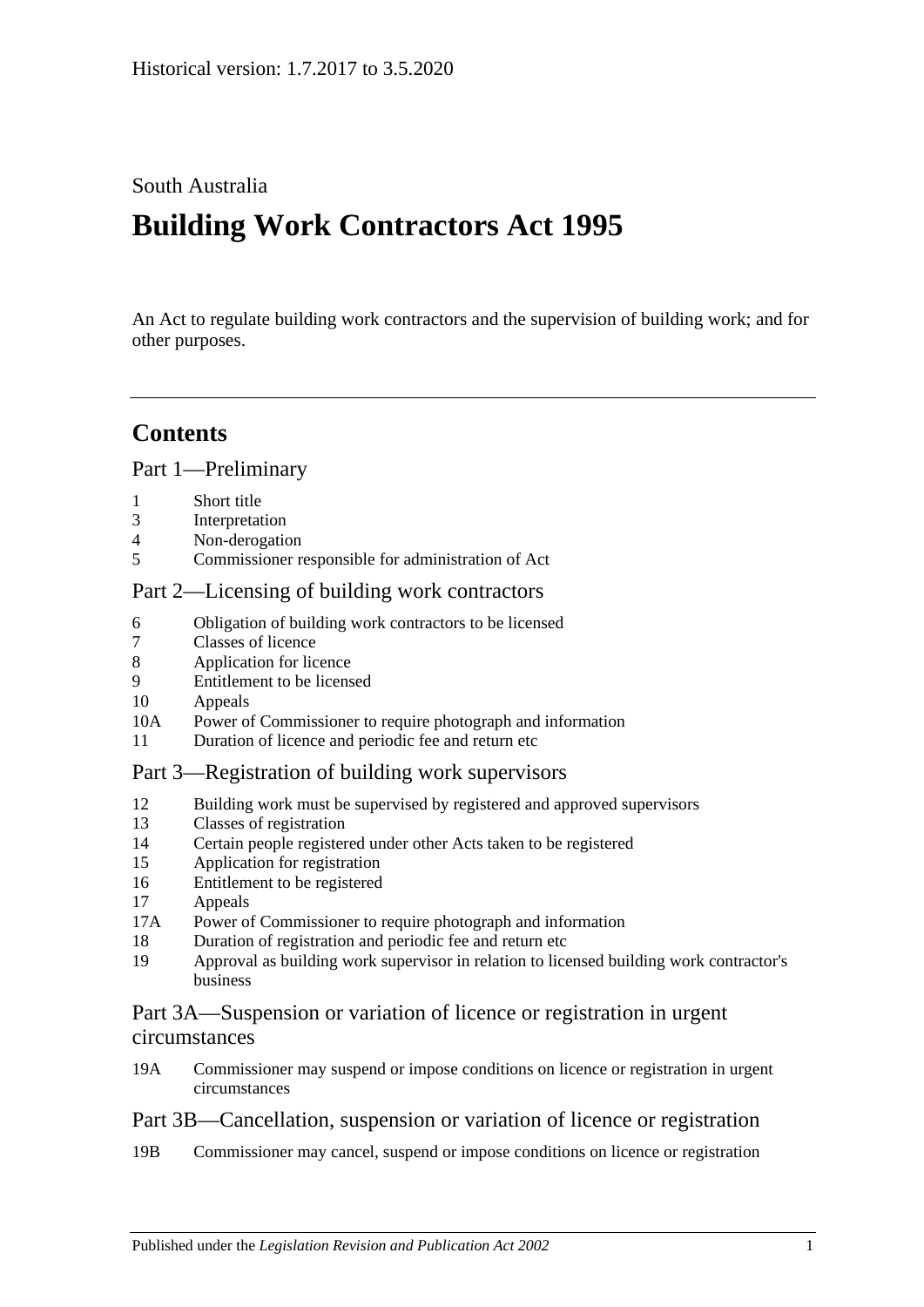# [Part 4—Discipline of building work contractors, supervisors and building](#page-16-0)  [consultants](#page-16-0)

- [Interpretation of Part](#page-16-1)
- [Cause for disciplinary action](#page-17-0)
- [Complaints](#page-17-1)
- [Hearing by District Court](#page-18-0)
- [Participation of assessors in disciplinary proceedings](#page-18-1)
- [Disciplinary action](#page-18-2)
- [Contravention of orders](#page-19-0)

#### [Part 5—Provisions with respect to domestic building work](#page-19-1)

[Division 1—Requirements in relation to certain domestic building work contracts](#page-19-2)

- [Application of Division](#page-19-3)
- [Formal requirements in relation to domestic building work contracts](#page-20-0)
- [Price and domestic building work contracts](#page-20-1)
- [Payments under or in relation to domestic building work contracts](#page-22-0)
- [Exhibition houses](#page-23-0)

#### [Division 2—Statutory warranties](#page-23-1)

[Statutory warranties](#page-23-2)

#### [Division 3—Building indemnity insurance](#page-24-0)

- [Application of Division](#page-24-1)
- [Requirements of insurance](#page-24-2)
- [Nature of the policy](#page-25-0)

#### [Division 4—Right to terminate certain domestic building work contracts](#page-25-1)

[Right to terminate certain domestic building work contracts](#page-25-2)

#### [Division 5—Powers of court in relation to domestic building work](#page-26-0)

[Powers of court in relation to domestic building work](#page-26-1)

#### [Division 6—Harsh and unconscionable terms](#page-27-0)

[Harsh and unconscionable terms](#page-27-1)

#### [Division 7—Participation of assessors in proceedings](#page-28-0)

[Participation of assessors in proceedings](#page-28-1)

#### [Division 8—Magistrates Court and substantial monetary claims](#page-28-2)

[Magistrates Court and substantial monetary claims](#page-28-3)

#### [Part 7—Miscellaneous](#page-28-4)

- [No exclusion etc of rights, conditions or warranties](#page-28-5)
- [Delegations](#page-29-0)
- [Agreement with professional organisation](#page-29-1)
- [Exemptions](#page-30-0)
- [Registers](#page-30-1)
- [Commissioner and proceedings before District Court](#page-31-0)
- [False or misleading information](#page-31-1)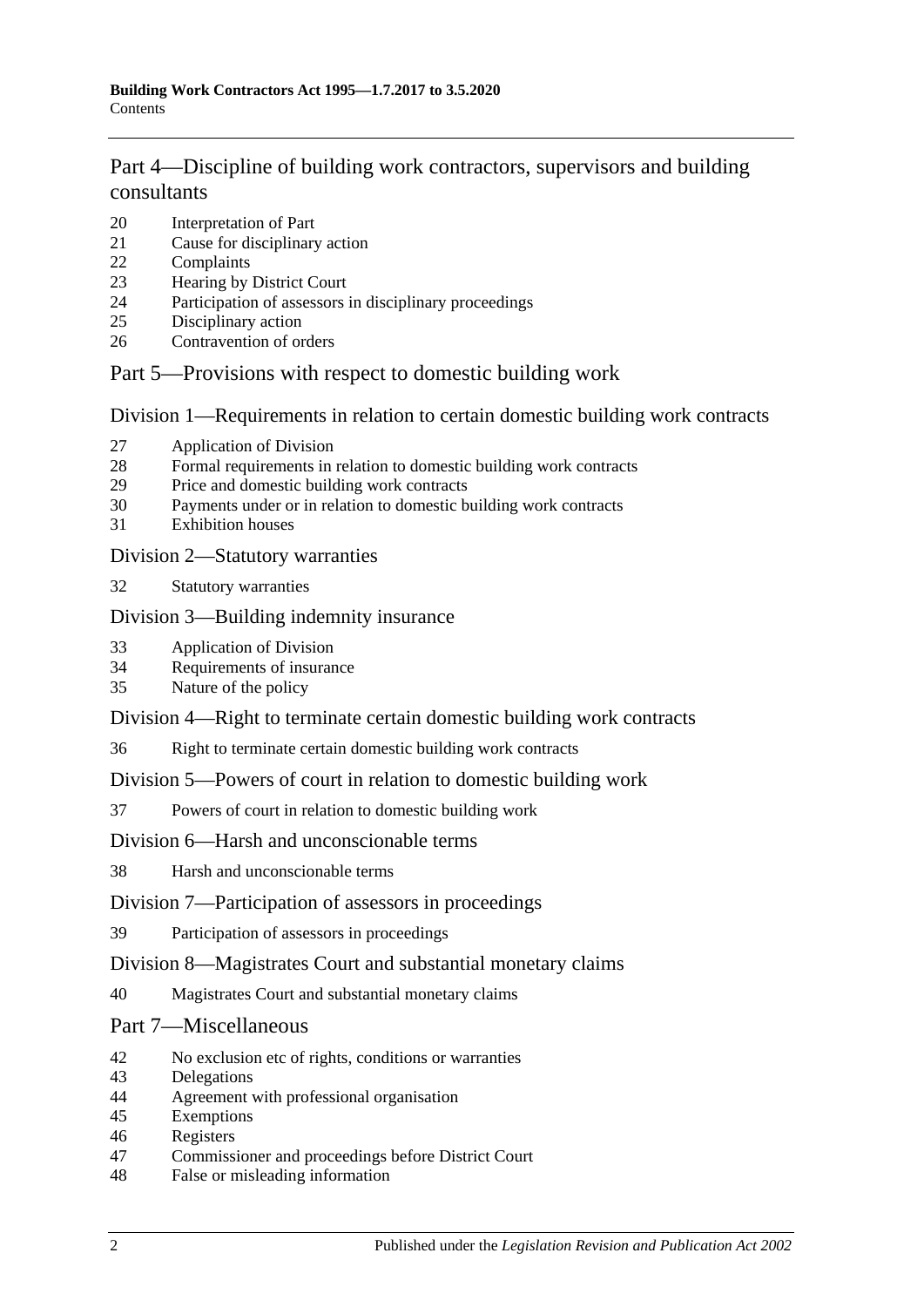- 49 [Name in which building work contractor may carry on business](#page-31-2)
- 50 [Publication of advertisements](#page-31-3)
- 51 [Licensed building work contractor to have sign showing name etc on each building site](#page-32-0)
- 52 [Statutory declaration](#page-32-1)
- 53 [Investigations](#page-32-2)
- 54 [General defence](#page-32-3)
- 55 [Liability for act or default of officer, employee or agent](#page-32-4)
- 57 [Continuing offence](#page-33-0)
- 58 [Prosecutions](#page-33-1)
- 59 [Evidence](#page-33-2)
- 60 [Service of documents](#page-34-0)
- 61 [Annual report](#page-34-1)
- 62 [Regulations](#page-34-2)

[Schedule 1—Appointment and selection of assessors for District Court](#page-35-0)  [proceedings under Part 4](#page-35-0)

[Schedule 2—Appointment and selection of assessors for Magistrates Court or](#page-36-0)  [District Court proceedings under Part](#page-36-0) 5

[Schedule 3—Transitional provisions](#page-36-1)

2 [Transitional](#page-36-2)

[Legislative history](#page-38-0)

#### <span id="page-2-0"></span>**The Parliament of South Australia enacts as follows:**

# **Part 1—Preliminary**

#### <span id="page-2-1"></span>**1—Short title**

This Act may be cited as the *Building Work Contractors Act 1995*.

#### <span id="page-2-2"></span>**3—Interpretation**

(1) In this Act, unless the contrary intention appears—

*building work contractor* means—

- (a) a person who carries on the business of performing building work for others; or
- (b) a person who carries on the business of performing building work with a view to the sale or letting (whether by lease, licence or other agreement) of land or buildings improved as a result of the building work;

*building* includes a wall or structure and part of a building or structure;

*building owner*, in relation to a domestic building work contract, means the person for whom domestic building work is or is to be performed under the contract;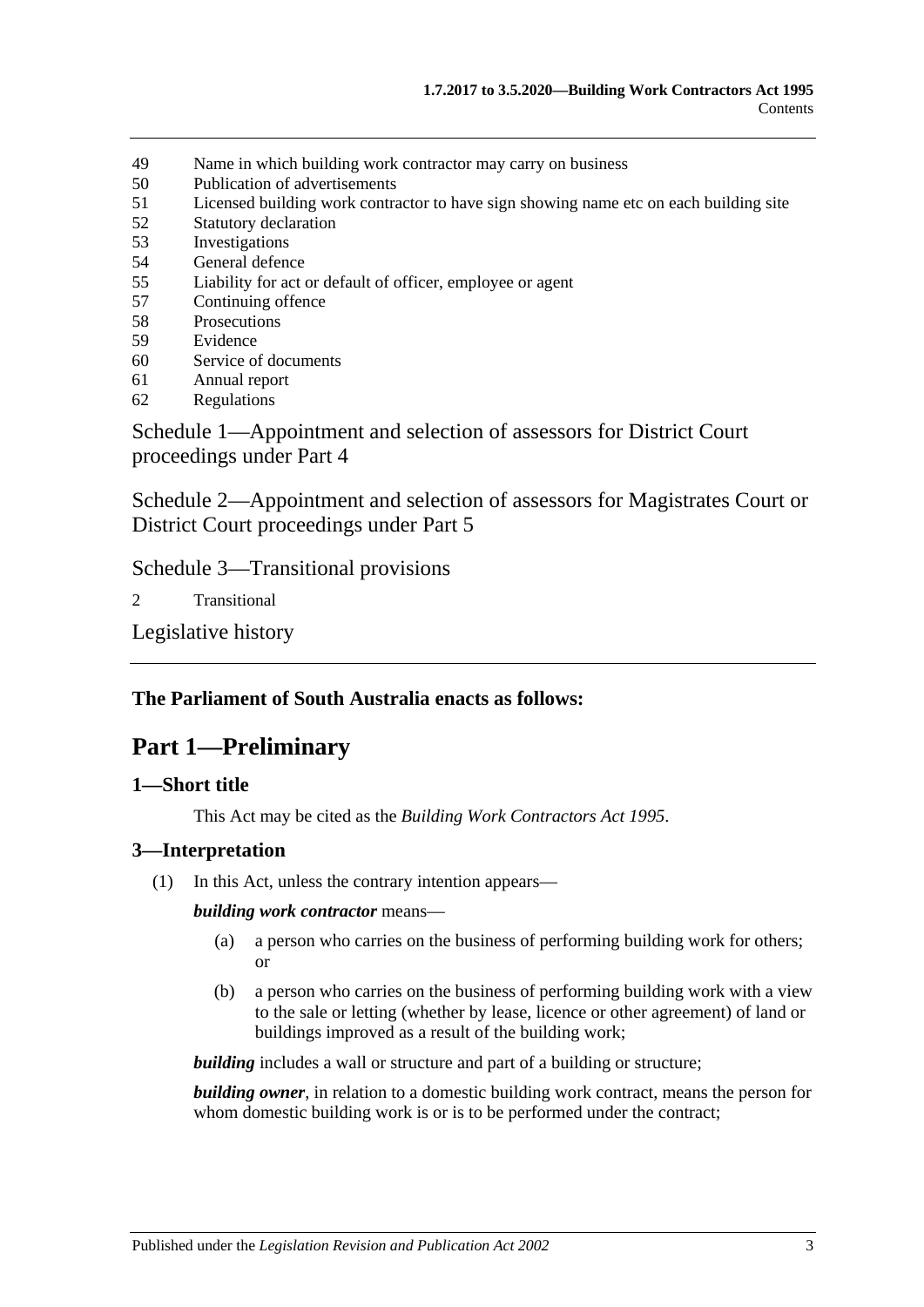<span id="page-3-0"></span>*building work* means—

- (a) the whole or part of the work of constructing, erecting, underpinning, altering, repairing, improving, adding to or demolishing a building; or
- (b) the whole or part of the work of excavating or filling a site for work referred to in [paragraph](#page-3-0) (a); or
- (c) work of a class prescribed by regulation;

*Commissioner* means the Commissioner for Consumer Affairs;

*director* of a body corporate includes—

- (a) a person occupying or acting in the position of director or member of the governing body of the body corporate, by whatever name called and whether or not validly appointed to occupy or duly authorised to act in the position; and
- (b) any person in accordance with whose directions or instructions the directors or members of the governing body of the body corporate are accustomed to act;

*District Court* means the Administrative and Disciplinary Division of the District Court;

<span id="page-3-1"></span>*domestic building work* means—

- (a) the whole or part of the work of constructing, erecting, underpinning, altering, repairing, improving, adding to or demolishing a house; or
- (b) the whole or part of the work of excavating or filling a site for work referred to in [paragraph](#page-3-1) (a); or
- (c) work of a class prescribed by regulation;

*domestic building work contract* means a contract between a building work contractor and another person for the performance by the contractor of domestic building work (including any variation of such a contract), but does not include a subcontract for the performance of domestic building work;

*GST* means the tax payable under the GST law;

*GST law* means—

- (a) *A New Tax System (Goods and Services Tax) Act 1999* (Cwth); and
- (b) the related legislation of the Commonwealth dealing with the imposition of a tax on the supply of goods and services;

*house* means a building intended for occupation as a place of residence but does not include a building of a class prescribed by regulation;

*licence* means a licence under [Part 2;](#page-4-2) and *licensed* has a corresponding meaning;

*licence number*, in relation to a licensed building work contractor, means the number assigned to the person's licence by the Commissioner;

*Magistrates Court* means the Civil (Consumer and Business) Division of the Magistrates Court;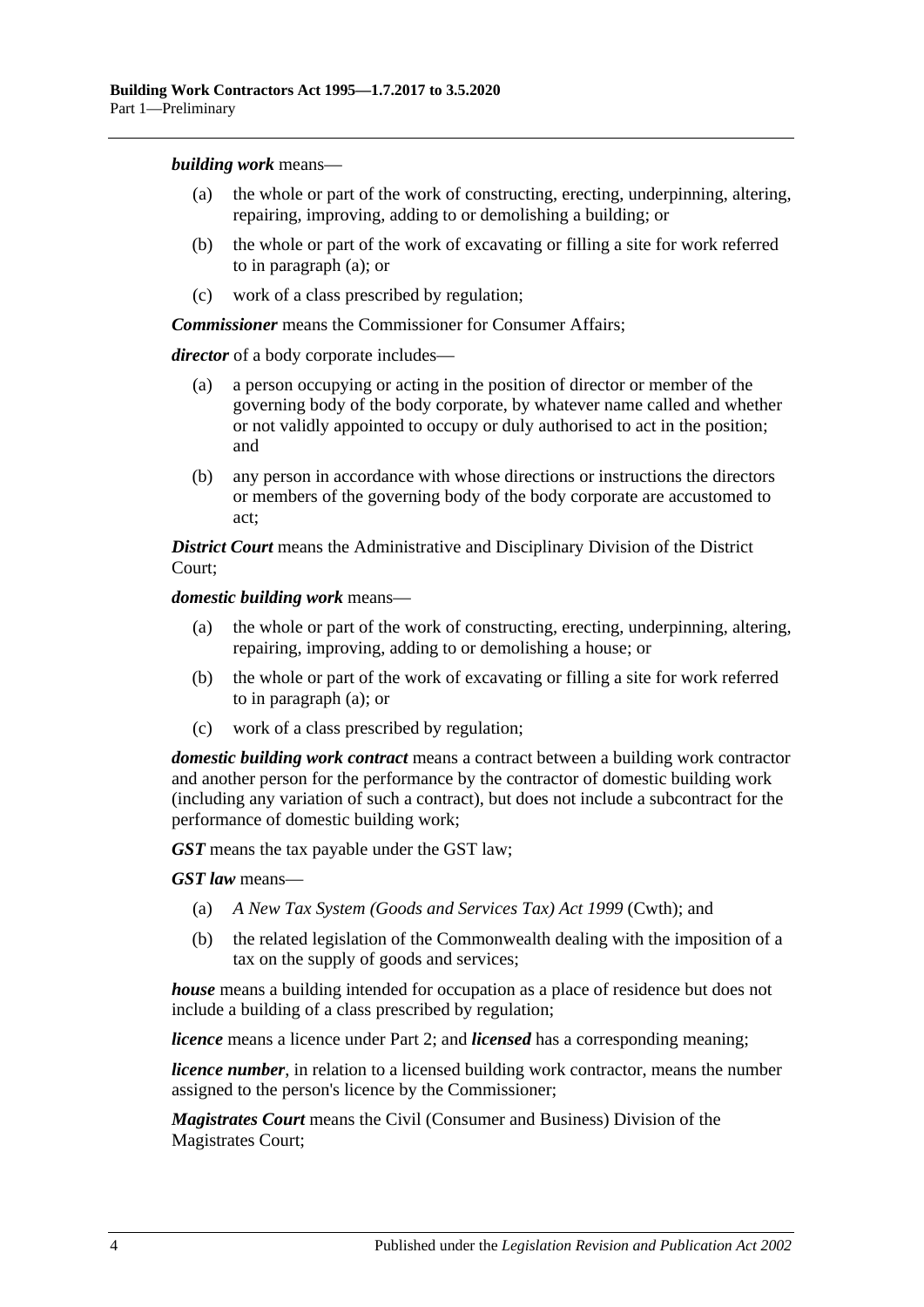*material*, in relation to building work, includes goods to be supplied and fitted or installed in the course of the building work;

*minor domestic building work* means—

- (a) domestic building work performed or to be performed under a domestic building work contract at a cost to the building owner that is less than the sum prescribed by regulation; or
- (b) domestic building work performed or to be performed by a building work contractor on the contractor's own behalf where the cost of the work would, if it were performed under contract, be less than the sum prescribed by regulation;

*perform*, in relation to building work, includes—

- (a) cause building work to be performed; or
- (b) organise or arrange for the performance of building work;

*registration* means registration under [Part 3;](#page-9-2) and *registered* has a corresponding meaning;

*repealed Act* means the *[Builders Licensing Act](http://www.legislation.sa.gov.au/index.aspx?action=legref&type=act&legtitle=Builders%20Licensing%20Act%201986) 1986* repealed by [Schedule 3;](#page-36-1)

*statutory warranty* means a warranty arising under [Division 2](#page-23-1) of [Part 5;](#page-19-1)

*subcontract* for the performance of domestic building work means a contract for the performance of domestic building work for a building work contractor who is in turn obliged to perform the work under another contract.

(2) For the purposes of [Part 5,](#page-19-1) if a building work contractor and a person make an arrangement under which domestic building work at a site is to be performed in stages by the contractor under separate contracts, the contracts to which the arrangement relates will be taken to be a single domestic building work contract.

## <span id="page-4-0"></span>**4—Non-derogation**

The provisions of this Act are in addition to and do not derogate from the provisions of any other Act.

#### <span id="page-4-1"></span>**5—Commissioner responsible for administration of Act**

The Commissioner is responsible, subject to the control and directions of the Minister, for the administration of this Act.

# <span id="page-4-2"></span>**Part 2—Licensing of building work contractors**

## <span id="page-4-3"></span>**6—Obligation of building work contractors to be licensed**

- (1) A person must not—
	- (a) carry on business as a building work contractor except as authorised by a licence under this Part; or
	- (b) advertise or otherwise hold himself or herself out as being entitled to carry on business as a building work contractor unless authorised to carry on business as such a contractor by a licence under this Part.

Maximum penalty: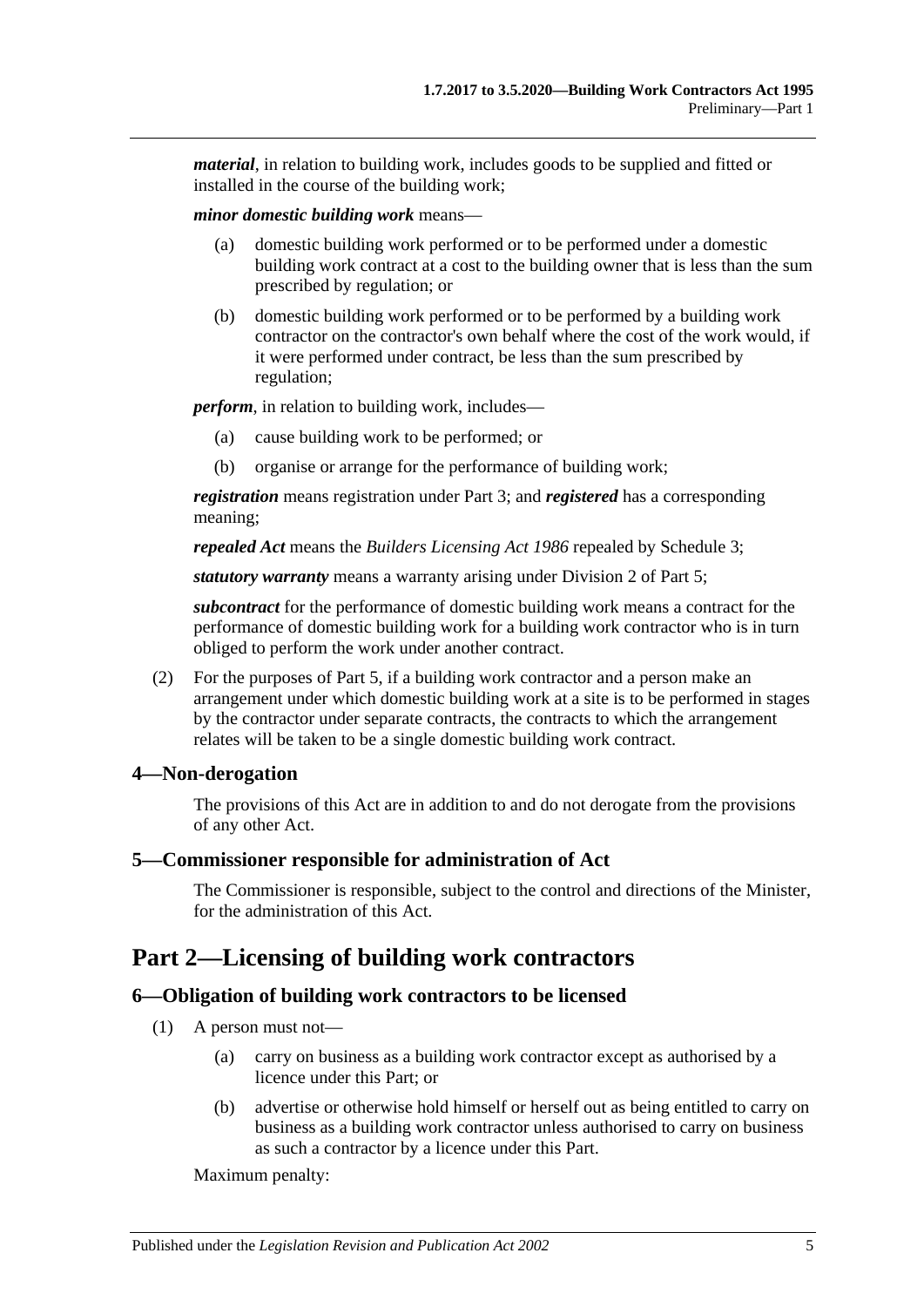- (a) for an offence committed by a natural person—
	- (i) for a first or second offence—\$50 000; or
	- (ii) for a third or subsequent offence—\$50 000 or 12 months imprisonment or both; or
- (b) for an offence committed by a body corporate—\$250 000.
- (2) A person required by this Act to be licensed as a building work contractor is not entitled to any fee, other consideration or compensation under or in relation to a contract with another on whose behalf the person performed work as a building work contractor unless—
	- (a) the person was authorised to perform the work under a licence; or
	- (b) a court hearing proceedings for recovery of the fee, other consideration or compensation is satisfied that the person's failure to be so authorised resulted from inadvertence only.
- <span id="page-5-2"></span>(3) The Commissioner may, on application, exempt a person from compliance with this section subject to such conditions as the Commissioner thinks fit.
- (4) The Commissioner may vary or revoke an exemption granted under [subsection](#page-5-2) (3) as the Commissioner thinks fit.

#### <span id="page-5-0"></span>**7—Classes of licence**

- (1) There are the following classes of licences for the purposes of this Act:
	- (a) building work contractors licence—a licence authorising a person to carry on business as a building work contractor;
	- (b) building work contractors licence with conditions—a licence authorising a person to carry on business as a building work contractor subject to conditions limiting the work that may be performed under the authority of the licence.
- (2) Conditions limiting the work that may be performed under the authority of a licence—
	- (a) may be imposed by the Commissioner—
		- (i) on the grant of the licence; or
		- (ii) at any time on application by the licensed building work contractor; and
	- (b) may be varied or revoked by the Commissioner at any time on application by the licensed building work contractor.

#### <span id="page-5-1"></span>**8—Application for licence**

- (1) An application for a licence must—
	- (a) be made to the Commissioner in the manner and form approved by the Commissioner; and
	- (b) be accompanied by the fee fixed by regulation.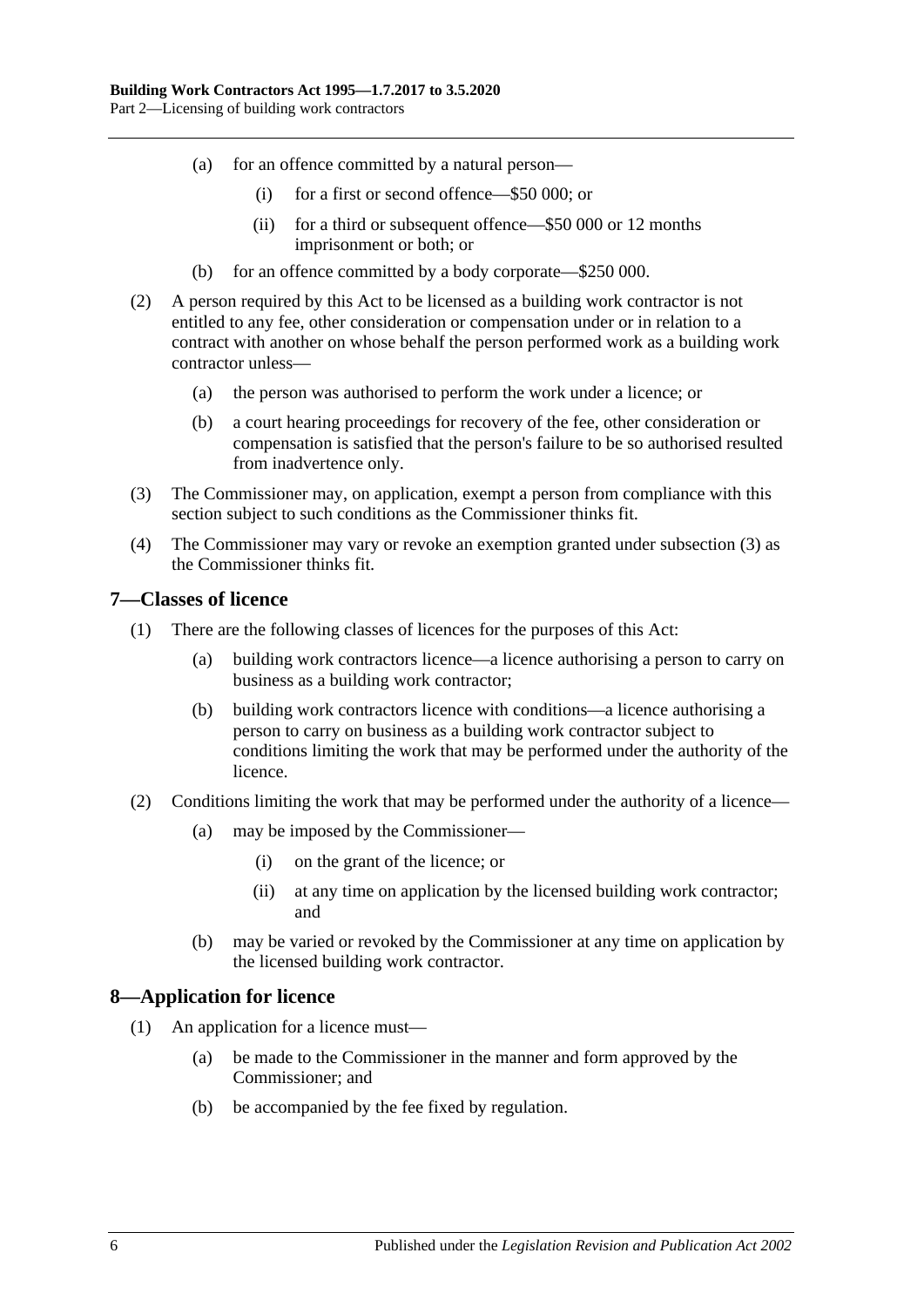- (2) An applicant for a licence must provide the Commissioner with such evidence as the Commissioner thinks appropriate as to the identity, age and address of the applicant and any other information required by the Commissioner for the purposes of determining the application.
- (3) A licence granted to a natural person will include a photograph of the holder of the licence; consequently, an applicant for a licence who is a natural person may be required by the Commissioner—
	- (a) to attend at a specified place for the purpose of having the applicant's photograph taken; or
	- (b) to supply the Commissioner with one or more photographs of the applicant as specified by the Commissioner.
- (4) If an applicant for a licence has previously failed to pay a fee or penalty that became payable under this Act, the Commissioner may require the applicant to pay the whole or a specified part of the fee or penalty.
- <span id="page-6-1"></span>(5) The Commissioner may, by notice in writing, require an applicant for a licence, within a time fixed by the notice (which may not be less than 28 days after service of the notice), to comply with any requirement under this section to the Commissioner's satisfaction.
- (6) If the applicant fails to comply with the notice under [subsection](#page-6-1) (5), the Commissioner may, without further notice, refuse the application but keep the fee that accompanied the application.

#### <span id="page-6-0"></span>**9—Entitlement to be licensed**

- <span id="page-6-2"></span>(1) A natural person is entitled to be granted a licence if the person—
	- $(a)$  has
		- (i) the qualifications and experience required by regulation for the kind of work authorised by the licence; or
		- (ii) subject to the regulations, qualifications and experience that the Commissioner considers appropriate having regard to the kind of work authorised by the licence; and
	- (b) is not suspended or disqualified from practising or carrying on an occupation, trade or business under a law of this State, the Commonwealth, another State or a Territory of the Commonwealth; and
	- (c) subject to [subsection](#page-7-0) (1a)—
		- (i) is not, and has not been, during the period of 2 years preceding the application for the licence, an insolvent under administration within the meaning of the *Corporations Act 2001* of the Commonwealth or subject to a composition or deed or scheme of arrangement with or for the benefit of creditors; and
		- (ii) has not been, during the period of 5 years preceding the application for the licence, a director of a body corporate wound up for the benefit of creditors—
			- (A) when the body corporate was being so wound up; or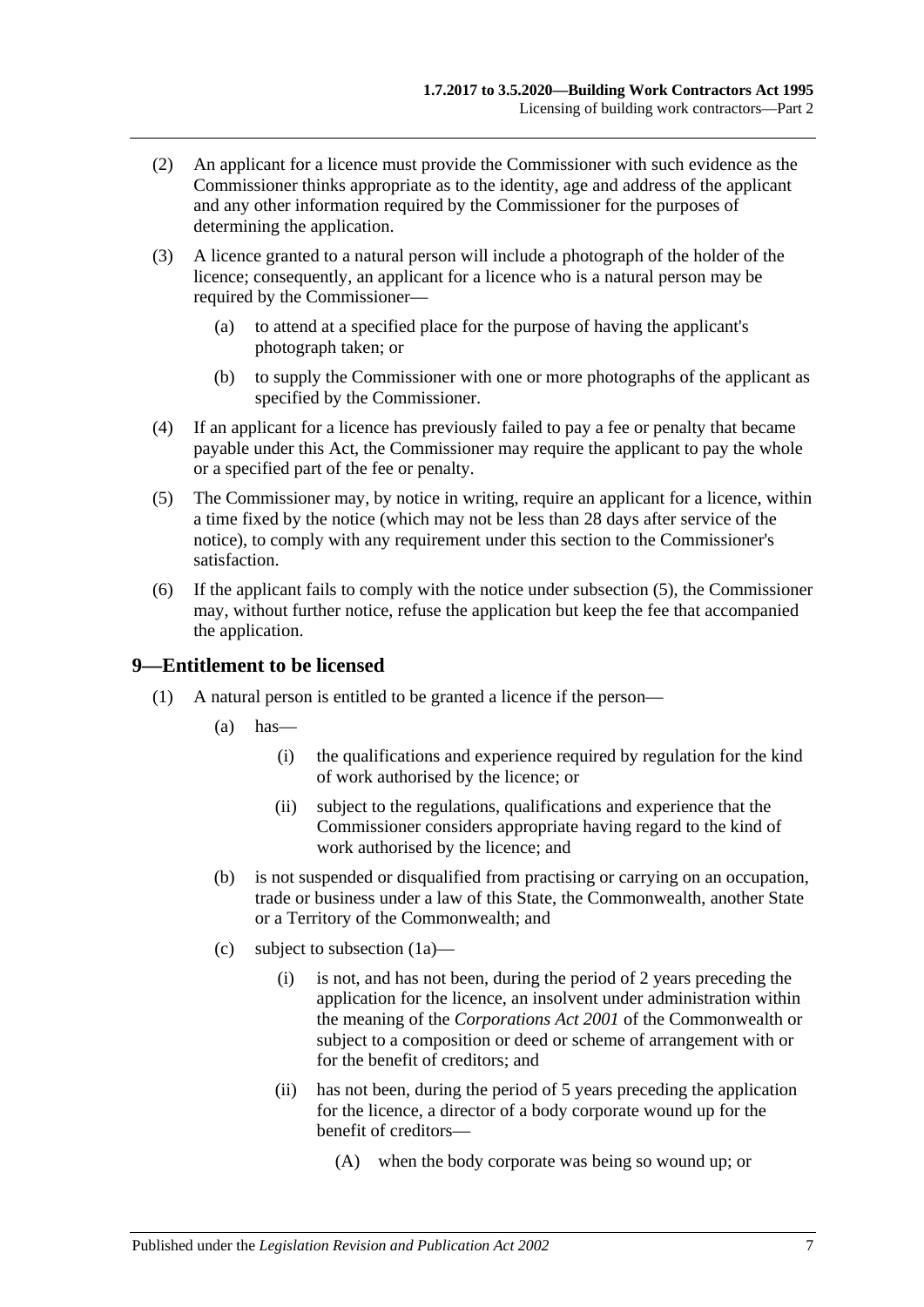- (B) within the period of 12 months preceding the commencement of the winding up; and
- (e) has sufficient business knowledge and experience and financial resources for the purpose of properly carrying on the business authorised by the licence; and
- (f) is a fit and proper person to be the holder of a licence.
- <span id="page-7-0"></span>(1a) A natural person referred to in [subsection](#page-6-2) (1)(c) may be granted a licence subject to conditions limiting the work that may be performed under the authority of the licence
	- (a) if he or she is only a person referred to in [subsection](#page-6-2)  $(1)(c)$  because he or she has previously been an insolvent under administration within the meaning of the *Corporations Act 2001* of the Commonwealth or subject to a composition or deed or scheme of arrangement with or for the benefit of creditors—to carrying out a specified trade or trades (or a specified trade or trades in specified circumstances or subject to specified limitations); or
	- (b) in any case—to work as a subcontractor.
- <span id="page-7-1"></span>(2) A body corporate is entitled to be granted a licence if—
	- (a) the body corporate—
		- (i) is not suspended or disqualified from practising or carrying on an occupation, trade or business under a law of this State, the Commonwealth, another State or a Territory of the Commonwealth; and
		- (ii) is not being wound up and is not under official management or in receivership; and
	- (b) no director of the body corporate—
		- (i) is suspended or disqualified from practising or carrying on an occupation, trade or business under a law of this State, the Commonwealth, another State or a Territory of the Commonwealth; or
		- (ii) subject to [subsection](#page-8-1)  $(2a)$ 
			- (A) is, or has been, during the period of 2 years preceding the application for the licence, an insolvent under administration within the meaning of the *Corporations Act 2001* of the Commonwealth or subject to a composition or deed or scheme of arrangement with or for the benefit of creditors; or
			- (B) has been, during the period of 5 years preceding the application for the licence, a director of a body corporate wound up for the benefit of creditors
				- when the body corporate was being so wound up; or
				- within the period of 12 months preceding the commencement of the winding up; and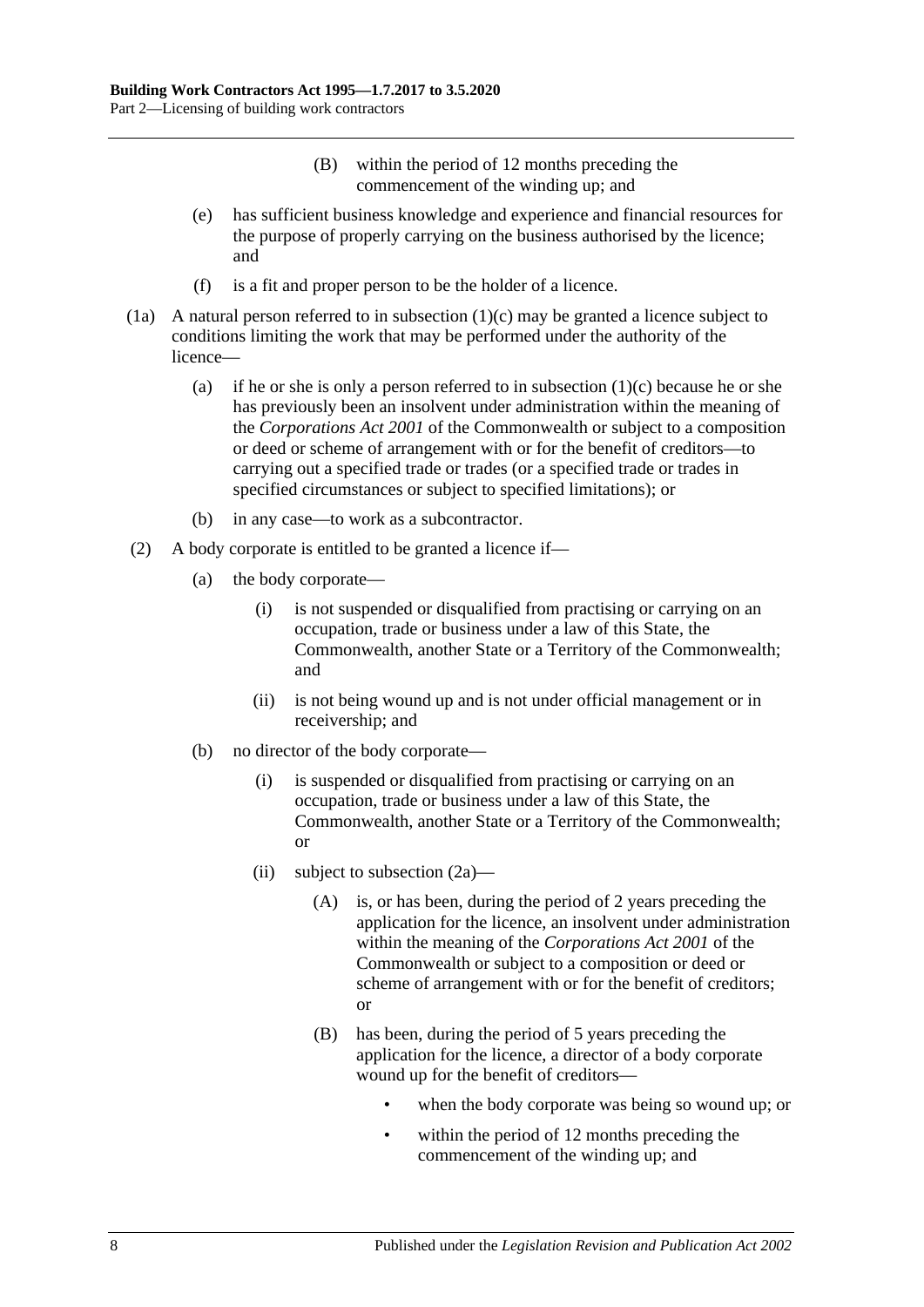- (c) the directors of the body corporate together have sufficient business knowledge and experience for the purpose of properly directing the business authorised by the licence; and
- (d) the body corporate has sufficient financial resources for the purpose of properly carrying on the business authorised by the licence; and
- (e) each director of the body corporate is a fit and proper person to be the director of a body corporate that is the holder of a licence.
- <span id="page-8-1"></span>(2a) A body corporate with a director referred to in [subsection](#page-7-1) (2)(b)(ii) may be granted a licence subject to conditions limiting the work that may be performed under the authority of the licence
	- (a) if the director is only a person referred to in [subsection](#page-7-1)  $(2)(b)(ii)$  because he or she has previously been an insolvent under administration within the meaning of the *Corporations Act 2001* of the Commonwealth or subject to a composition or deed or scheme of arrangement with or for the benefit of creditors—to carrying out a specified trade or trades (or a specified trade or trades in specified circumstances or subject to specified limitations); or
	- (b) in any case—to work as a subcontractor.
- (3) If, on an application for a licence, the Commissioner—
	- (a) is not satisfied that the applicant meets requirements as to qualifications, business knowledge, experience or financial resources; but
	- (b) is satisfied that the applicant proposes to carry on business as a building work contractor in partnership with a person who does meet those requirements,

the Commissioner may, subject to the other provisions of this section, grant a licence to the applicant subject to the condition that the applicant not carry on business under the licence except in partnership with that person or some other person approved by the Commissioner.

#### <span id="page-8-0"></span>**10—Appeals**

- (1) An applicant for a licence may appeal to the District Court against a decision of the Commissioner refusing the application.
- (2) Subject to [subsection](#page-8-2) (4), an appeal must be instituted within one month of the making of the decision appealed against.
- (3) The Commissioner must, if so required by the applicant, state in writing the reasons for the Commissioner's decision to refuse the application.
- <span id="page-8-2"></span>(4) If the reasons of the Commissioner are not given in writing at the time of making the decision and the applicant (within one month of the making of the decision) requires the Commissioner to state the reasons in writing, the time for instituting an appeal runs from the time at which the applicant receives the written statement of those reasons.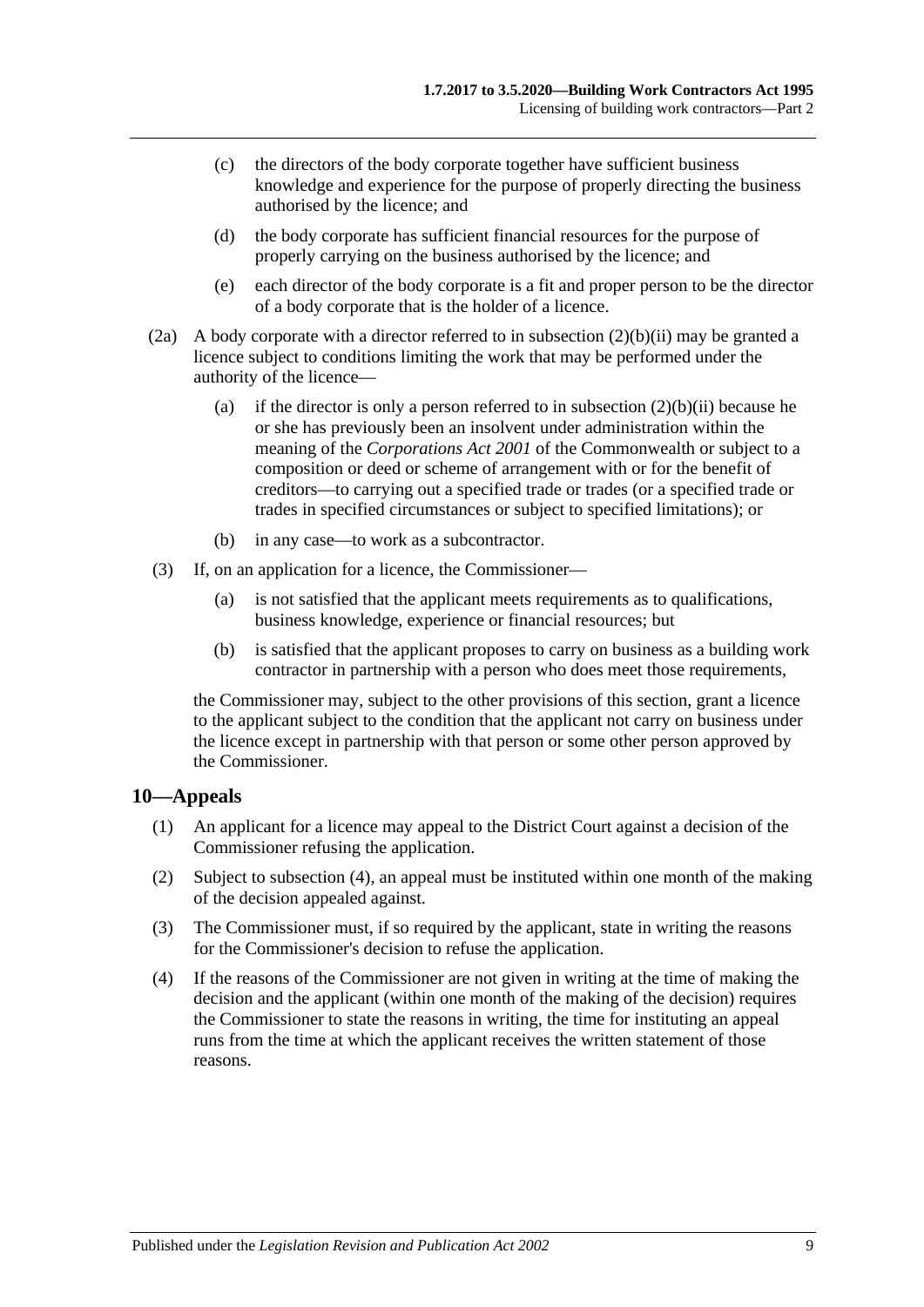#### <span id="page-9-0"></span>**10A—Power of Commissioner to require photograph and information**

The Commissioner may, by notice in writing, require a licensed building work contractor, within a time fixed by the notice (which may not be less than 28 days after service of the notice)—

- (a) at least once in every 10 years—
	- (i) to attend at a specified place for the purpose of having the contractor's photograph taken; or
	- (ii) to supply the Commissioner with one or more photographs of the contractor as specified by the Commissioner; and
- (b) not more than once in each year—to provide the Commissioner with such evidence as the Commissioner thinks appropriate as to the identity, age and address of the contractor and information about any other specified matters.

#### <span id="page-9-1"></span>**11—Duration of licence and periodic fee and return etc**

- (1) A licence remains in force (except for any period for which it is suspended) until—
	- (a) the licence is surrendered or cancelled; or
	- (b) the licensed building work contractor dies or, in the case of a licensed body corporate, is dissolved.
- <span id="page-9-4"></span>(2) A licensed building work contractor must, at intervals fixed by regulation—
	- (a) pay to the Commissioner the fee fixed by regulation; and
	- (b) lodge with the Commissioner a return in the manner and form required by the Commissioner.
- (3) If a licensed building work contractor fails to pay the fee or lodge the return in accordance with [subsection](#page-9-4) (2), or to comply with a notice under [section](#page-9-0) 10A, the Commissioner may, by notice in writing, require the contractor to make good the default.
- (4) If the licensed building work contractor fails to comply with the notice within 28 days after service of the notice, the contractor's licence is cancelled.
- (5) The Commissioner must notify the building work contractor in writing of the cancellation of the contractor's licence.
- (6) A licensed building work contractor may surrender the licence.
- (7) In this section—

*licensed building work contractor* includes a licensed building work contractor whose licence has been suspended.

# <span id="page-9-2"></span>**Part 3—Registration of building work supervisors**

#### <span id="page-9-5"></span><span id="page-9-3"></span>**12—Building work must be supervised by registered and approved supervisors**

- (1) A licensed building work contractor must ensure—
	- (a) that there is a registered building work supervisor approved by the Commissioner under this Act as a building work supervisor in relation to the contractor's business at all times during the currency of the licence; and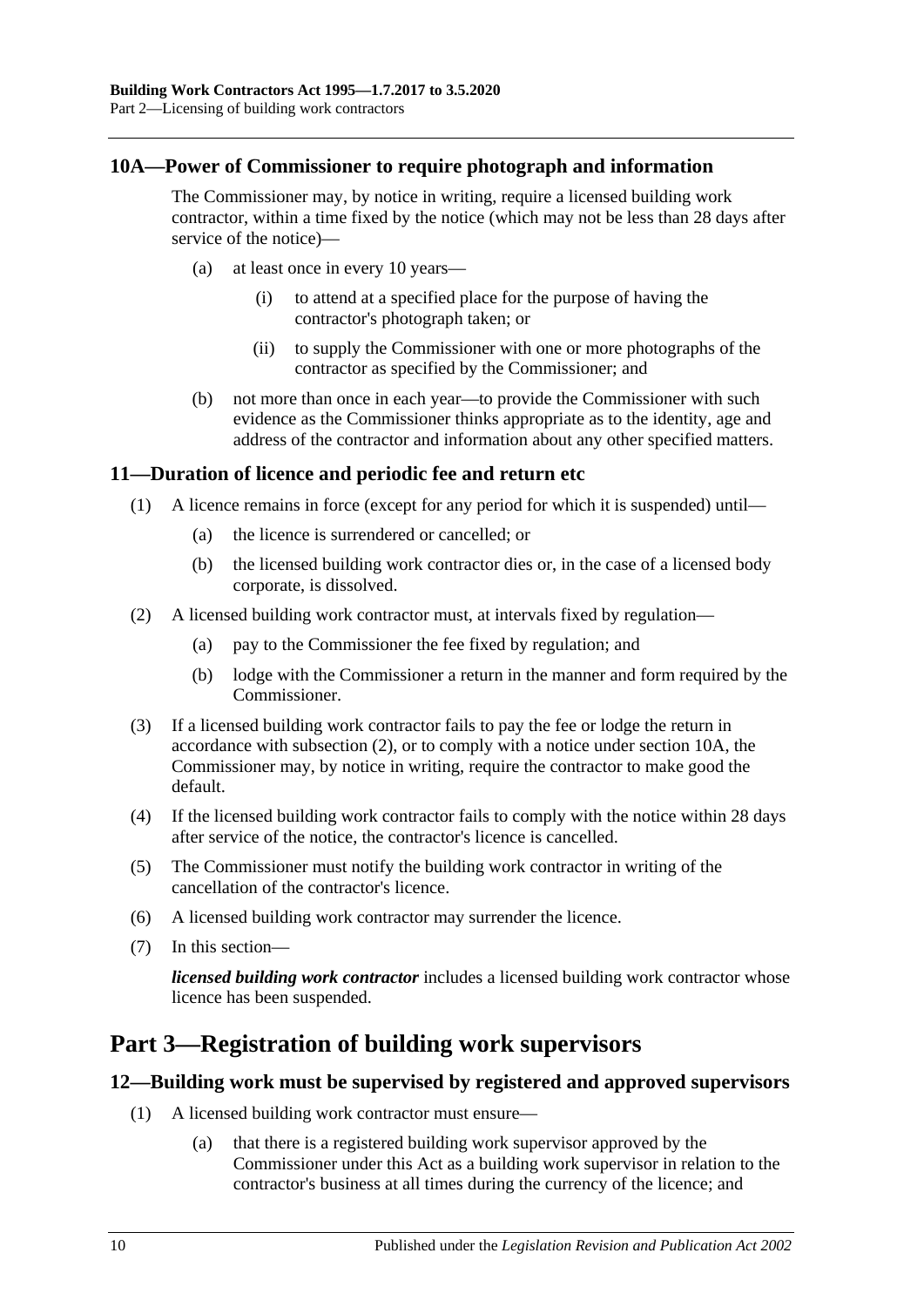- <span id="page-10-1"></span>(b) that building work of any kind performed under the authority of the licence is properly supervised by a registered building work supervisor—
	- (i) who is so approved in relation to the contractor's business; and
	- (ii) whose registration authorises the supervision of building work of that kind.
- (2) [Subsection](#page-10-1) (1)(b) does not apply in relation to building work that is properly supervised by a registered architect.
- (3) If for a period exceeding 28 days—
	- (a) there is not a registered building work supervisor approved in relation to a licensed building work contractor's business as required by [subsection](#page-9-5) (1); or
	- (b) building work performed under the authority of a licence is not supervised as required by that subsection,

the licence is suspended until the contractor complies with the requirements of [subsection](#page-9-5)  $(1)$ .

- (4) The Commissioner may, on application by a licensed building work contractor, exempt the contractor from compliance with [subsection](#page-9-5) (1) for a period and subject to conditions determined by the Commissioner if the Commissioner is satisfied that the contractor has made suitable arrangements for all building work performed under the authority of the licence to be properly supervised by a person who is, in the opinion of the Commissioner, competent to perform that function.
- (5) The Commissioner may, of the Commissioner's own initiative or on application by a licensed building work contractor, if satisfied that there is proper cause to do so—
	- (a) vary the period of an exemption under this section; or
	- (b) vary or revoke the conditions of the exemption or impose a further condition; or
	- (c) revoke the exemption.

#### <span id="page-10-0"></span>**13—Classes of registration**

- (1) There are the following classes of registration for the purposes of this Act:
	- (a) building work supervisors registration—registration authorising a person to supervise building work of any kind;
	- (b) building work supervisors registration with conditions—registration as a building work supervisor subject to conditions limiting the work that may be supervised under the authority of the registration.
- (2) Conditions limiting the work that may be supervised under the authority of registration—
	- (a) may be imposed by the Commissioner—
		- (i) on the grant of the registration; or
		- (ii) at any time on application by the registered building work supervisor; and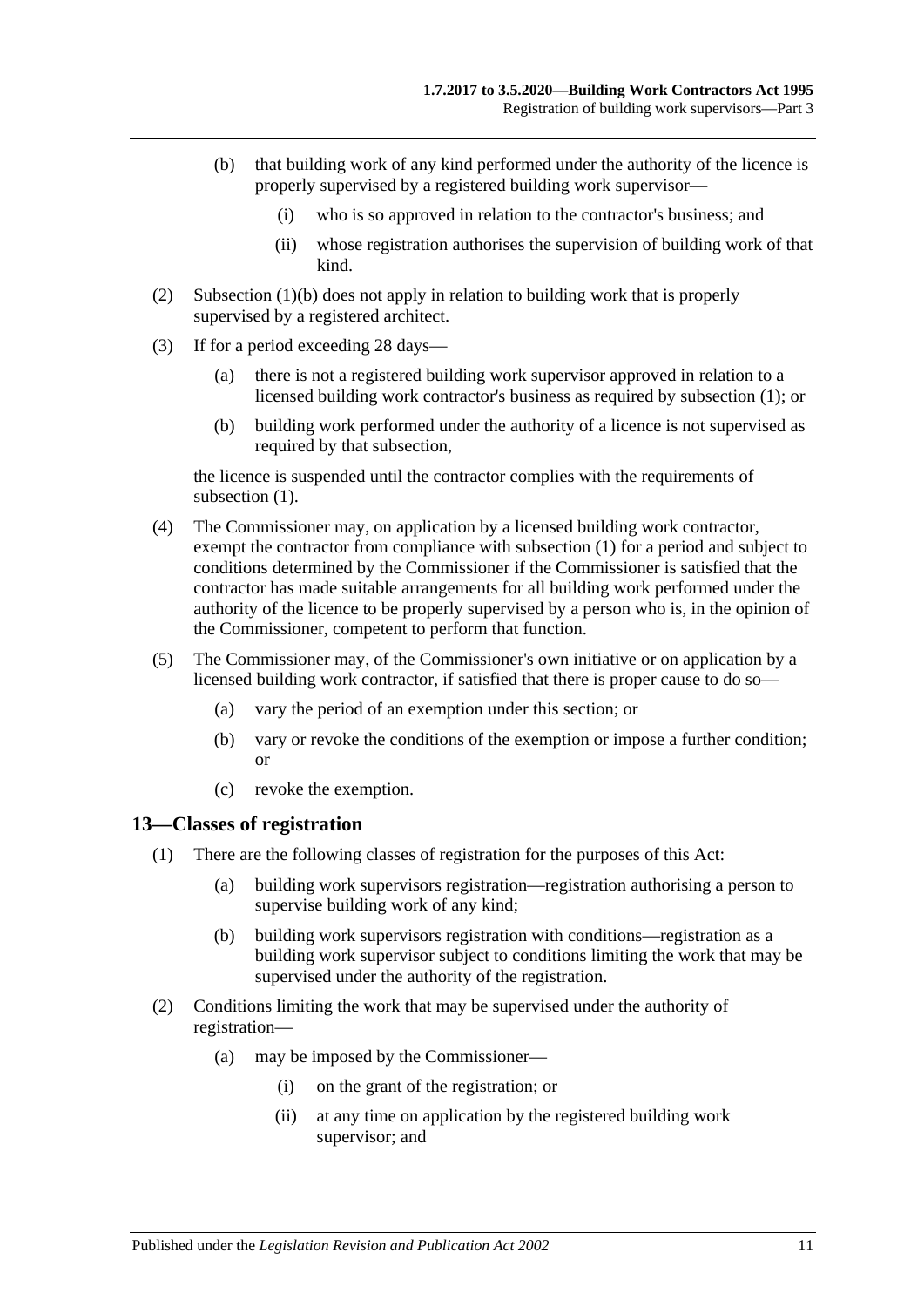(b) may be varied or revoked by the Commissioner at any time on application by the registered building work supervisor.

#### <span id="page-11-0"></span>**14—Certain people registered under other Acts taken to be registered**

The following people are to be taken to hold building work supervisors registration for the purposes of this Part:

- (a) registered architects;
- (b) subject to any limitations prescribed by the regulations, people registered under Part 3 of the *[Plumbers, Gas Fitters and Electricians Act](http://www.legislation.sa.gov.au/index.aspx?action=legref&type=act&legtitle=Plumbers%20Gas%20Fitters%20and%20Electricians%20Act%201995) 1995*.

#### <span id="page-11-1"></span>**15—Application for registration**

- (1) An application for registration must—
	- (a) be made to the Commissioner in the manner and form approved by the Commissioner; and
	- (b) except where the applicant is a licensed building work contractor—be accompanied by the fee fixed by regulation.
- (2) An applicant for registration must provide the Commissioner with such evidence as the Commissioner thinks appropriate as to the identity, age and address of the applicant and any other information required by the Commissioner for the purposes of determining the application.
- (3) A certificate of registration will include a photograph of the registered building work supervisor; consequently, an applicant for registration may be required by the Commissioner—
	- (a) to attend at a specified place for the purpose of having the applicant's photograph taken; or
	- (b) to supply the Commissioner with one or more photographs of the applicant as specified by the Commissioner.
- (4) If an applicant for registration has previously failed to pay a fee or penalty that became payable under this Act, the Commissioner may require the applicant to pay the whole or a specified part of the fee or penalty.
- <span id="page-11-3"></span>(5) The Commissioner may, by notice in writing, require an applicant for registration, within a time fixed by the notice (which may not be less than 28 days after service of the notice), to comply with any requirement under this section to the Commissioner's satisfaction.
- (6) If the applicant fails to comply with the notice under [subsection](#page-11-3) (5), the Commissioner may, without further notice, refuse the application but keep the fee that accompanied the application.

#### <span id="page-11-2"></span>**16—Entitlement to be registered**

A natural person is entitled to be registered if the person—

- $(a)$  has
	- (i) the qualifications and experience required by regulation for the kind of work authorised by the registration; or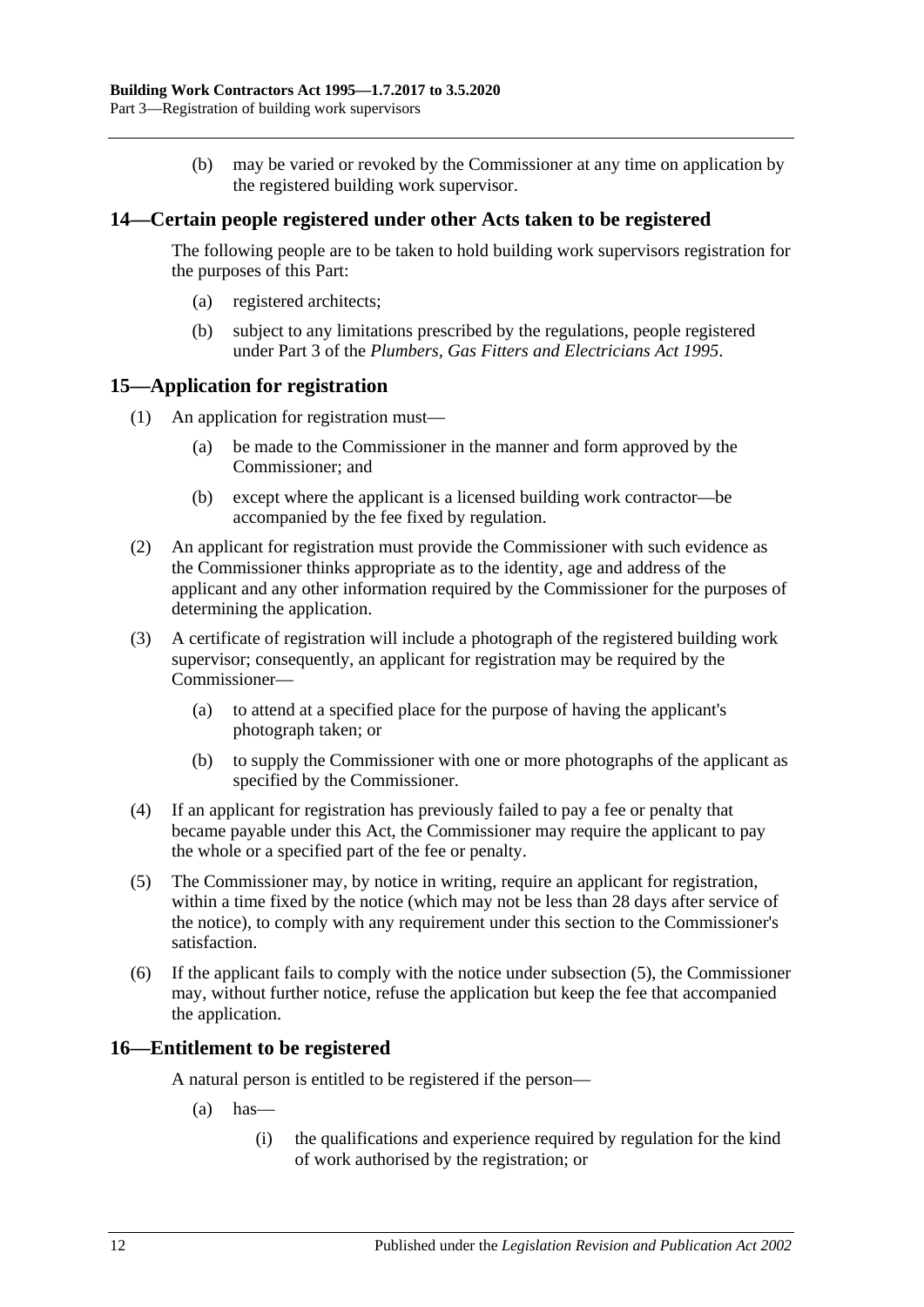- (ii) subject to the regulations, qualifications and experience that the Commissioner considers appropriate having regard to the kind of work authorised by the registration; and
- (b) is a fit and proper person to be registered.

#### <span id="page-12-0"></span>**17—Appeals**

- (1) An applicant for registration may appeal to the District Court against a decision of the Commissioner refusing the application.
- (2) Subject to [subsection](#page-12-3) (4), an appeal must be instituted within one month of the making of the decision appealed against.
- (3) The Commissioner must, if so required by the applicant, state in writing the reasons for the Commissioner's decision to refuse the application.
- <span id="page-12-3"></span>(4) If the reasons of the Commissioner are not given in writing at the time of making the decision and the applicant (within one month of the making of the decision) requires the Commissioner to state the reasons in writing, the time for instituting an appeal runs from the time at which the applicant receives the written statement of those reasons.

#### <span id="page-12-1"></span>**17A—Power of Commissioner to require photograph and information**

The Commissioner may, by notice in writing, require a registered building work supervisor, within a time fixed by the notice (which may not be less than 28 days after service of the notice)—

- (a) at least once in every 10 years—
	- (i) to attend at a specified place for the purpose of having the building work supervisor's photograph taken; or
	- (ii) to supply the Commissioner with one or more photographs of the building work supervisor as specified by the Commissioner; and
- (b) not more than once in each year—to provide the Commissioner with such evidence as the Commissioner thinks appropriate as to the identity, age and address of the building work supervisor and information about any other specified matters.

#### <span id="page-12-2"></span>**18—Duration of registration and periodic fee and return etc**

- (1) Registration remains in force (except for any period for which it is suspended) until—
	- (a) the registration is surrendered or cancelled; or
	- (b) the registered building work supervisor dies.
- <span id="page-12-4"></span>(2) A registered building work supervisor must, at intervals fixed by regulation—
	- (a) pay to the Commissioner the fee fixed by regulation; and
	- (b) lodge with the Commissioner a return in the manner and form required by the Commissioner.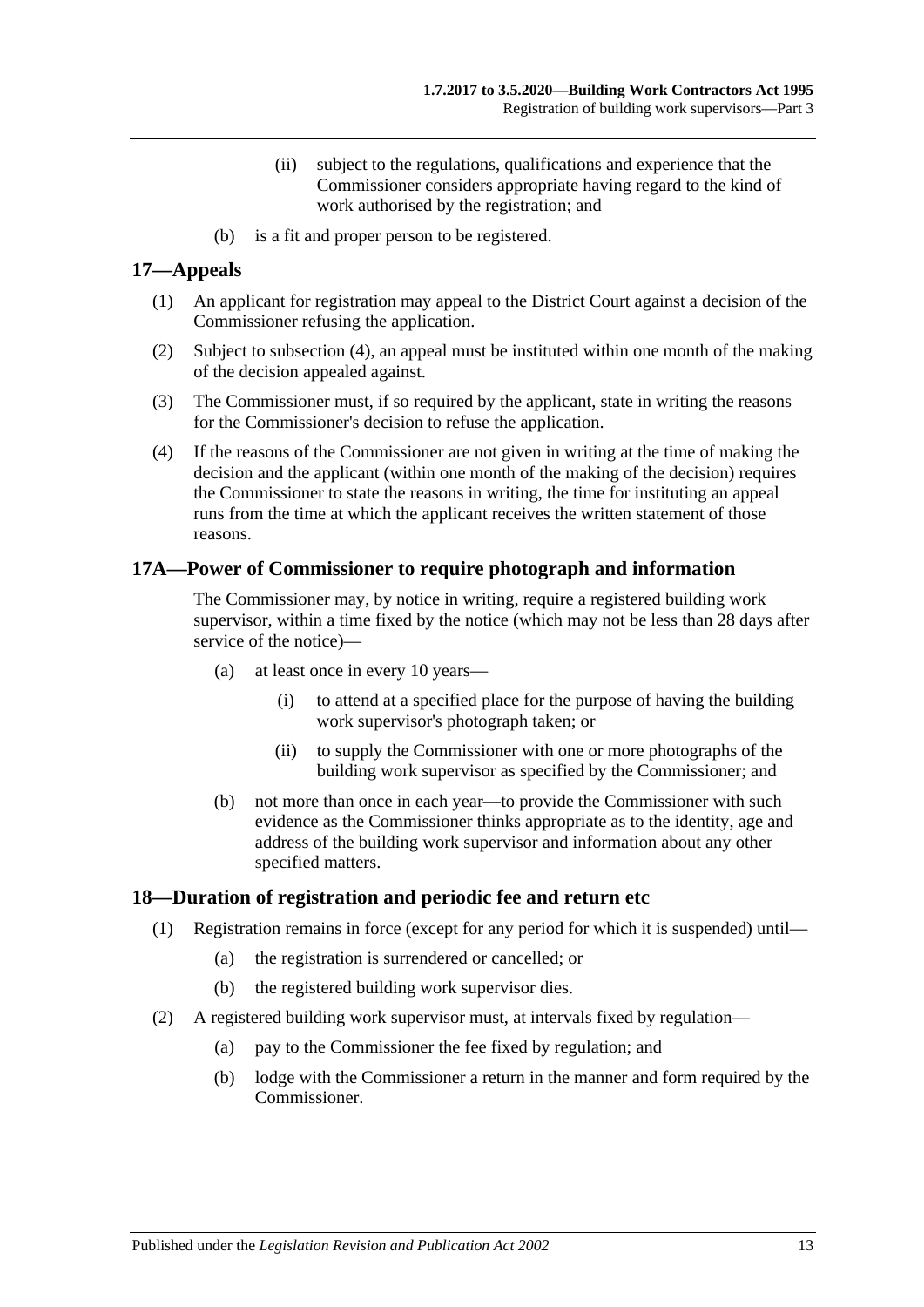- (3) If a registered building work supervisor fails to pay the fee or lodge the return in accordance with [subsection](#page-12-4) (2), or to comply with a notice under [section](#page-12-1) 17A, the Commissioner may, by notice in writing, require the supervisor to make good the default.
- (4) If the registered building work supervisor fails to comply with the notice within 28 days after service of the notice, his or her registration is cancelled.
- (5) The Commissioner must notify the building work supervisor in writing of the cancellation of his or her registration.
- (6) A registered building work supervisor may surrender his or her registration.
- (7) In this section—

*registered building work supervisor* includes a registered building work supervisor whose registration has been suspended.

#### <span id="page-13-0"></span>**19—Approval as building work supervisor in relation to licensed building work contractor's business**

- (1) Subject to this section, the Commissioner may, on application by a licensed building work contractor, approve a person as a building work supervisor in relation to the contractor's business.
- (2) If a licensed building work contractor is a registered building work supervisor authorised to supervise building work of a kind not more limited than that which the contractor is authorised to perform under the licence, the contractor is to be taken to have been approved by the Commissioner under this section as a building work supervisor in relation to the contractor's business.
- (3) An application for approval must—
	- (a) be made to the Commissioner in the manner and form approved by the Commissioner; and
	- (b) be accompanied by the fee fixed by regulation.
- (4) A person is not eligible to be approved as a building work supervisor in relation to a licensed building work contractor's business unless the person is a registered building work supervisor.
- (5) The Commissioner may refuse an application for approval of a person as a building work supervisor in relation to a licensed building work contractor's business—
	- (a) if the person is not eligible to be so approved; or
	- (b) if the person is already approved as a building work supervisor in relation to the business of a person other than the contractor.
- $(7)$  If—
	- (a) a licensed building work contractor carries on business in partnership with other persons licensed under this Act; and
	- (b) the composition of the partnership changes or the partnership is dissolved,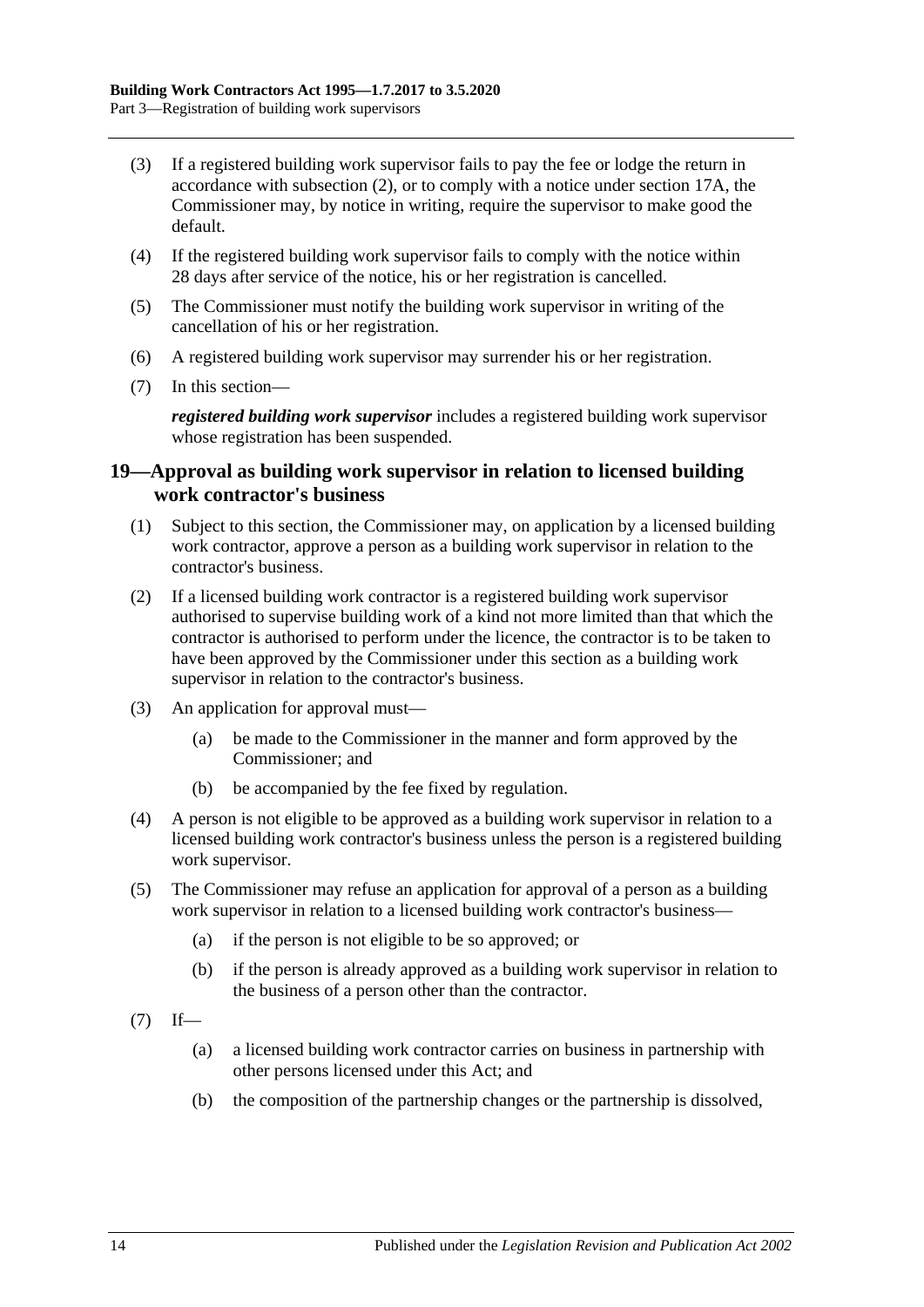the contractor must ensure that, within 14 days after the change in composition of the partnership or dissolution of the partnership, the Commissioner is notified in writing of that fact.

Maximum penalty: \$2 500.

Expiation fee: \$80.

 $(8)$  If—

- (a) a person approved as a building work supervisor in relation to a licensed building work contractor's business has been employed or otherwise engaged by the contractor for the purpose of performing that function; and
- (b) the person ceases to be employed or engaged to perform that function,

the contractor must ensure that, within 14 days after the person ceases to be employed or engaged to perform that function (whether or not the person remains employed or engaged by the contractor to perform any other function), the Commissioner is notified in writing of that fact.

Maximum penalty: \$2 500.

Expiation fee: \$80.

(9) If the Commissioner is satisfied that a person approved as a building work supervisor in relation to a licensed building work contractor's business is no longer eligible to be so approved, the Commissioner must cancel the approval.

# <span id="page-14-0"></span>**Part 3A—Suspension or variation of licence or registration in urgent circumstances**

## <span id="page-14-1"></span>**19A—Commissioner may suspend or impose conditions on licence or registration in urgent circumstances**

- (1) If the Commissioner is of the opinion that—
	- (a) there are reasonable grounds to believe that a licensed building work contractor or registered building work supervisor has engaged or is engaging in conduct that constitutes grounds for disciplinary action under [Part 4;](#page-16-0) and
	- (b) it is likely that the contractor or supervisor will continue to engage in that conduct; and
	- (c) there is a danger that a person or persons may suffer significant harm, or significant loss or damage, as a result of the conduct unless action is taken urgently,

the Commissioner may, by notice served on the contractor or supervisor—

- (d) suspend the licence or registration for a specified period (not exceeding 6 months) or until the fulfilment of stipulated conditions; or
- (e) impose conditions on the licence or registration.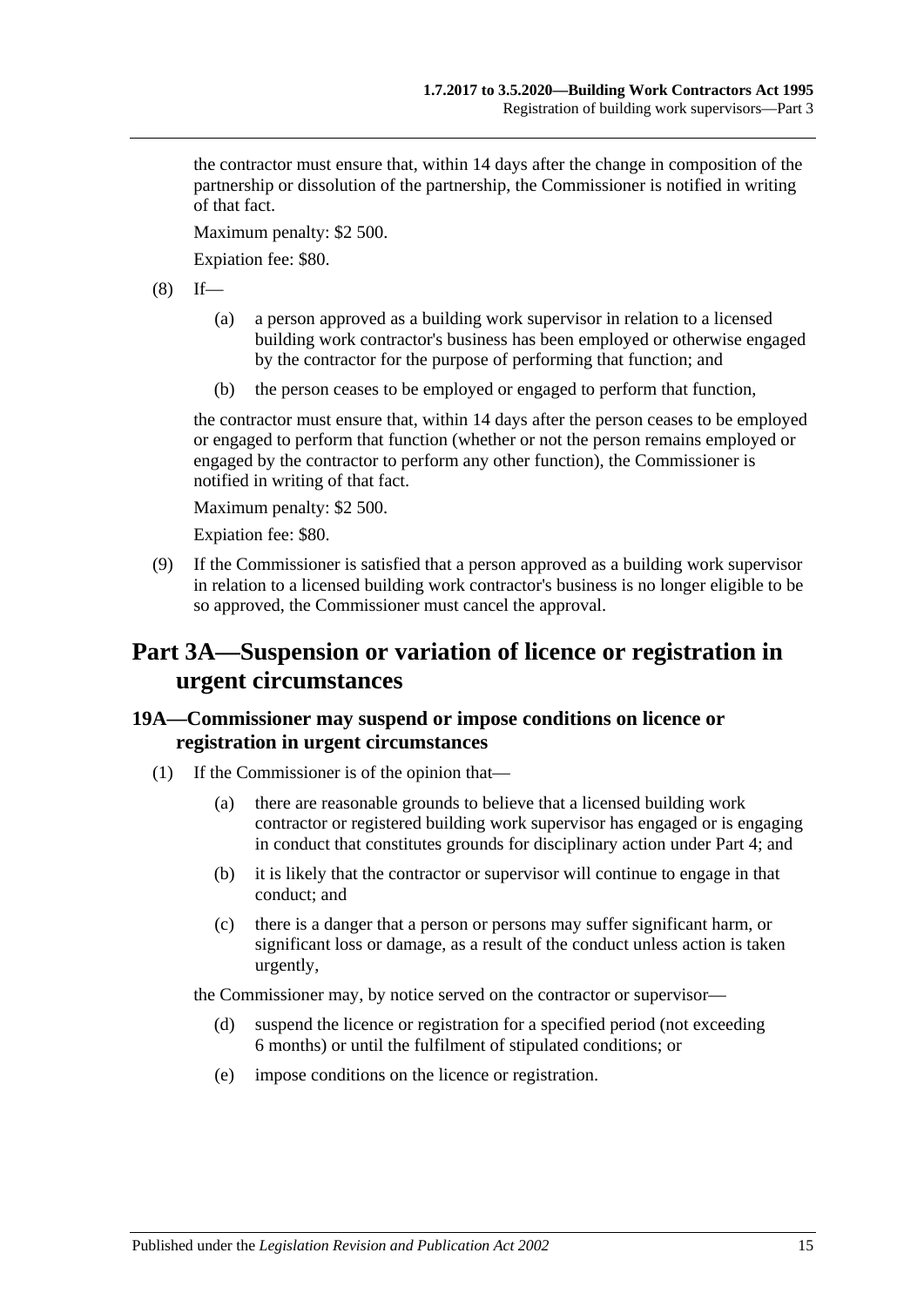- (2) If the Commissioner (on his or her own motion or on an application under [section](#page-5-0) 7 or [13\)](#page-10-0) is satisfied that the facts and circumstances that gave rise to the imposition of conditions on a licence or registration under this section have so altered that the imposition of the conditions is no longer necessary, the Commissioner must, by further notice specifying the date of termination, terminate the imposition of the conditions.
- (3) If, during the suspension of a licence or registration under this section, the Commissioner is satisfied that the facts and circumstances that gave rise to the suspension have so altered that the suspension should be terminated, the Commissioner must, by further notice specifying the date of termination, terminate the suspension without delay and restore the licence or registration to the person (either in the form in which it existed prior to the suspension or subject to new conditions).
- (4) A person whose licence or registration is suspended or made subject to conditions under this section may appeal to the District Court against the decision of the Commissioner to suspend the licence or registration or to impose the conditions.
- (5) Subject to [subsection](#page-15-2) (7), an appeal must be instituted within 1 month of the making of the decision appealed against.
- (6) The Commissioner must, if so required by the appellant, state in writing the reasons for the Commissioner's decision.
- <span id="page-15-2"></span>(7) If the reasons of the Commissioner are not given in writing at the time of making the decision and the appellant (within 1 month of the making of the decision) requires the Commissioner to state the reasons in writing, the time for instituting an appeal runs from the time at which the appellant receives the written statement of those reasons.
- (8) The District Court must hear and determine an appeal under this section as expeditiously as possible.
- (9) This section applies in relation to conduct occurring before or after the commencement of this section.

# <span id="page-15-0"></span>**Part 3B—Cancellation, suspension or variation of licence or registration**

#### <span id="page-15-1"></span>**19B—Commissioner may cancel, suspend or impose conditions on licence or registration**

- (1) If the Commissioner is satisfied that events have occurred such that—
	- (a) a licensed building work contractor would not be entitled to be so licensed if the person were to apply for the licence; or
	- (b) a registered building work supervisor would not be entitled to be so registered if the person were to apply for registration,

the Commissioner may, by notice served on the person—

- (c) cancel the licence or registration; or
- (d) suspend the licence or registration for a specified period or until the fulfilment of stipulated conditions; or
- (e) impose conditions on the licence or registration.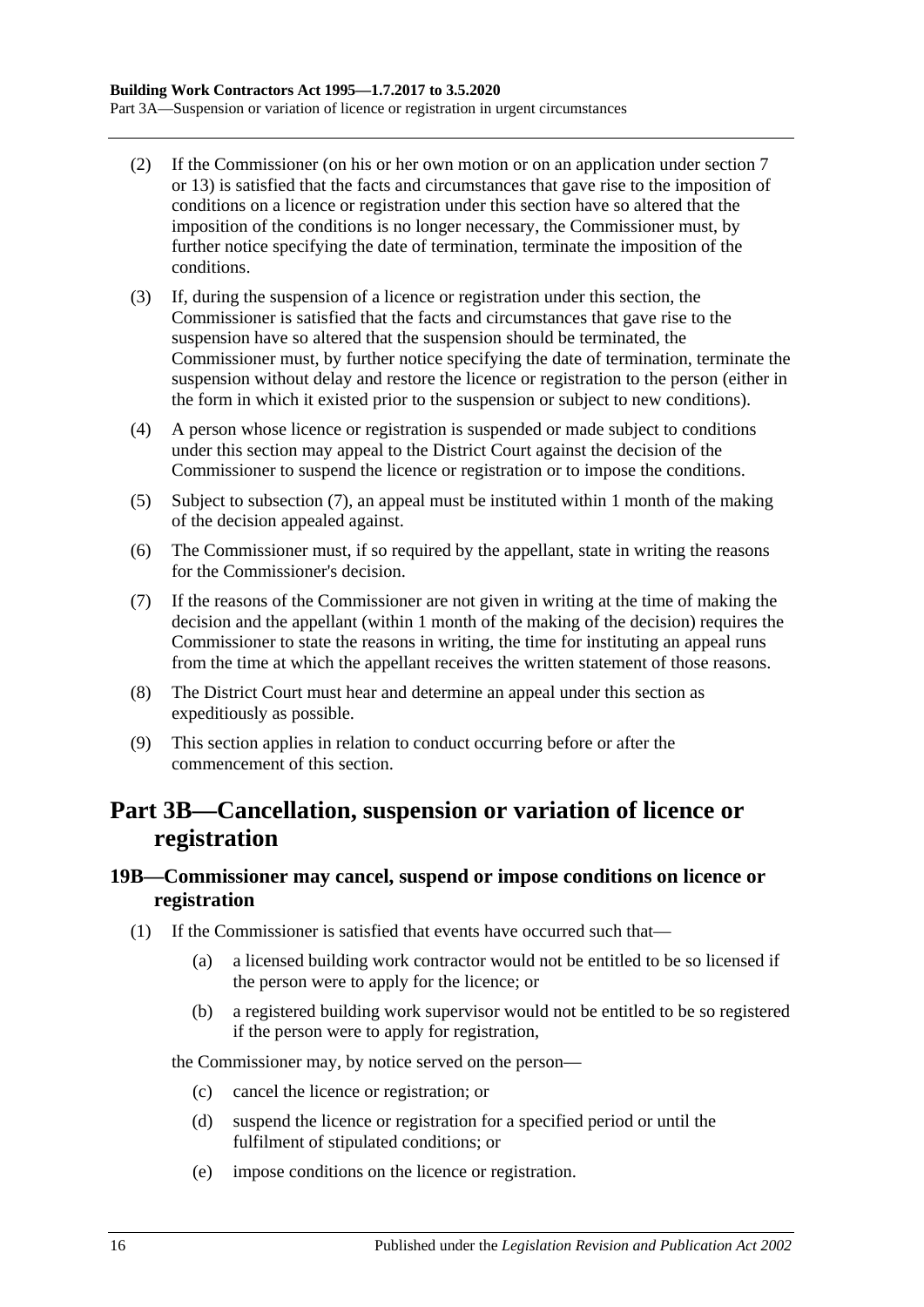- (2) If, during the suspension of a licence or registration under this section, the Commissioner is satisfied that the facts and circumstances that gave rise to the suspension have altered, the Commissioner may, by further notice specifying the date of termination, terminate the suspension and restore the licence or registration to the person (either in the form in which it existed prior to the suspension or subject to new conditions).
- (3) A person whose licence or registration is cancelled, suspended or made subject to conditions under this section may appeal to the District Court against the decision of the Commissioner to cancel or suspend the licence or registration or to impose the conditions.
- (4) Subject to [subsection](#page-16-2) (6), an appeal must be instituted within 1 month of the making of the decision appealed against.
- (5) The Commissioner must, if so required by the appellant, state in writing the reasons for the Commissioner's decision.
- <span id="page-16-2"></span>(6) If the reasons of the Commissioner are not given in writing at the time of making the decision and the appellant (within 1 month of the making of the decision) requires the Commissioner to state the reasons in writing, the time for instituting an appeal runs from the time at which the appellant receives the written statement of those reasons.
- (7) The District Court must hear and determine an appeal under this section as expeditiously as possible.
- (8) This section applies in relation to conduct occurring before or after the commencement of this section.

# <span id="page-16-0"></span>**Part 4—Discipline of building work contractors, supervisors and building consultants**

#### <span id="page-16-1"></span>**20—Interpretation of Part**

In this Part—

#### *building work contractor* includes—

- (a) a former building work contractor; and
- (b) a person licensed as a building work contractor, whether or not carrying on business as a building work contractor; and
- (c) a person formerly licensed as a building work contractor under this Act or as a builder under the repealed Act;

*building consultant* means a person (other than a registered architect) who carries on the business of giving advice or furnishing reports in respect of domestic building work (whether being work already performed, work in progress or work that may be required in the future), and includes a former building consultant;

*building work supervisor* includes—

- (a) a former building work supervisor; and
- (b) a person registered as a building work supervisor whether or not acting as a building work supervisor; and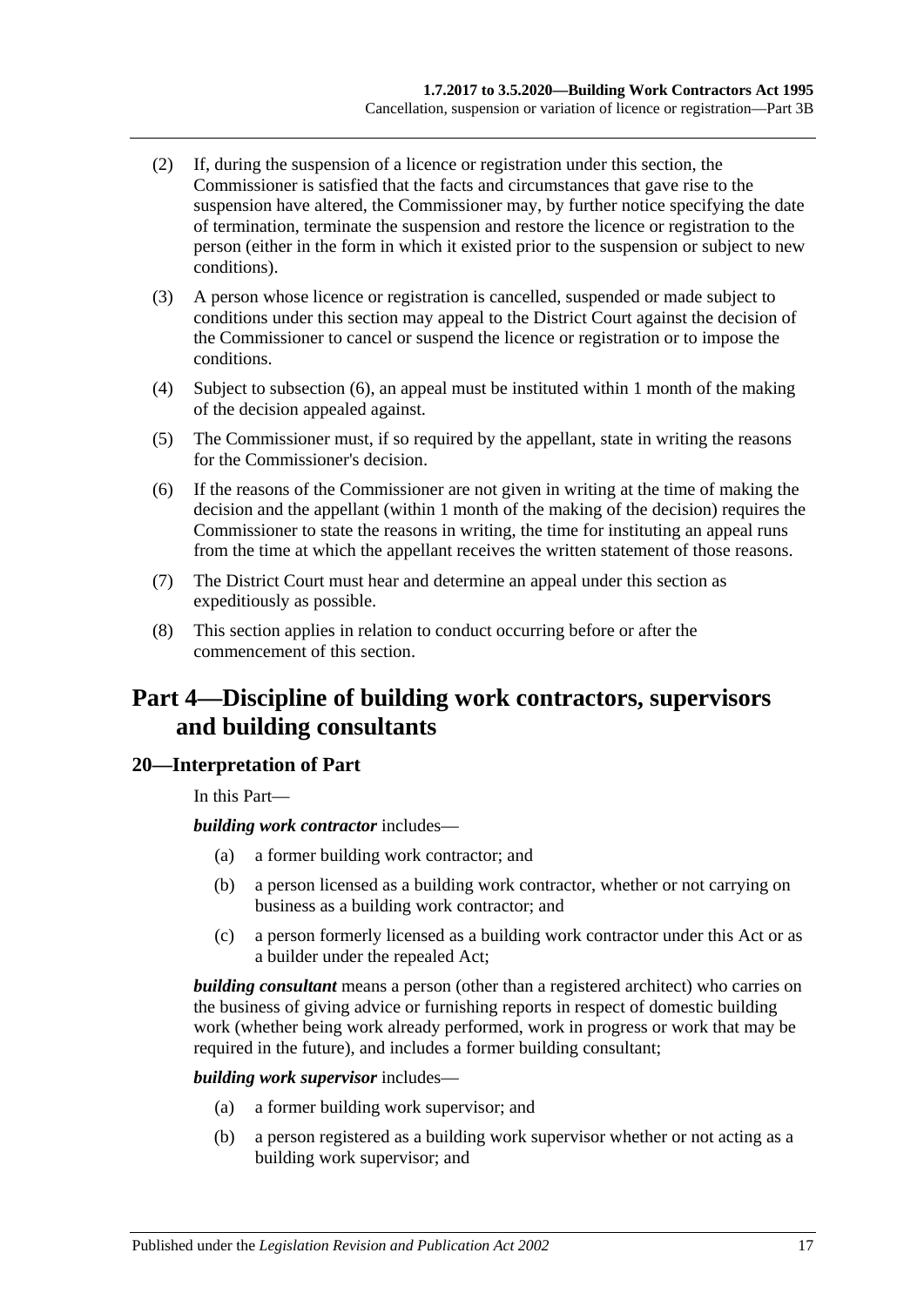(c) a person formerly registered as a building work supervisor under this Act or the repealed Act;

*director* of a body corporate includes a former director of a body corporate.

#### <span id="page-17-0"></span>**21—Cause for disciplinary action**

- (1) There is proper cause for disciplinary action against a building work contractor if—
	- (a) licensing of the contractor was improperly obtained; or
	- (b) the contractor has acted contrary to an assurance accepted by the Commissioner under the *[Fair Trading Act](http://www.legislation.sa.gov.au/index.aspx?action=legref&type=act&legtitle=Fair%20Trading%20Act%201987) 1987*; or
	- (c) the contractor or another person has acted contrary to this Act or otherwise unlawfully, or improperly, negligently or unfairly, in the course of conducting, or being employed or otherwise engaged in, the business of the contractor; or
	- (d) the contractor has failed to comply with an order made by a court under [Part](#page-19-1) 5; or
	- (e) events have occurred such that the contractor would not be entitled to be licensed as a building work contractor if the contractor were to apply for a licence.
- (2) There is proper cause for disciplinary action against a building work supervisor if—
	- (a) registration of the supervisor was improperly obtained; or
	- (b) the supervisor has acted unlawfully, improperly, negligently or unfairly in the course of acting as a building work supervisor.
- (3) There is proper cause for disciplinary action against a building consultant if—
	- (a) the consultant has acted contrary to an assurance accepted by the Commissioner under the *[Fair Trading Act](http://www.legislation.sa.gov.au/index.aspx?action=legref&type=act&legtitle=Fair%20Trading%20Act%201987) 1987*; or
	- (b) the consultant has acted unlawfully, improperly, negligently or unfairly in the course of acting as a building consultant.
- (4) Disciplinary action may be taken against each director of a body corporate that is a building work contractor or building consultant if there is proper cause for disciplinary action against the body corporate.
- (5) Disciplinary action may not be taken against a person in relation to the act or default of another if that person could not reasonably be expected to have prevented the act or default.
- (6) This section applies in relation to conduct occurring before or after the commencement of this section.

## <span id="page-17-1"></span>**22—Complaints**

The Commissioner or any other person may lodge with the District Court a complaint setting out matters that are alleged to constitute grounds for disciplinary action under this Part.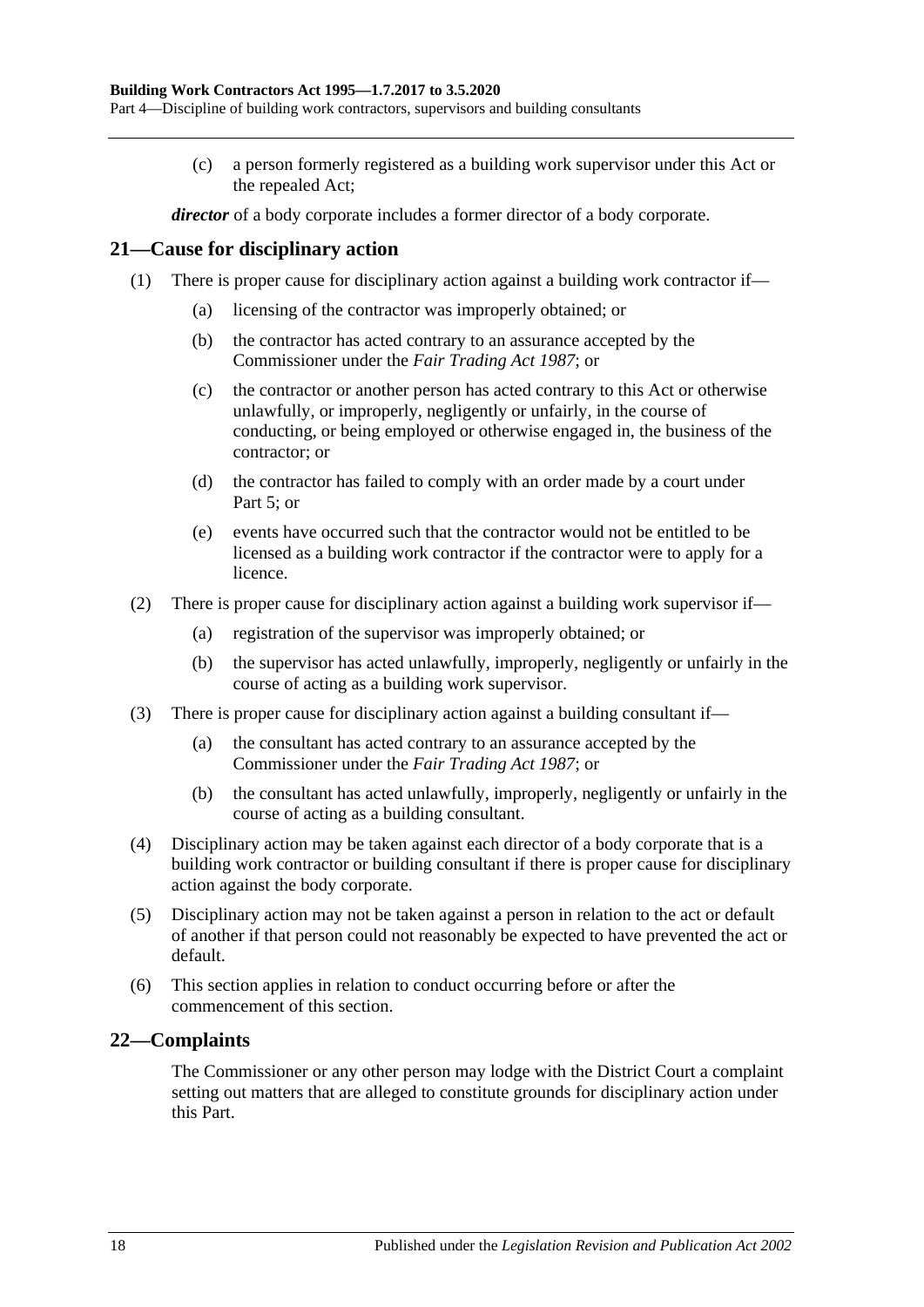### <span id="page-18-0"></span>**23—Hearing by District Court**

- (1) On the lodging of a complaint, the District Court may conduct a hearing for the purpose of determining whether the matters alleged in the complaint constitute grounds for disciplinary action under this Part.
- (2) Without limiting the usual powers of the District Court, the Court may during the hearing—
	- (a) allow an adjournment to enable the Commissioner to investigate or further investigate matters to which the complaint relates; and
	- (b) allow the modification of the complaint or additional allegations to be included in the complaint subject to any conditions as to adjournment and notice to parties and other conditions that the Court may think fit to impose.

#### <span id="page-18-1"></span>**24—Participation of assessors in disciplinary proceedings**

In any proceedings under this Part, the District Court will, if a Judge of the Court so determines, sit with assessors selected in accordance with [Schedule 1.](#page-35-0)

#### <span id="page-18-2"></span>**25—Disciplinary action**

- (1) On the hearing of a complaint, the District Court may, if it is satisfied on the balance of probabilities that there is proper cause for taking disciplinary action against the person to whom the complaint relates, by an order or orders do one or more of the following:
	- (a) reprimand the person;
	- (b) impose a fine not exceeding \$20 000 on the person;
	- (c) in the case of a person who is licensed as a building work contractor or registered as a building work supervisor—
		- (i) impose conditions or further conditions on the licence or registration;
		- (ii) suspend the licence or registration for a specified period or until the fulfilment of stipulated conditions or until further order;
		- (iii) cancel the licence or registration;
	- (d) disqualify the person from being licensed or registered under this Act;
	- (e) prohibit the person from being employed or otherwise engaged in the business of a building work contractor;
	- (f) prohibit the person from being a director of a body corporate that is a building work contractor;
	- (g) prohibit the person from carrying on business as a building consultant;
	- (h) prohibit the person from being employed or otherwise engaged in the business of a building consultant;
	- (i) prohibit the person from being a director of a body corporate that is a building consultant.
- (2) The District Court may—
	- (a) stipulate that a disqualification or prohibition is to apply—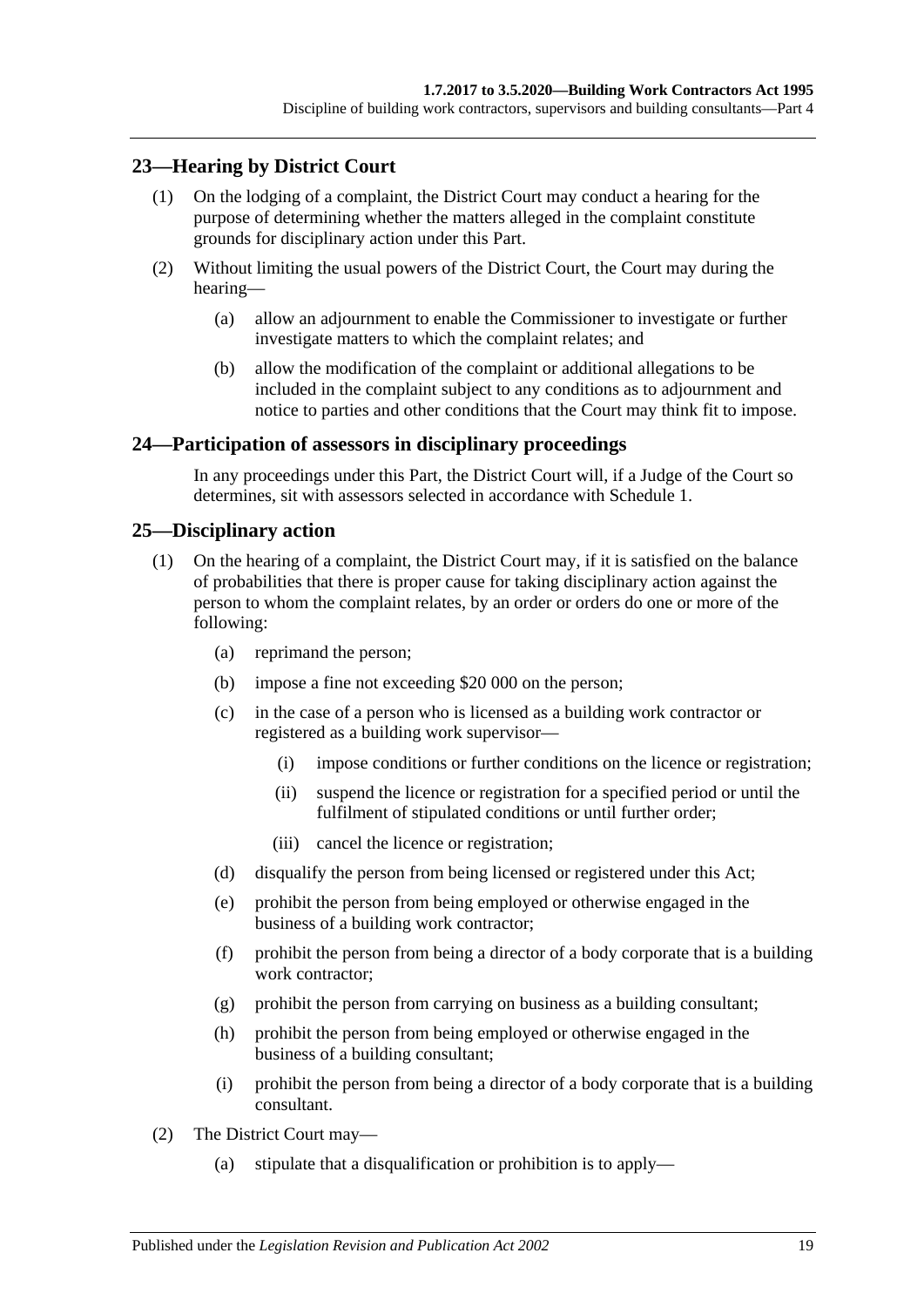Part 4—Discipline of building work contractors, supervisors and building consultants

- (i) permanently; or
- (ii) for a specified period; or
- (iii) until the fulfilment of stipulated conditions; or
- (iv) until further order;
- (b) stipulate that an order relating to a person is to have effect at a specified future time.
- $(3)$  If—
	- (a) a person has been found guilty of an offence; and
	- (b) the circumstances of the offence form, in whole or in part, the subject matter of the complaint,

the person is not liable to a fine under this section in respect of conduct giving rise to the offence.

#### <span id="page-19-0"></span>**26—Contravention of orders**

If a person—

- (a) is employed or otherwise engages in the business of a building work contractor or building consultant; or
- (b) becomes a director of a body corporate that is a building work contractor or building consultant; or
- (c) carries on business as a building consultant,

in contravention of an order of the District Court, that person and the building work contractor or building consultant are each guilty of an offence.

Maximum penalty: \$35 000 or imprisonment for 6 months.

# <span id="page-19-2"></span><span id="page-19-1"></span>**Part 5—Provisions with respect to domestic building work**

## **Division 1—Requirements in relation to certain domestic building work contracts**

#### <span id="page-19-3"></span>**27—Application of Division**

- (1) This Division applies to a contract entered into on or after 1 May  $1987<sup>1</sup>$ .
- (2) This Division does not apply to a contract for the performance of minor domestic building work.
- (3) The requirement that the terms of payment be included in a domestic building work contract applies only to a contract entered into on or after the commencement of this Division.

**Note—**

1 1 May 1987 was the date of commencement of the corresponding Division of the repealed *[Builders Licensing Act](http://www.legislation.sa.gov.au/index.aspx?action=legref&type=act&legtitle=Builders%20Licensing%20Act%201986) 1986*.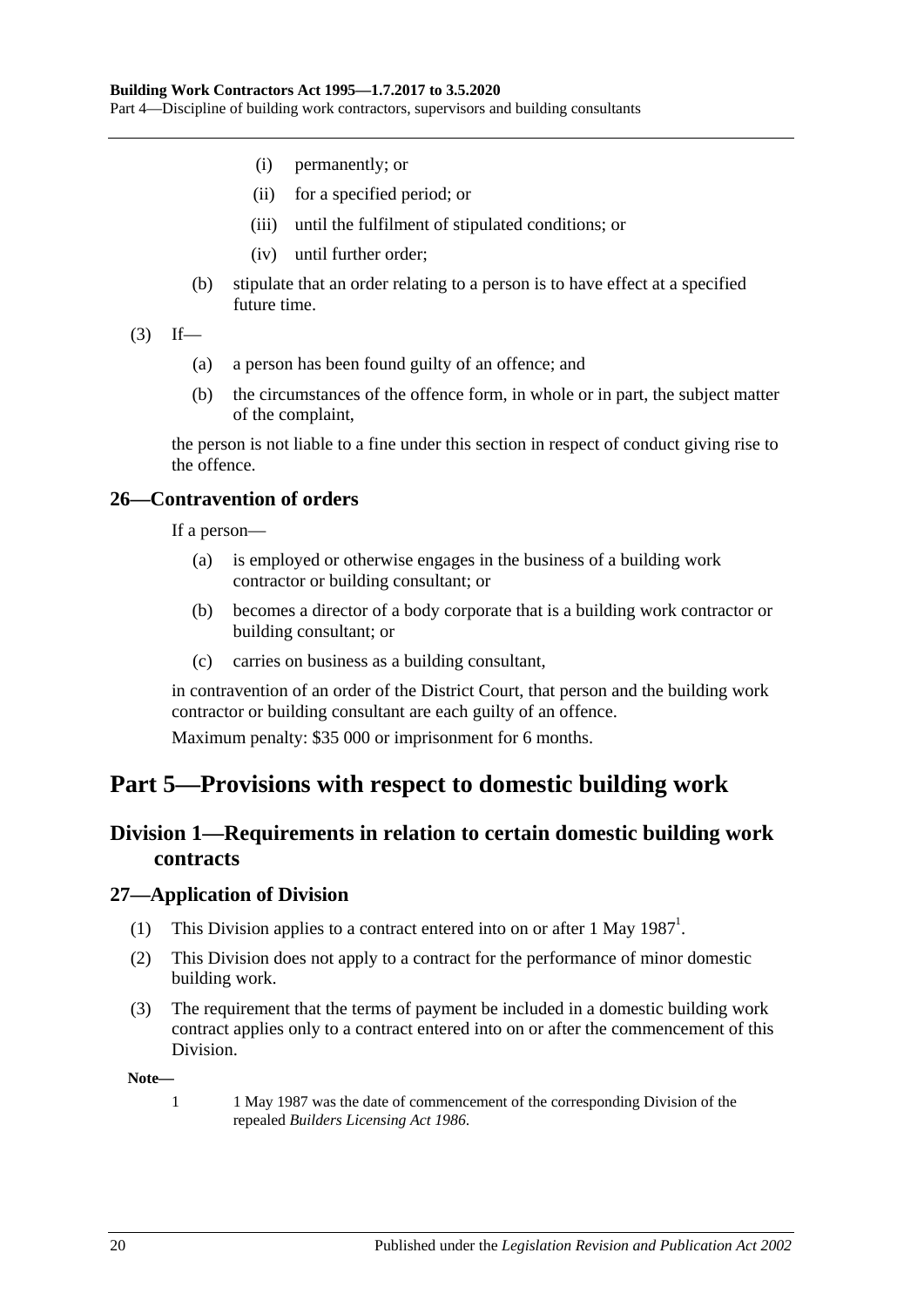#### <span id="page-20-2"></span><span id="page-20-0"></span>**28—Formal requirements in relation to domestic building work contracts**

- (1) The following requirements must be complied with in relation to a domestic building work contract:
	- (a) the contract must be in writing;
	- (b) the contract must set out in full all the contractual terms;
	- (c) the contract must set out the name in which the building work contractor carries on business under the contractor's licence, the contractor's licence number and the names and licence numbers of any other persons with whom the contractor carries on business as a building work contractor in partnership;
	- (d) the contract must comply with any requirements of the regulations as to the contents of domestic building work contracts;
	- (e) the contract must be signed by the building work contractor and the building owner personally or through an agent authorised to act on behalf of the contractor or building owner;
	- (f) the building owner must be given a copy of the signed contract as soon as reasonably practicable after it has been signed by both parties together with a notice in the prescribed form containing the prescribed information;
	- (g) the copy of the contract and the notice given to the building owner must (apart from signatures or initials) be readily legible.
- (2) If any of the requirements of [subsection](#page-20-2) (1) is not complied with, the building work contractor is guilty of an offence.

Maximum penalty: \$5 000.

#### <span id="page-20-1"></span>**29—Price and domestic building work contracts**

- (1) Subject to this Division, a domestic building work contract must stipulate a specific price for the performance of the building work specified in the contract, being a price that is fixed and not subject to change, and the terms of payment.
- (2) If a domestic building work contract stipulates that building work is to be completed within a specified period, it is lawful to include a rise-and-fall clause in the contract.
- (3) A building work contractor is not entitled to the benefit of a rise-and-fall clause in relation to any part of the building work performed after the end of the period stipulated for completion of the building work.
- (4) However, a building work contractor is entitled to the benefit of a rise-and-fall clause in respect of a part of the building work performed after the end of the period stipulated for completion of the building work if—
	- (a) the contract provides for extension of the stipulated period; and
	- (b) the delay in completing the building work was the fault of the building owner or due to some cause beyond the control of the contractor that the contractor could not reasonably be expected to have foreseen at the time the contract was made; and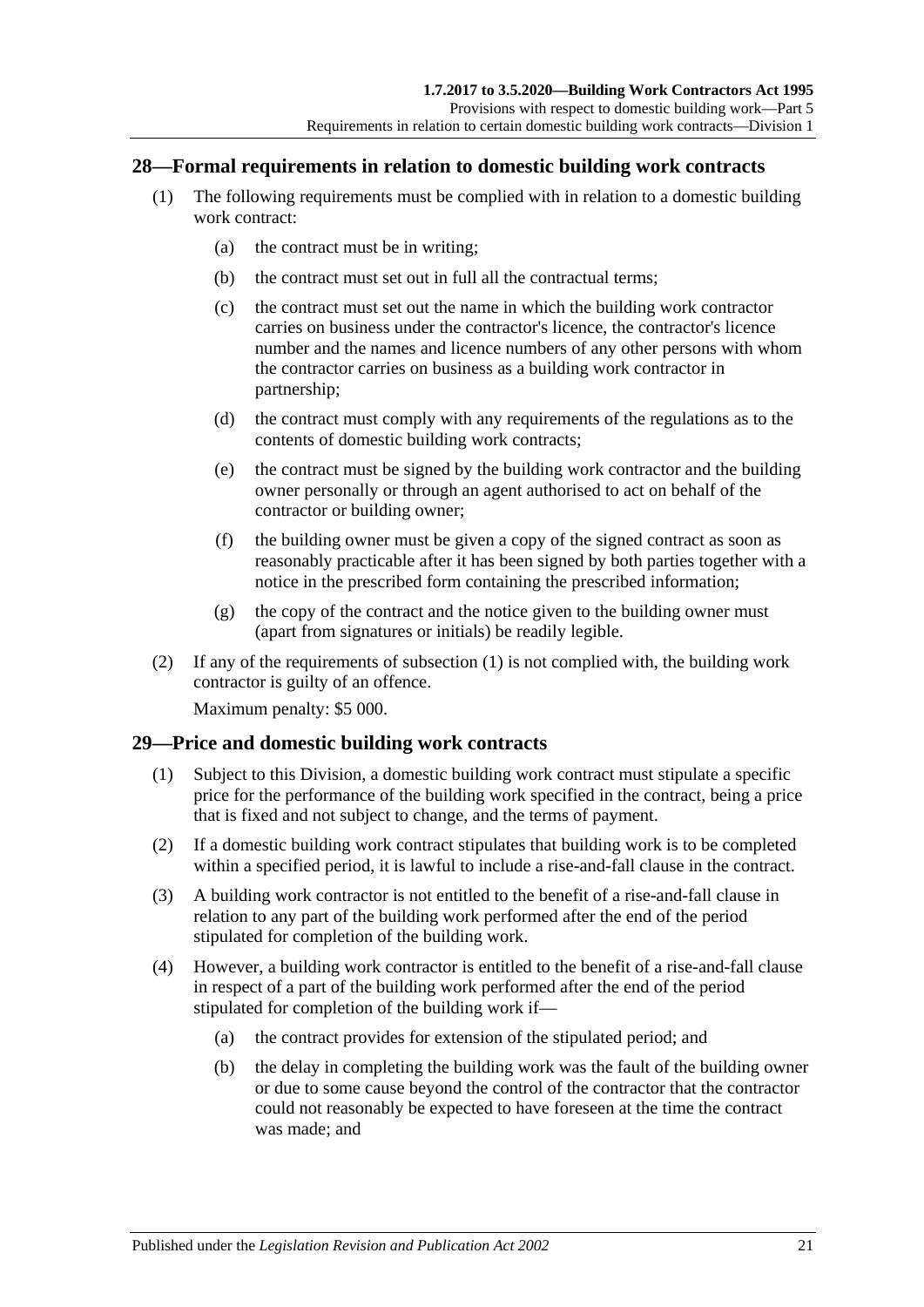- (c) the contractor, as soon as reasonably practicable after becoming aware of the likelihood of delay in the completion of the building work, gave notice in writing to the building owner or an agent authorised to act on behalf of the building owner extending the period for completion and specifying the cause of the delay; and
- (d) the building work was completed as soon as reasonably practicable in the circumstances.
- <span id="page-21-0"></span>(5) Despite the preceding provisions of this section, it is lawful to include in a domestic building work contract a provision entitling the building work contractor to recover—
	- (a) the actual cost to be incurred—
		- (i) in acquiring materials specified in the contract;
		- (ii) in performing work specified in the contract,

together with an additional amount not exceeding 10 per cent, or such other percentage as may be prescribed, of that cost; and

- (b) other amounts, unliquidated at the time of the contract, of a kind stipulated by the regulations.
- <span id="page-21-1"></span> $(6)$  If—
	- (a) a domestic building work contract includes a rise-and-fall clause or a provision referred to in [subsection](#page-21-0) (5); and
	- (b) as a result the price specified in the contract for the building work or part of the building work or for any labour or materials may change or is an estimate only,

the contract must contain the statement "This Price May Change" or "Estimate Only" (as the case may require) set out in the contract immediately alongside or below the price to which it relates.

- (7) If more than one price of a kind referred to in [subsection](#page-21-1) (6) is specified in a domestic building work contract, the prices must be set out in a single list in the contract.
- (8) A price specified in a domestic building work contract that is an estimate only must be a fair and reasonable estimate.
- <span id="page-21-2"></span>(8a) Despite the preceding provisions of this section (but subject to any other relevant law), it is lawful to include in a domestic building work contract (other than a fixed price contract made on or after 1 July 2000) a provision (a *GST clause*) entitling the building work contractor to recover the GST paid or payable by the contractor on the supply of goods and services under the contract.
- (8b) If a domestic building work contract contains a GST clause, the contract must contain a statement in prominent type or handwriting as follows:
	- (a) if, at the date of the contract, it is possible but not likely that goods or services will be supplied under the contract after 1 July 2000—a statement to the effect that the contract price of the building work may increase to cover GST;
	- (b) if the contract is made on or after 1 July 2000 or, at the date of the contract, it is likely that goods or services will be supplied under the contract after 1 July 2000—a statement to the effect that the contract price for the building work will increase to cover GST.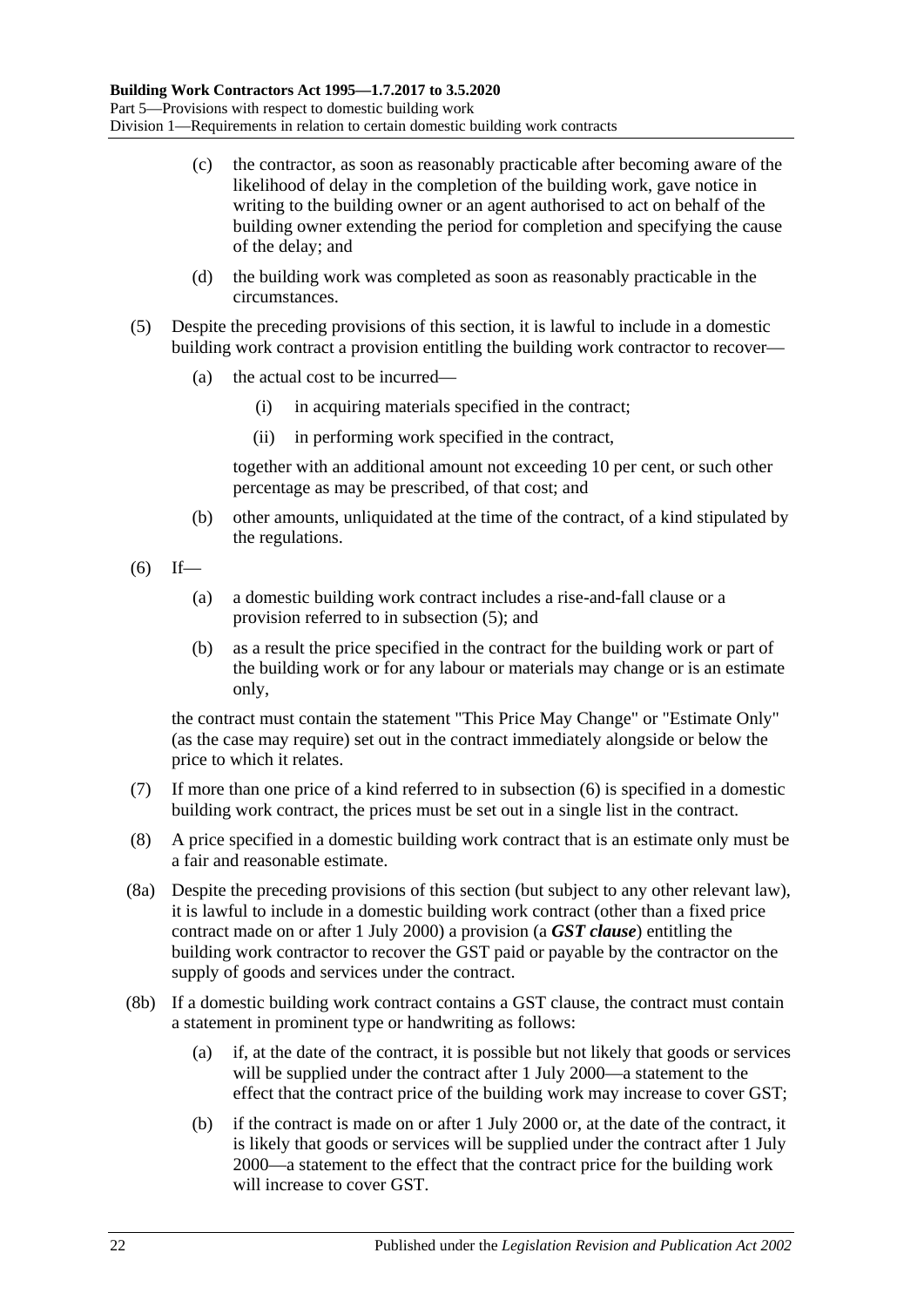- (8c) A domestic building work contract (other than a fixed price contract made on or after 1 July 2000) may contain both a cost-plus clause and a GST clause.
- (9) If any of the requirements of this section is not complied with, the building work contractor is guilty of an offence.

Maximum penalty: \$5 000.

(10) In this section—

*cost-plus clause* means a contractual provision of the kind described in [subsection](#page-21-0) (5);

*fixed price contract* means a domestic building work contract that contains neither a cost-plus clause nor a rise-and-fall clause;

*GST clause* means a contractual provision of the kind described in [subsection](#page-21-2) (8a);

*rise-and-fall clause* means a contractual provision under which a price stipulated for performance of domestic building work may change to reflect changes in the costs of labour (including related overhead expenses) and materials to be incurred by the building work contractor.

#### <span id="page-22-1"></span><span id="page-22-0"></span>**30—Payments under or in relation to domestic building work contracts**

- <span id="page-22-2"></span>(1) A person must not demand or require that a payment be made under a domestic building work contract or preliminary work contract by the person for whom work is to be performed under the contract unless—
	- (a) the payment constitutes a genuine progress payment in respect of work already performed; or
	- (ab) the person is entitled to the payment under the *[Building and Construction](http://www.legislation.sa.gov.au/index.aspx?action=legref&type=act&legtitle=Building%20and%20Construction%20Industry%20Security%20of%20Payment%20Act%202009)  [Industry Security of Payment Act](http://www.legislation.sa.gov.au/index.aspx?action=legref&type=act&legtitle=Building%20and%20Construction%20Industry%20Security%20of%20Payment%20Act%202009) 2009*; or
	- (b) the payment is of a kind authorised under the regulations.

<span id="page-22-3"></span>Maximum penalty: \$5 000.

- <span id="page-22-4"></span>(2) If it is proved, in proceedings for an offence against [subsection](#page-22-1) (1), that the defendant received a payment other than a payment referred to in [paragraph](#page-22-2) (a), [\(ab\)](#page-22-3) or [\(b\),](#page-22-4) it is to be presumed, in the absence of proof to the contrary, that the defendant demanded or required the payment.
- (3) The building owner under a domestic building work contract is not obliged to make a progress payment in respect of building work performed under the contract unless—
	- (a) the building work contractor has requested the payment by notice in writing given to the building owner or an agent authorised to act on behalf of the building owner; or
	- (b) the domestic building work contract is a contract to which the *[Building and](http://www.legislation.sa.gov.au/index.aspx?action=legref&type=act&legtitle=Building%20and%20Construction%20Industry%20Security%20of%20Payment%20Act%202009)  [Construction Industry Security of Payment Act](http://www.legislation.sa.gov.au/index.aspx?action=legref&type=act&legtitle=Building%20and%20Construction%20Industry%20Security%20of%20Payment%20Act%202009) 2009* applies (in which case the provisions of that Act relating to progress payments apply).
- (4) In this section—

*preliminary work contract* means a contract—

(a) that is collateral to or otherwise related to an existing or contemplated domestic building work contract; and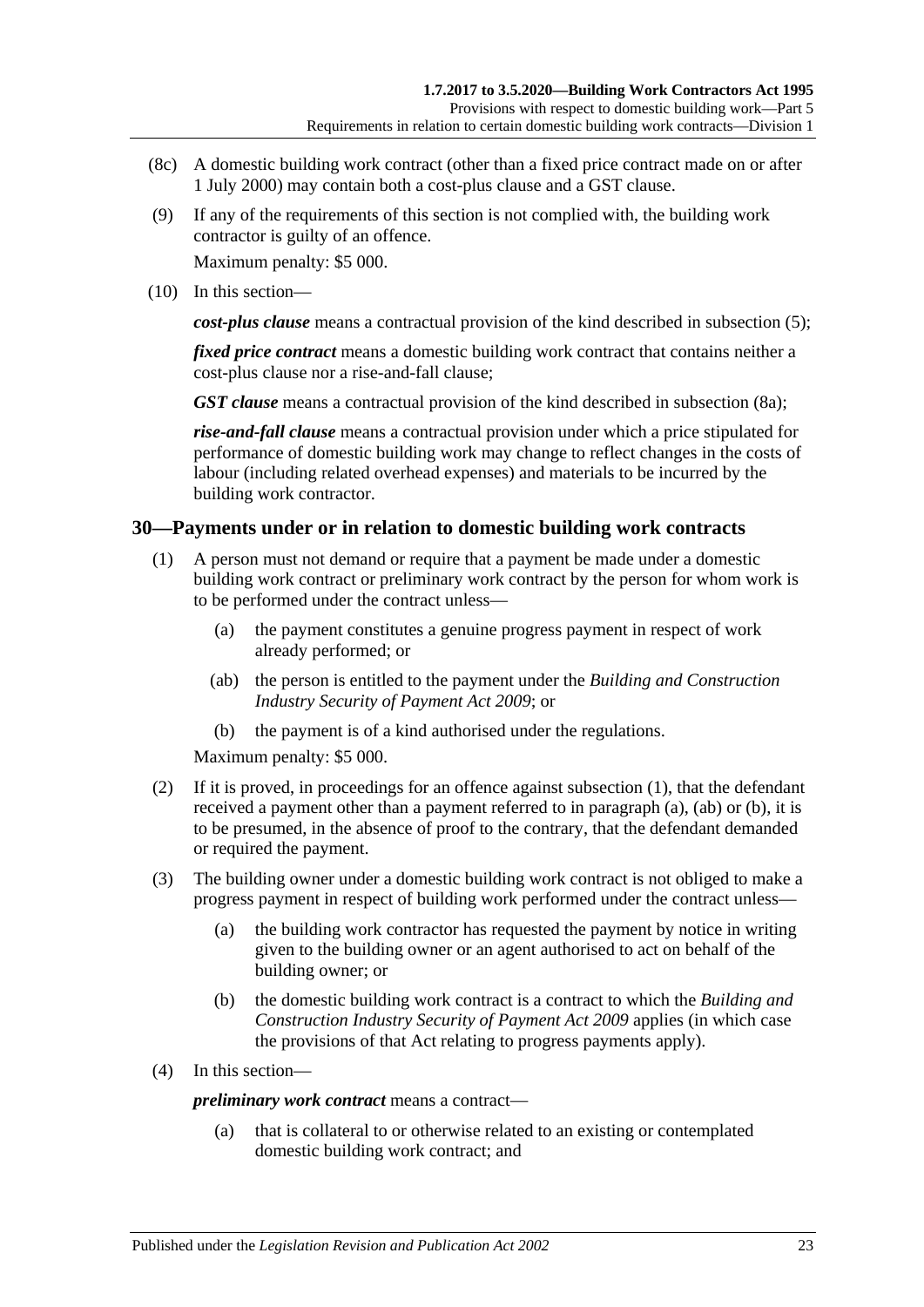(b) that provides for the performance of work that is preliminary or ancillary to the domestic building work that is or would be required to be performed under such contract.

### <span id="page-23-0"></span>**31—Exhibition houses**

- <span id="page-23-3"></span>(1) If a house is, or has been, made available for inspection by the public with a view to inducing persons to enter into contracts with a building work contractor for the construction of similar houses—
	- (a) the contractor must, on request by a person inspecting the house, make copies of the plans and specifications of the house available for inspection by the person; and
	- (b) a contract entered into with the contractor by a person who, to the knowledge of the contractor, inspected the house and sought the construction of a similar house is to be taken to contain a warranty that the house to be constructed by the contractor will be constructed according to the same plans and specifications and to the same standards of work and materials as those of the house inspected by the person (except to the extent that the contract specifically provides for any departure from those plans, specifications and standards).
- (2) A building work contractor who fails to comply with the requirements of [subsection](#page-23-3)  $(1)(a)$  is guilty of an offence.

Maximum penalty: \$5 000.

Expiation fee: \$160.

# <span id="page-23-1"></span>**Division 2—Statutory warranties**

## <span id="page-23-2"></span>**32—Statutory warranties**

- (1) This section applies to a contract entered into on or after 22 January  $1987<sup>1</sup>$ .
- (2) The following warranties on the part of the building work contractor are implied in every domestic building work contract:
	- (a) a warranty that the building work will be performed in a proper manner to accepted trade standards and in accordance with the plans and specifications agreed to by the parties;
	- (b) a warranty that all materials to be supplied by the contractor for use in the building work will be good and proper;
	- (c) a warranty that the building work will be performed in accordance with all statutory requirements;
	- (d) if the contract does not stipulate a period within which the building work must be completed—a warranty that the building work will be performed with reasonable diligence;
	- (e) if the building work consists of the construction of a house—a warranty that the house will be reasonably fit for human habitation;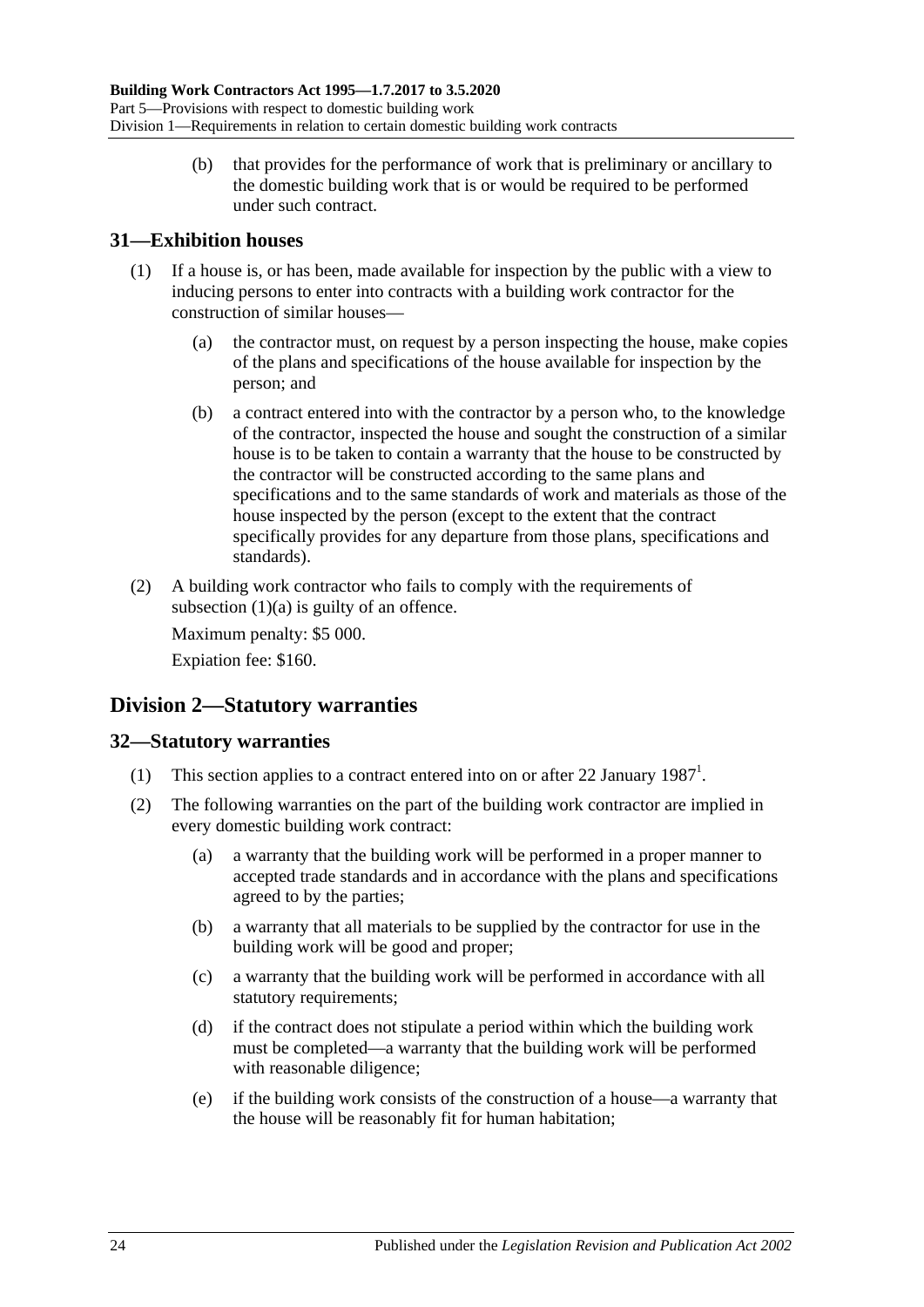- (f) if the building owner has expressly made known to the contractor, or an employee or agent of the contractor, the particular purpose for which the building work is required, or the result that the building owner desires the building work to achieve, so as to show that the building owner relies on the contractor's skill and judgment—a warranty that the building work and any materials used in performing the building work will be reasonably fit for that purpose or of such a nature and quality that they might reasonably be expected to achieve that result.
- (3) A person who has purchased or otherwise acquired a house succeeds to the rights of the person's predecessor in title in respect of statutory warranties.
- (4) If a person has purchased a house from a building work contractor who performed domestic building work in relation to the house, the purchaser has rights under statutory warranties as if the house had been purchased from a third party for whom the vendor had performed the building work under a contract subject to statutory warranties.
- <span id="page-24-3"></span>(5) Proceedings for breach of a statutory warranty must be commenced within five years after completion of the building work to which the proceedings relate.
- (6) The period of limitation prescribed by [subsection](#page-24-3) (5) may not be extended.
- (7) In proceedings for breach of a statutory warranty, it is a defence for the defendant to prove that the deficiencies of which the plaintiff complains arose from instructions insisted on by the building owner contrary to the advice in writing of the defendant.

**Note—**

1 22 January 1987 was the date of commencement of the corresponding section of the repealed *[Builders Licensing Act](http://www.legislation.sa.gov.au/index.aspx?action=legref&type=act&legtitle=Builders%20Licensing%20Act%201986) 1986*.

# <span id="page-24-0"></span>**Division 3—Building indemnity insurance**

#### <span id="page-24-1"></span>**33—Application of Division**

- (1) This Division applies to domestic building work commenced on or after 1 May 1987<sup>1</sup> performed, or to be performed, by a building work contractor under a domestic building work contract or on the contractor's own behalf.
- (2) This Division does not apply to—
	- (a) domestic building work for which approval under the *[Development Act](http://www.legislation.sa.gov.au/index.aspx?action=legref&type=act&legtitle=Development%20Act%201993) 1993* or the repealed *[Building Act](http://www.legislation.sa.gov.au/index.aspx?action=legref&type=act&legtitle=Building%20Act%201971) 1971* is or was not required; or
	- (b) minor domestic building work.

**Note—**

1 1 May 1987 was the date of commencement of the corresponding Division of the repealed *[Builders Licensing Act](http://www.legislation.sa.gov.au/index.aspx?action=legref&type=act&legtitle=Builders%20Licensing%20Act%201986) 1986*.

#### <span id="page-24-2"></span>**34—Requirements of insurance**

A building work contractor must not perform building work to which this Division applies unless—

(a) a policy of insurance that complies with this Division is in force in relation to that building work; and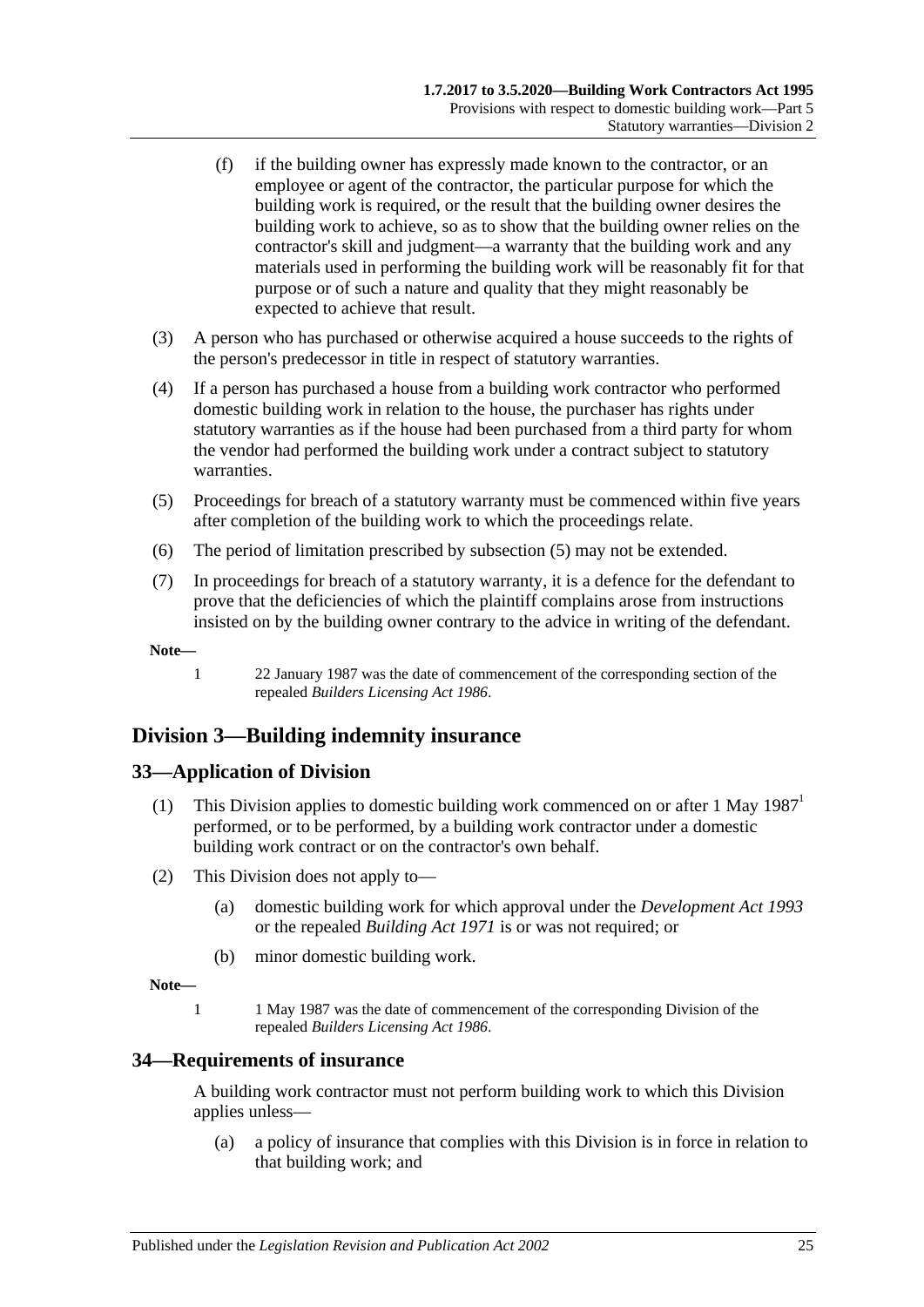(b) in the case of building work to be performed by the contractor under a domestic building work contract—the building owner has been provided with a certificate that evidences the taking out of that policy of insurance and complies with the requirements of the regulations.

Maximum penalty: \$20 000.

#### <span id="page-25-0"></span>**35—Nature of the policy**

- (1) A policy of insurance in relation to building work complies with this Division if—
	- (a) it insures each person who is, or may become, entitled to the benefit of a statutory warranty in respect of the building work against the risk of being unable to enforce or recover under the statutory warranty by reason of the insolvency, death or disappearance of the building work contractor; and
	- (b) in the case of building work to be performed by the building work contractor on behalf of some other person—it insures that person against the risk of loss resulting from non-completion of the building work by reason of the insolvency, death or disappearance of the contractor; and
	- (c) any limitations on the liability of the insurer under the policy conform with the regulations; and
	- (d) it otherwise conforms with the requirements of the regulations.
- (2) A person who is entitled to the benefit of a statutory warranty in respect of building work in relation to which a policy of insurance has been taken out under this Division (or under Part 5 of the repealed Act) is entitled to sue on the policy in his or her own right.

# <span id="page-25-1"></span>**Division 4—Right to terminate certain domestic building work contracts**

#### <span id="page-25-2"></span>**36—Right to terminate certain domestic building work contracts**

- (1) This section applies to a contract entered into on or after 1 May 1987.
- (2) This section does not apply to a contract for the performance of minor domestic building work.
- <span id="page-25-3"></span>(3) A building owner under a domestic building work contract may, by instrument in writing signed by the building owner and served personally on the building work contractor, or posted by certified mail addressed to the contractor, before the prescribed time, give notice to the contractor of the building owner's intention not to be bound by the contract and the contract is to be taken to have been terminated at the time the notice is served or posted in accordance with this subsection.
- (4) If a contract has been terminated under [subsection](#page-25-3) (3) (or under Part 5 of the repealed Act), the Magistrates Court may, on application by the building owner or the building work contractor, make such orders as it thinks just—
	- (a) providing for the return or repayment of the whole or part of any consideration, or the value of any consideration, given by the building owner under or in relation to the contract; or
	- (b) providing for payment to the contractor in respect of any materials supplied, or any building work or other services performed, by the contractor under or in relation to the contract.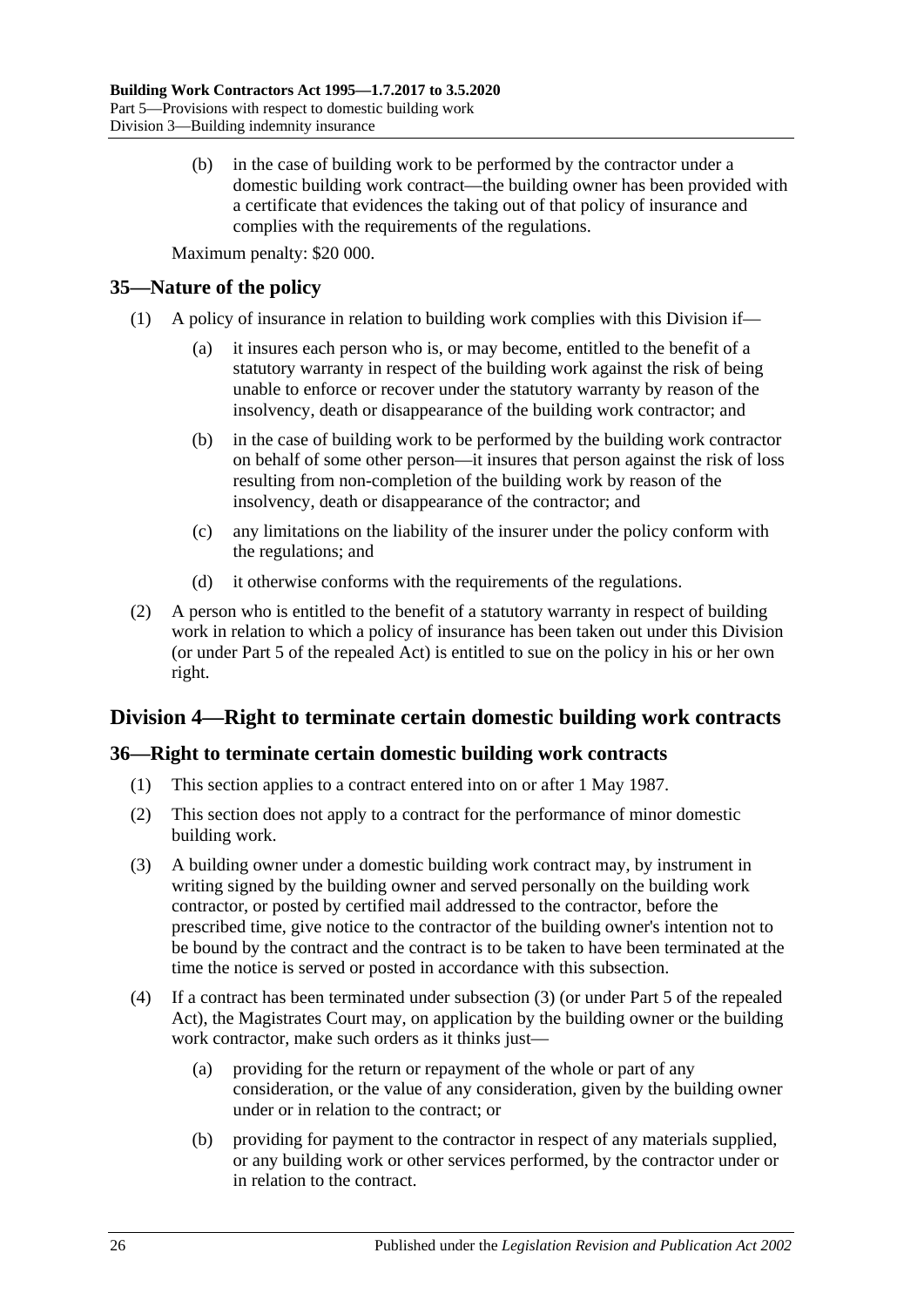(5) In this section—

*business day* means any day except a Saturday or a Sunday or other public holiday within the meaning of the *[Holidays Act](http://www.legislation.sa.gov.au/index.aspx?action=legref&type=act&legtitle=Holidays%20Act%201910) 1910*;

#### *prescribed time* means—

- (a) the end of five clear business days after the making of the domestic building work contract; or
- (b) if there has been a failure to comply with any of the requirements of [Division](#page-19-2) 1 or [3](#page-24-0) in relation to the domestic building work contract—the time of completion of the building work under the contract.

#### <span id="page-26-0"></span>**Division 5—Powers of court in relation to domestic building work**

#### <span id="page-26-1"></span>**37—Powers of court in relation to domestic building work**

- (1) This section applies to—
	- (a) a domestic building work contract or subcontract for the performance of domestic building work (whether entered into before or after the commencement of this section); and
	- (b) domestic building work (whether commenced before or after the commencement of this section).
- <span id="page-26-2"></span>(2) A party to a domestic building work contract or a person entitled to the benefit of a statutory warranty may apply to the Magistrates Court for the determination of a dispute arising out of the contract or the performance of the building work to which the warranty relates.
- (3) An application may not be made under [subsection](#page-26-2) (2) in respect of a dispute arising out of a domestic building work contract unless the dispute involves some question of whether building work has been performed in accordance with the contract.
- <span id="page-26-3"></span>(4) If an application is made under [subsection](#page-26-2) (2) in respect of a dispute arising out of a domestic building work contract, application may be made to the Magistrates Court for the determination of a dispute arising out of a subcontract for the performance of any of the building work, but only if it involves some question of whether building work has been performed in accordance with the subcontract.
- (5) If the Magistrates Court joins proceedings on an application under [subsection](#page-26-3) (4) with proceedings relating to the domestic building work contract, it must ensure that the hearing and determination of any question as to the performance of work under the domestic building work contract is not unduly delayed.
- <span id="page-26-4"></span>(6) If, on an application under this section, the Magistrates Court is satisfied that there has been any breach of, or failure to perform or fulfil, a contract or warranty to which the proceedings relate, the Court may, subject to this section, make one or more of the following orders:
	- (a) to the extent to which it is satisfied that it is practicable for the breach or failure to be remedied by the performance of building work—an order requiring the performance of remedial work;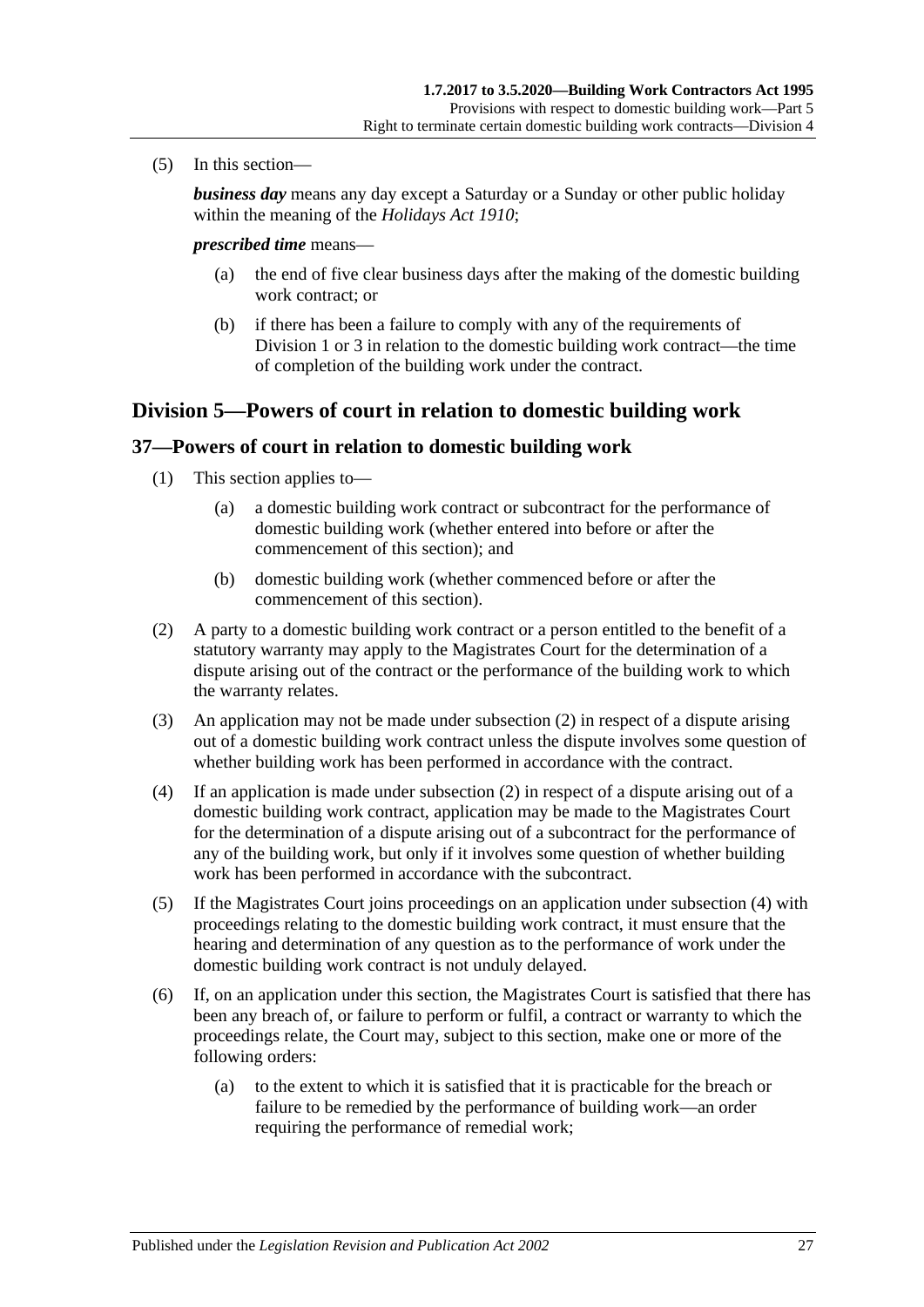- (b) an order requiring the payment of an amount due under the contract or an order requiring the payment of an amount by way of compensation for the breach.
- (7) An order made against a person under [subsection](#page-26-4) (6)(a) may—
	- (a) require the person to perform remedial work specified in the order within the time specified; or
	- (b) if the Magistrates Court is of the opinion that the person is not likely to perform the remedial work properly—require the person to employ at the person's own expense a licensed building work contractor to perform remedial work specified in the order within the time specified.
- (8) If the Magistrates Court orders a person to perform remedial work, or to cause remedial work to be performed, it may further order the person to provide to the Court, within a specified time after completion of the work, a certificate of a person holding qualifications specified in the order certifying that the remedial work has been performed properly in accordance with the order.
- (9) If a person fails to perform remedial work, or to cause remedial work to be performed, in accordance with an order of the Magistrates Court (or an order of the Commercial Tribunal under Part 5 of the repealed Act)—
	- (a) the person is guilty of an offence and liable to a penalty not exceeding a fine of \$10 000; and
	- (b) the Court may, on application, order the person to pay to the applicant such amount by way of compensation as the Court thinks just.
- (10) In this section—

*statutory warranty* means—

- (a) a warranty arising under this Act; or
- (b) a warranty arising under Part 3C of the repealed *[Builders Licensing Act](http://www.legislation.sa.gov.au/index.aspx?action=legref&type=act&legtitle=Builders%20Licensing%20Act%201967) 1967*.

# <span id="page-27-0"></span>**Division 6—Harsh and unconscionable terms**

#### <span id="page-27-1"></span>**38—Harsh and unconscionable terms**

- (1) This section applies to a contract entered into on or after 22 January  $1987<sup>1</sup>$ .
- <span id="page-27-2"></span>(2) If a term or condition of a domestic building work contract is harsh or unconscionable or such that a court of Equity would give relief, a party to the contract may apply to the Magistrates Court for relief under this section.
- (3) Relief may be granted under this section by the Magistrates Court in proceedings under [subsection](#page-27-2) (2), or by any court in proceedings instituted before the court for the enforcement of a domestic building work contract or for the recovery of damages or other compensation for a breach of such a contract.
- (4) The court may, in granting relief—
	- (a) avoid *ab initio* a term or condition of the domestic building work contract against which relief is sought;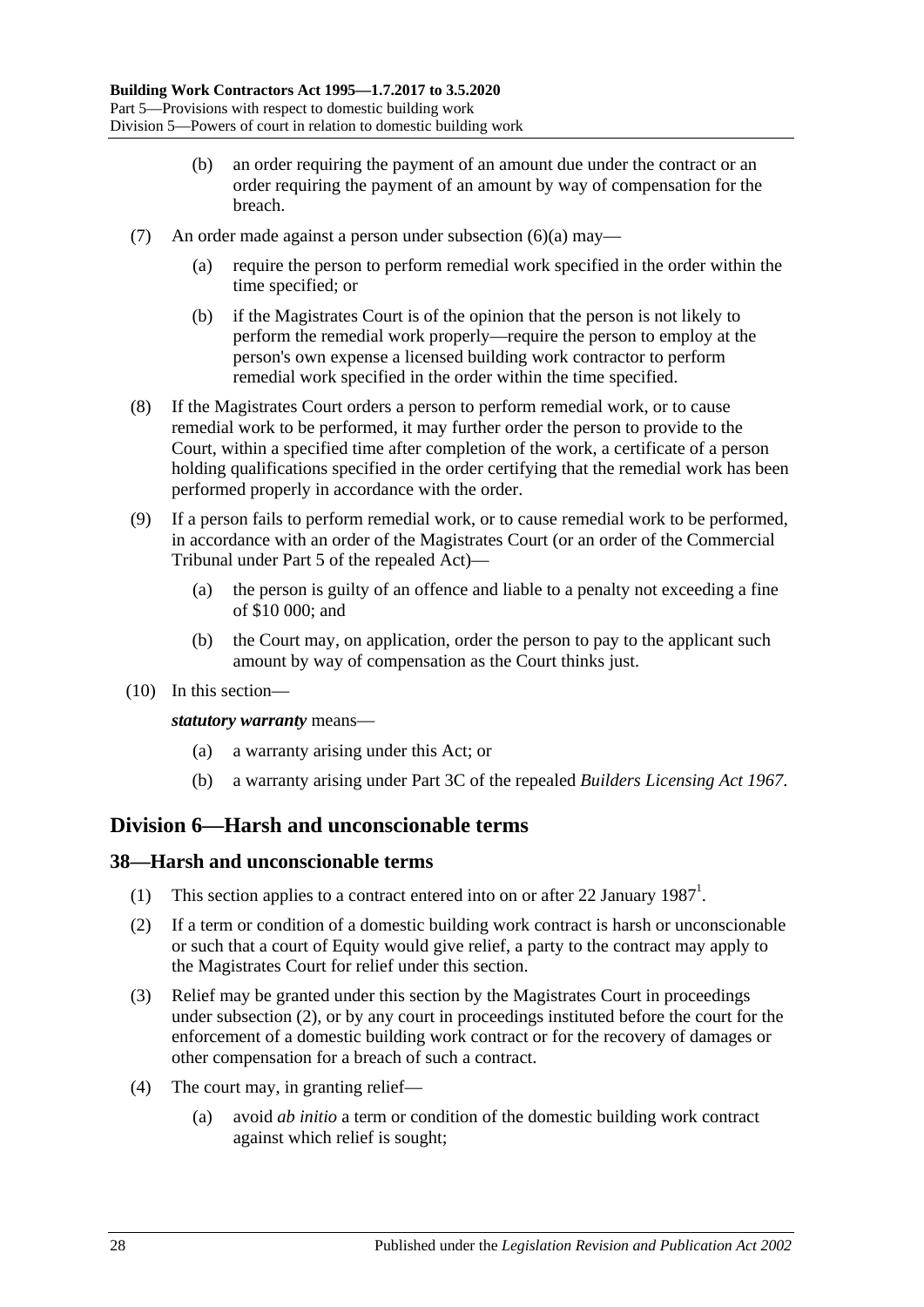- (b) modify the terms or conditions of the contract in such manner as it considers just;
- (c) order the repayment to a building owner of an amount paid by the building owner under a term or condition that has been avoided or modified under this section.
- (5) The powers conferred by this section are exercisable in relation to a contract despite the discharge of the contract.
- (6) If it appears to the court that a person has, or may have, shared in the profits of, or has, or may have, a beneficial interest in, the transaction in question, the person may be joined as a party to the proceedings and the court may make such orders against, or in respect of, the person as it considers just.
- (7) The court may make any other orders and directions that it considers necessary or expedient for the purposes of effectually carrying out this section.

#### **Note—**

- 
- 1 22 January 1987 was the date of commencement of the corresponding section under the repealed *[Builders Licensing Act](http://www.legislation.sa.gov.au/index.aspx?action=legref&type=act&legtitle=Builders%20Licensing%20Act%201986) 1986*.

## <span id="page-28-0"></span>**Division 7—Participation of assessors in proceedings**

#### <span id="page-28-1"></span>**39—Participation of assessors in proceedings**

In any proceedings under this Part, the Magistrates Court will, if a judicial officer of the Court so determines, sit with assessors selected in accordance with [Schedule 2.](#page-36-0)

# <span id="page-28-2"></span>**Division 8—Magistrates Court and substantial monetary claims**

#### <span id="page-28-3"></span>**40—Magistrates Court and substantial monetary claims**

- (1) If proceedings before the Magistrates Court involve—
	- (a) a monetary claim for an amount exceeding \$100 000; or
	- (b) a claim for relief in the nature of an order to carry out work where the value of the work exceeds \$100 000,

the Court must on the application of a party to the proceedings refer the proceedings into the Civil Division of the District Court.

(2) If proceedings are referred to the Civil Division of the District Court, this Part (including [Division 7\)](#page-28-0) applies in relation to the proceedings and parties to the proceedings as if a reference to the Magistrates Court were a reference to the Civil Division of the District Court.

# <span id="page-28-4"></span>**Part 7—Miscellaneous**

#### <span id="page-28-5"></span>**42—No exclusion etc of rights, conditions or warranties**

Any purported exclusion, limitation, modification or waiver of a right conferred, or contractual condition or warranty implied, by this Act is void.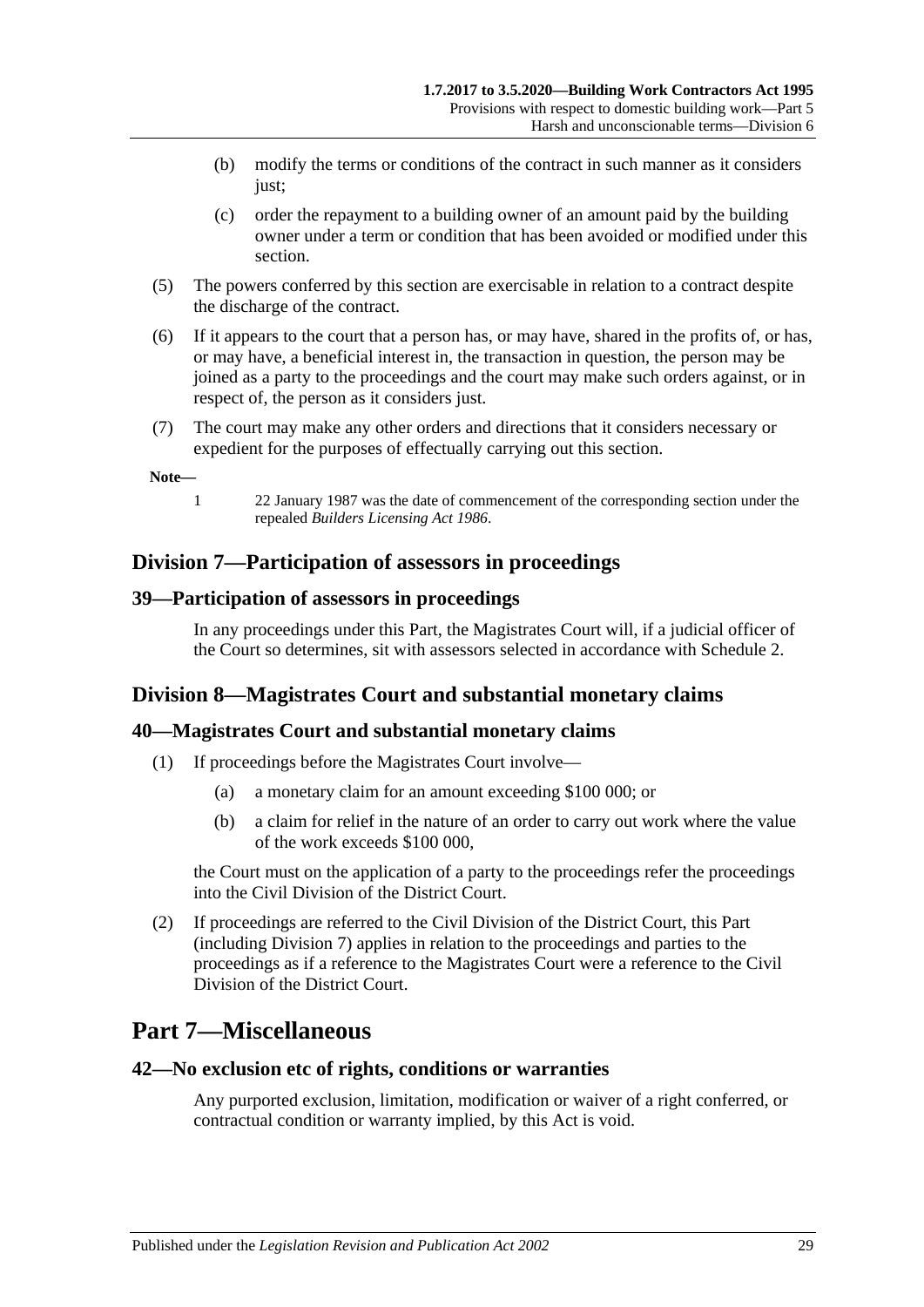#### <span id="page-29-0"></span>**43—Delegations**

- (1) The Commissioner may delegate any of the Commissioner's functions or powers under this Act—
	- (a) to a person employed in the Public Service; or
	- (b) to the person for the time being holding a specified position in the Public Service; or
	- (c) to any other person under an agreement under this Act between the Commissioner and an organisation representing the interests of persons affected by this Act.
- (2) The Minister may delegate any of the Minister's functions or powers under this Act (except the power to direct the Commissioner).
- (3) A delegation under this section—
	- (a) must be in writing; and
	- (b) may be conditional or unconditional; and
	- (c) is revocable at will; and
	- (d) does not prevent the delegator from acting in any matter.

#### <span id="page-29-1"></span>**44—Agreement with professional organisation**

- (1) The Commissioner may, with the approval of the Minister, make an agreement with an organisation representing the interests of persons affected by this Act under which the organisation undertakes a specified role in the administration or enforcement of this Act.
- (2) The agreement—
	- (a) must be in writing and executed by the Commissioner and the organisation; and
	- (b) may contain delegations by the Commissioner of functions or powers under this Act or the *[Fair Trading Act](http://www.legislation.sa.gov.au/index.aspx?action=legref&type=act&legtitle=Fair%20Trading%20Act%201987) 1987*; and
	- (c) must set out any conditions governing the performance or exercise of functions or powers conferred on the organisation; and
	- (d) must make provision for the variation and termination of the agreement by the Commissioner with the approval of the Minister or the organisation.
- (3) The Commissioner may not delegate any of the following for the purposes of the agreement:
	- (a) functions or powers under [Part 2](#page-4-2) or [3;](#page-9-2)
	- (b) power to request the Commissioner of Police to investigate and report on matters under this Part;
	- (c) power to commence a prosecution for an offence against this Act.
- (4) A delegation by the Commissioner for the purposes of the agreement—
	- (a) has effect subject to the conditions specified in the agreement; and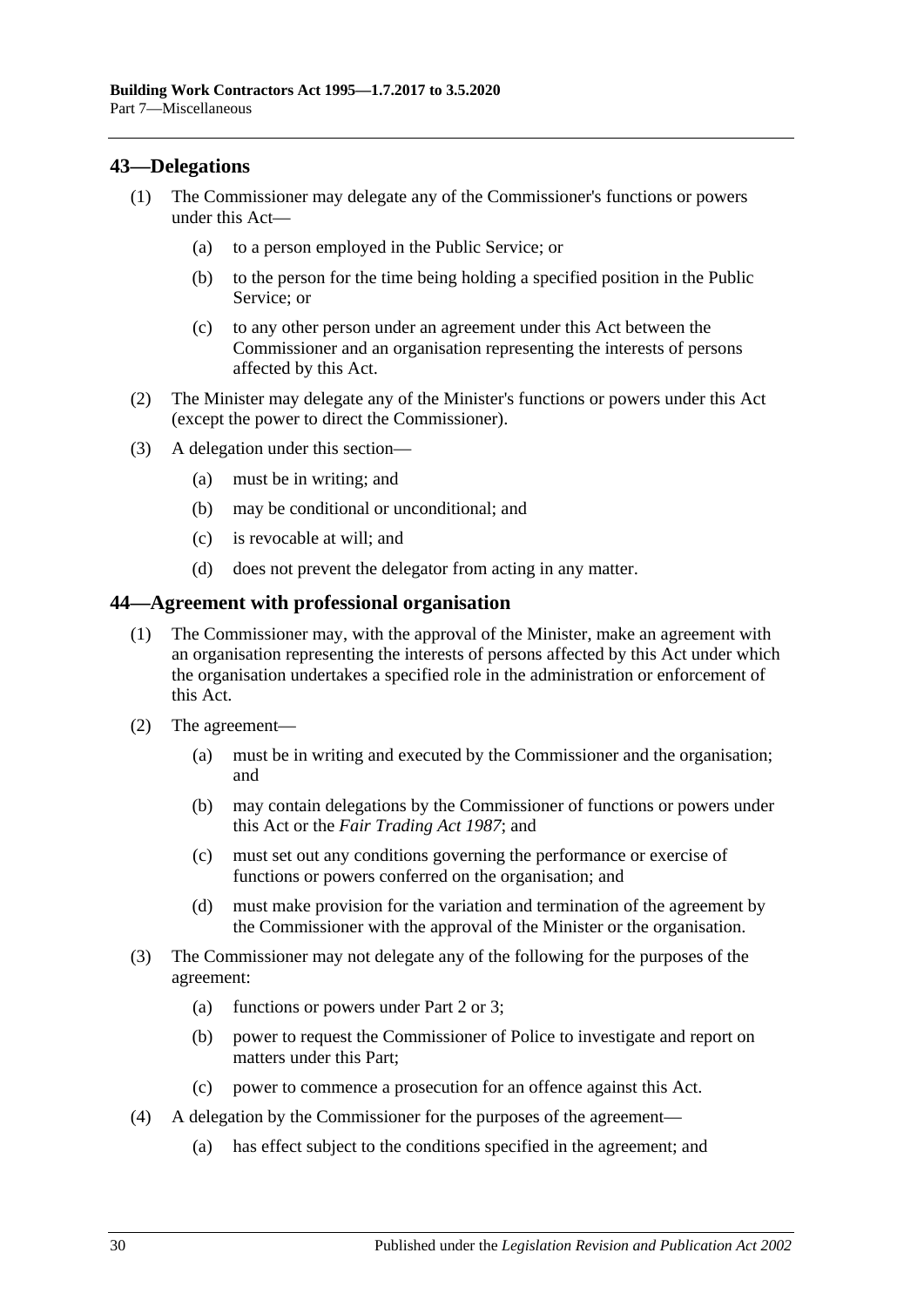- (b) may be varied or revoked by the Commissioner in accordance with the terms of the agreement; and
- (c) does not prevent the Commissioner from acting in any matter.
- (5) The Minister must, within six sitting days after the making of the agreement, cause a copy of the agreement to be laid before both Houses of Parliament.

#### <span id="page-30-0"></span>**45—Exemptions**

- (1) The Minister may, on application by a person, exempt the person from compliance with a specified provision of this Act.
- (2) An exemption under this section is subject to the conditions (if any) imposed by the Minister.
- (3) The Minister may, at his or her discretion, vary or revoke an exemption under this section.
- (4) The grant or a variation or revocation of an exemption under this section must be notified in the Gazette.

#### <span id="page-30-1"></span>**46—Registers**

- (1) The Commissioner must keep—
	- (a) a register of persons licensed as building work contractors; and
	- (b) a register of persons registered as building work supervisors.
- (2) The Commissioner must record on the register—
	- (a) disciplinary action taken against a person under this Act; and
	- (b) a note of any assurance accepted by the Commissioner under the *[Fair](http://www.legislation.sa.gov.au/index.aspx?action=legref&type=act&legtitle=Fair%20Trading%20Act%201987)  [Trading Act](http://www.legislation.sa.gov.au/index.aspx?action=legref&type=act&legtitle=Fair%20Trading%20Act%201987) 1987* in relation to a licensed building work contractor.
- (2a) If any of the following events occur in relation to a person who is licensed as a building work contractor, or is a director of a body corporate that is licensed as a building work contractor, the Commissioner may record a note of the event on the register:
	- (a) the person is suspended or disqualified from practising or carrying on an occupation, trade or business under a law of this State, the Commonwealth, another State or a Territory of the Commonwealth;
	- (b) the person becomes an insolvent under administration within the meaning of the *Corporations Act 2001* of the Commonwealth;
	- (c) a body corporate is wound up for the benefit of creditors and the person was a director of the body corporate—
		- (i) when the body corporate was being so wound up; or
		- (ii) within the period of 12 months preceding the commencement of the winding up;
	- (d) the person, being a body corporate, is being wound up or is under official management or in receivership.
- (3) A person may inspect a register on payment of the fee fixed by regulation.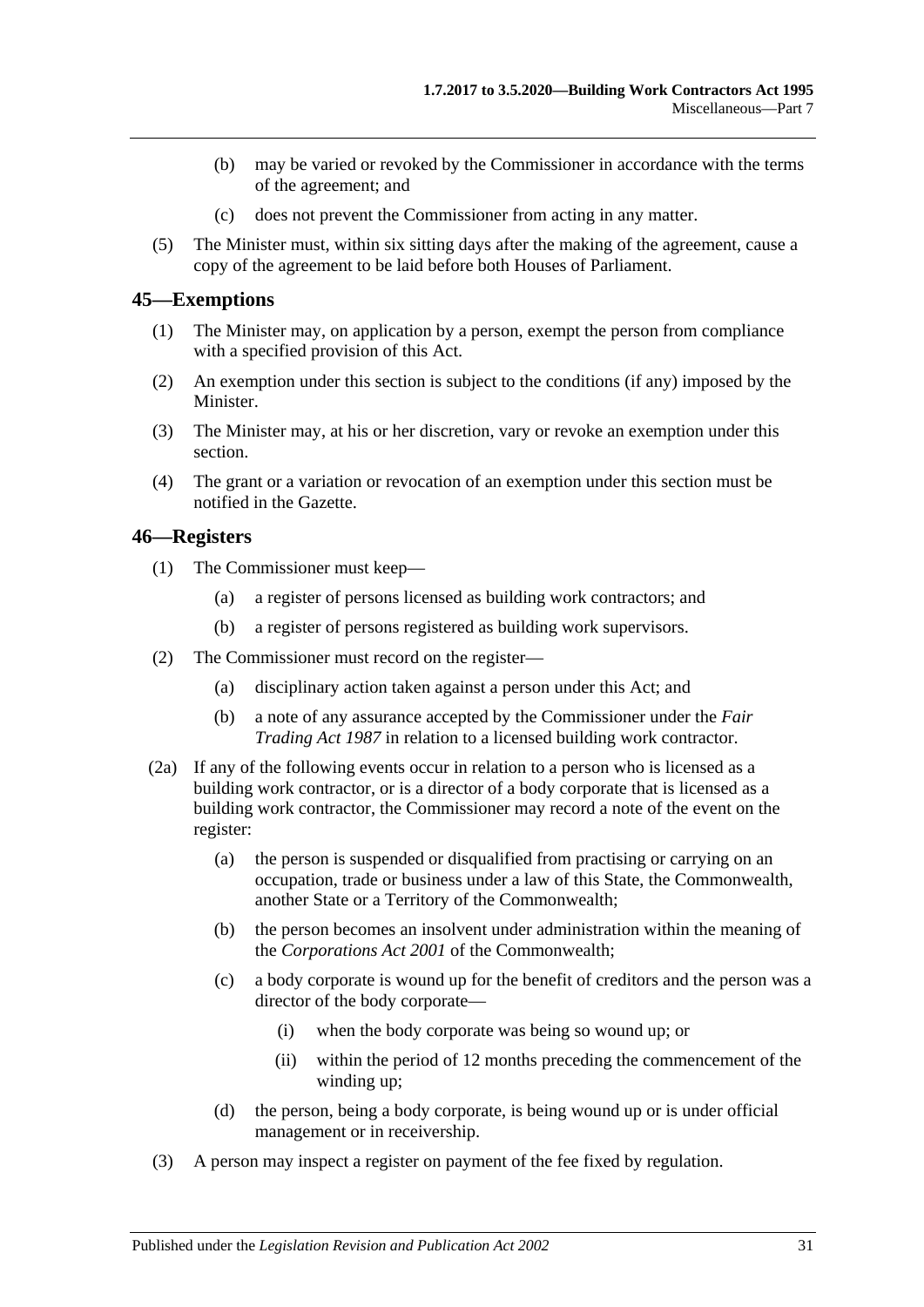#### <span id="page-31-0"></span>**47—Commissioner and proceedings before District Court**

- (1) The Commissioner is entitled to be joined as a party to any proceedings of the District Court under [Part 2,](#page-4-2) [3](#page-9-2) or [4.](#page-16-0)
- (2) The Commissioner may appear personally in any such proceedings or may be represented at the proceedings by counsel or a person employed in the Public Service.

#### <span id="page-31-1"></span>**48—False or misleading information**

A person must not make a statement that is false or misleading in a material particular (whether by reason of the inclusion or omission of any particular) in any information provided, or record kept, under this Act.

Maximum penalty:

- (a) If the person made the statement knowing that it was false or misleading—\$10 000.
- (b) In any other case—\$2 500.

#### <span id="page-31-2"></span>**49—Name in which building work contractor may carry on business**

A licensed building work contractor must not carry on business as a building work contractor except in the name in which the contractor is licensed or in a business name registered by the contractor under the *Business Names Registration Act 2011* of the Commonwealth of which the Commissioner has been given prior notice in writing.

Maximum penalty: \$2 500.

Expiation fee: \$80.

#### <span id="page-31-4"></span><span id="page-31-3"></span>**50—Publication of advertisements**

- (1) A licensed building work contractor must not publish, or cause to be published, an advertisement relating to the business carried on under the authority of the licence unless the advertisement specifies—
	- (a) the contractor's name as it appears in the licence or any registered business name in which the contractor carries on business as a building work contractor and of which the Commissioner has been given prior notice in writing; and
	- (b) the contractor's licence number and, if the contractor carries on business as a building work contractor in partnership, the licence number of each partner.

Maximum penalty: \$2 500.

Expiation fee: \$80.

(2) [Subsection](#page-31-4) (1) does not apply in relation to an advertisement offering or seeking applications for employment or directed to other building work contractors.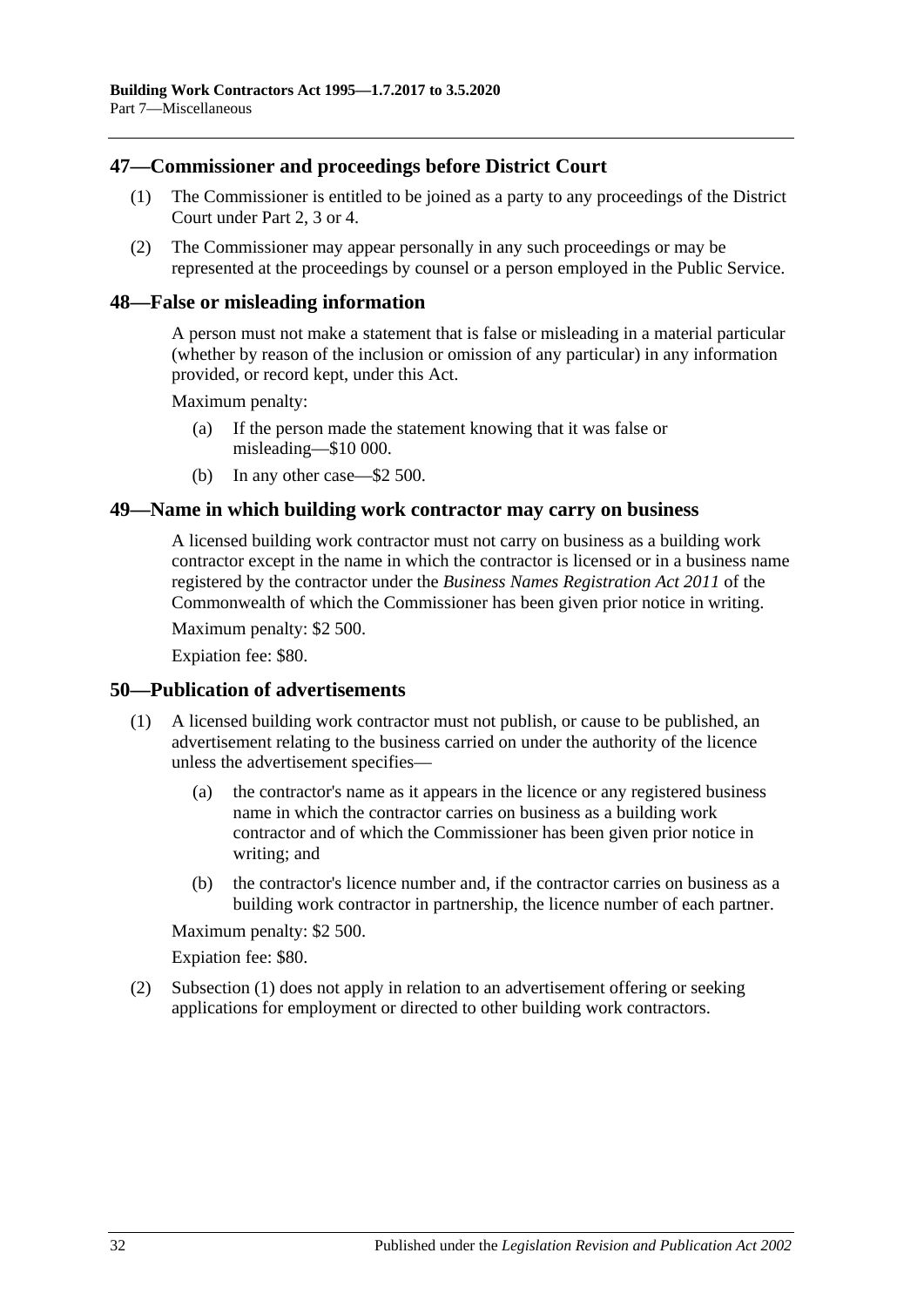#### <span id="page-32-0"></span>**51—Licensed building work contractor to have sign showing name etc on each building site**

- <span id="page-32-5"></span>(1) A licensed building work contractor must install or erect in a prominent position on the site of any building work performed by the contractor or on the outside of the place where the building work is being performed a sign showing in clearly legible characters—
	- (a) the contractor's name as it appears in the licence or any registered business name in which the contractor carries on business as a building work contractor and of which the Commissioner has been given prior notice in writing; and
	- (b) the contractor's licence number and, where the contractor carries on business as a building work contractor in partnership, the licence number of each partner.

Maximum penalty: \$2 500.

Expiation fee: \$80.

(2) If a licensed building work contractor is performing building work on a site for some other licensed building work contractor performing work on that site, it is sufficient compliance with [subsection](#page-32-5) (1) if the provisions of that subsection are complied with only by that other contractor.

#### <span id="page-32-1"></span>**52—Statutory declaration**

If a person is required to provide information to the Commissioner, the Commissioner may require the information to be verified by statutory declaration and, in that event, the person will not be taken to have provided the information as required unless it has been verified in accordance with the requirements of the Commissioner.

#### <span id="page-32-2"></span>**53—Investigations**

The Commissioner of Police must, at the request of the Commissioner, investigate and report on any matter relevant to—

- (a) the determination of an application under this Act; or
- (b) a matter that might constitute proper cause for disciplinary action under this Act.

#### <span id="page-32-3"></span>**54—General defence**

It is a defence to a charge of an offence against this Act if the defendant proves that the offence was not committed intentionally and did not result from any failure on the part of the defendant to take reasonable care to avoid the commission of the offence.

#### <span id="page-32-4"></span>**55—Liability for act or default of officer, employee or agent**

For the purposes of this Act, an act or default of an officer, employee or agent of a person carrying on a business will be taken to be an act or default of that person unless it is proved that the officer, employee or agent acted outside the scope of his or her actual, usual and ostensible authority.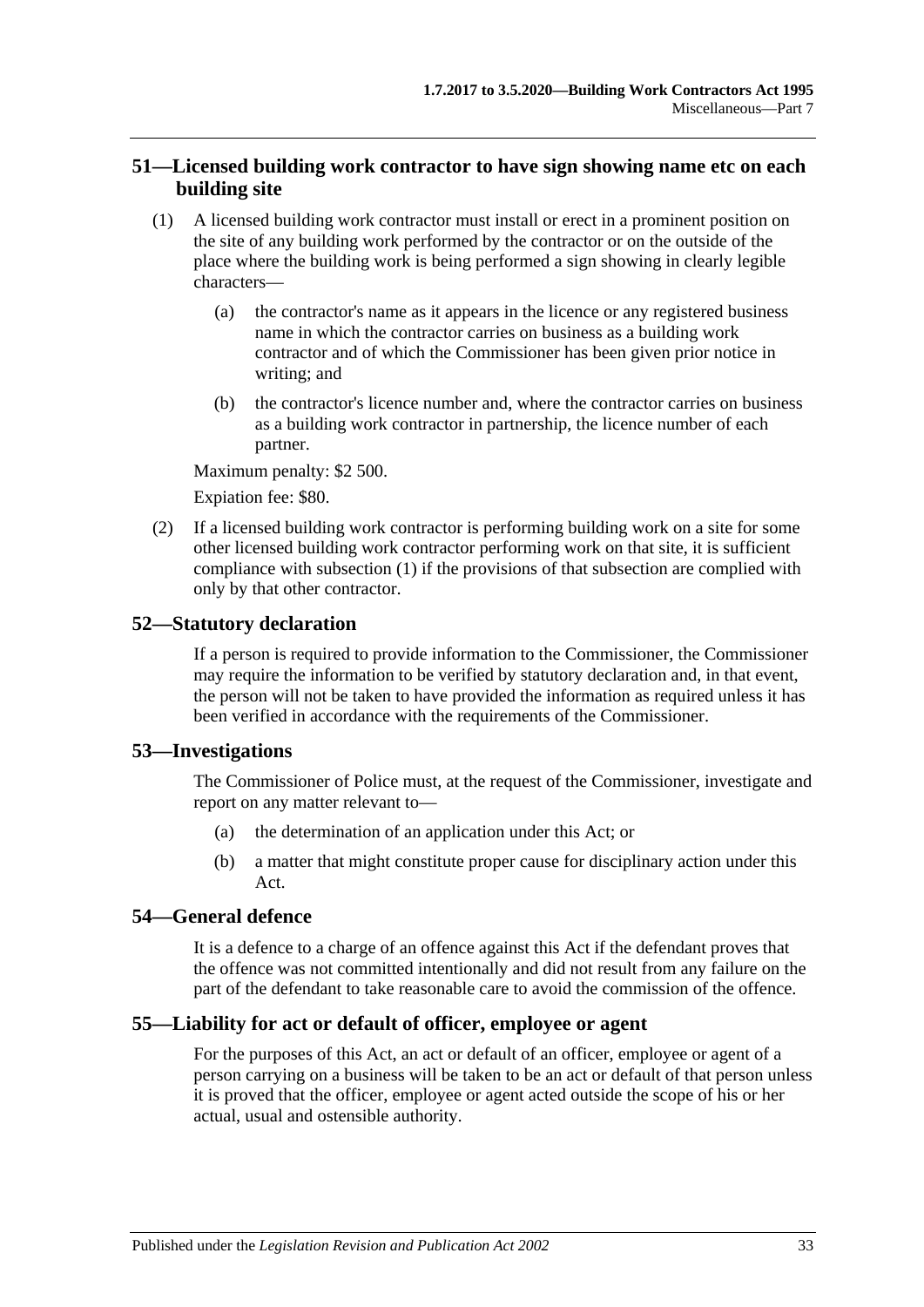#### <span id="page-33-0"></span>**57—Continuing offence**

- (1) A person convicted of an offence against a provision of this Act in respect of a continuing act or omission—
	- (a) is liable, in addition to the penalty otherwise applicable to the offence, to a penalty for each day during which the act or omission continued of not more than one-tenth of the maximum penalty prescribed for that offence; and
	- (b) is, if the act or omission continues after the conviction, guilty of a further offence against the provision and liable, in addition to the penalty otherwise applicable to the further offence, to a penalty for each day during which the act or omission continued after the conviction of not more than one-tenth of the maximum penalty prescribed for the offence.
- (2) If an offence consists of an omission to do something that is required to be done, the omission will be taken to continue for as long as the thing required to be done remains undone after the end of the period for compliance with the requirement.

#### <span id="page-33-1"></span>**58—Prosecutions**

- (1) Proceedings for an offence against this Act must be commenced—
	- (a) in the case of an expiable offence—within the time limits prescribed for expiable offences by the *[Summary Procedure Act](http://www.legislation.sa.gov.au/index.aspx?action=legref&type=act&legtitle=Summary%20Procedure%20Act%201921) 1921*;
	- (b) in any other case—within 2 years of the date on which the offence is alleged to have been committed or, with the authorisation of the Minister, at a later time within 5 years of that date.
- (2) A prosecution for an offence against this Act cannot be commenced except by—
	- (a) the Commissioner; or
	- (b) an authorised officer under the *[Fair Trading Act](http://www.legislation.sa.gov.au/index.aspx?action=legref&type=act&legtitle=Fair%20Trading%20Act%201987) 1987*; or
	- (c) a person who has the consent of the Minister to commence the prosecution.
- (3) In any proceedings, an apparently genuine document purporting to be a certificate of the Minister certifying authorisation of, or consent to, a prosecution for an offence against this Act will be accepted, in the absence of proof to the contrary, as proof of the authorisation or consent.

#### <span id="page-33-2"></span>**59—Evidence**

- (1) In proceedings in respect of an offence against this Act, if it is proved that a person performed building work for another for fee or reward, the person is, unless the contrary is proved, to be taken to have been carrying on business as a building work contractor.
- (2) In proceedings in respect of an offence against this Act, if it is proved that a person has, during a period of five years, sold or let (whether by lease, licence or other agreement) two or more buildings each of which has been built or improved as a result of building work performed by that person during that period, the person is, unless the contrary is proved, to be taken to have been carrying on business as a building work contractor.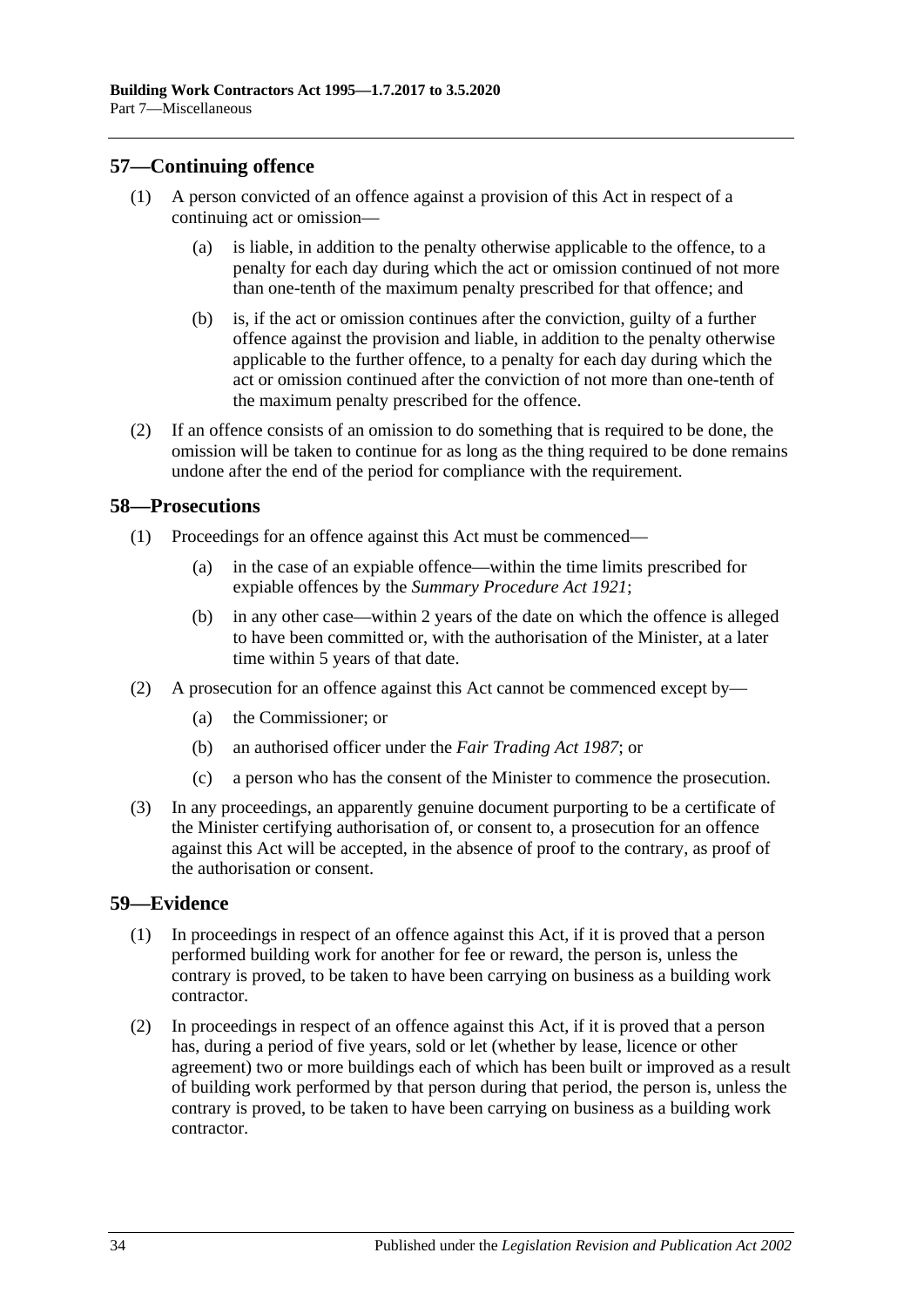- (3) In any proceedings, an apparently genuine document purporting to be a certificate of the Commissioner certifying—
	- (a) that a person was or was not licensed as a building work contractor on a specified date; or
	- (b) that a person was or was not registered as a building work supervisor on a specified date; or
	- (c) that a person was, or that no person was, approved as a building work supervisor in relation to a specified building work contractor's business on a specified date,

will be accepted, in the absence of proof to the contrary, as proof of the matters so certified.

#### <span id="page-34-0"></span>**60—Service of documents**

- (1) Subject to this Act, a notice or document required or authorised by this Act to be given to or served on a person may—
	- (a) be served on the person personally; or
	- (b) be posted in an envelope addressed to the person—
		- (i) at the person's last known address; or
		- (ii) if the person is a licensed building work contractor or registered building work supervisor—at the person's address for service; or
	- (c) if the person is a licensed building work contractor—be left for the person at the address for service with someone apparently over the age of 16 years; or
	- (d) be transmitted by facsimile transmission to a facsimile number provided by the person (in which case the notice or document will be taken to have been given or served at the time of transmission).
- (2) The address for service of a licensed building work contractor or registered building work supervisor is the address of which the Commissioner has been last notified in writing by the contractor or supervisor as the contractor's or supervisor's address for service.

#### <span id="page-34-1"></span>**61—Annual report**

- (1) The Commissioner must, on or before 31 October in each year, submit to the Minister a report on the administration of this Act during the period of 12 months ending on the preceding 30 June.
- (2) The Minister must, within six sitting days after receipt of the report, cause a copy of the report to be laid before each House of Parliament.

#### <span id="page-34-3"></span><span id="page-34-2"></span>**62—Regulations**

- (1) The Governor may make such regulations as are contemplated by, or necessary or expedient for the purposes of, this Act.
- (2) Without limiting the generality of [subsection](#page-34-3) (1), the regulations may—
	- (a) require licensed building work contractors or registered building work supervisors to comply with a code of conduct or practice;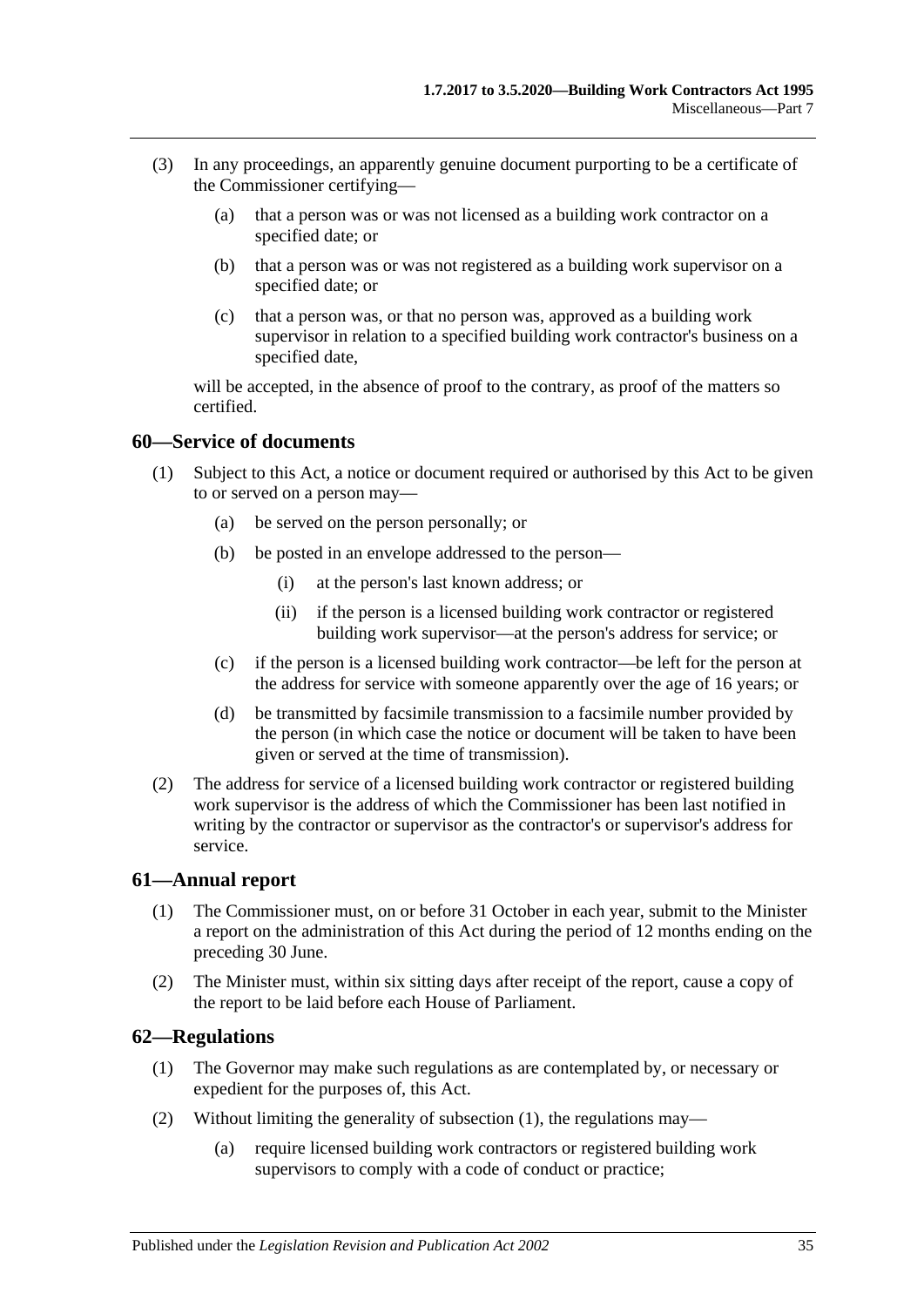- (b) fix fees to be paid in respect of any matter under this Act and provide for the recovery, refund, waiver or reduction of such fees;
- (c) require councils and other local government authorities to provide prescribed information to the Commissioner at prescribed intervals;
- (d) prescribe or prohibit any matter or thing relating to preliminary work contracts (as defined in [Part 5\)](#page-19-1);
- (e) exempt (conditionally or unconditionally) classes of persons or activities from the application of this Act or specified provisions of this Act;
- (f) impose a penalty (not exceeding a fine of \$2 500) for contravention of, or non-compliance with, a regulation.
- (3) Regulations under this Act—
	- (a) may be of general application or limited application;
	- (b) may make different provision according to the matters or circumstances to which they are expressed to apply;
	- (c) may provide that a matter or thing in respect of which regulations may be made is to be determined according to the discretion of the Commissioner or the Minister.
- (4) Regulations under this Act made for the purposes of [Part 5](#page-19-1) or provisions of that Part may be expressed to apply in relation to periods before or after the commencement of that Part.
- (5) The regulations may operate by reference to a specified code as in force at a specified time or as in force from time to time.
- (6) If a code is referred to in the regulations—
	- (a) a copy of the code must be kept available for inspection by members of the public, without charge and during normal office hours, at an office determined by the Minister; and
	- (b) evidence of the contents of the code may be given in any legal proceedings by production of a document apparently certified by the Minister to be a true copy of the code.

# <span id="page-35-0"></span>**Schedule 1—Appointment and selection of assessors for District Court proceedings under [Part 4](#page-16-0)**

- (1) The Minister must establish the following panels of persons who may sit with the District Court as assessors in proceedings under [Part 4:](#page-16-0)
	- (a) a panel consisting of persons representative of building work contractors;
	- (b) a panel consisting of persons representative of members of the public who deal with building work contractors.
- (2) A member of a panel is to be appointed by the Minister for a term of office not exceeding three years and on conditions determined by the Minister and specified in the instrument of appointment.
- (3) A member of a panel is, on the expiration of a term of office, eligible for reappointment.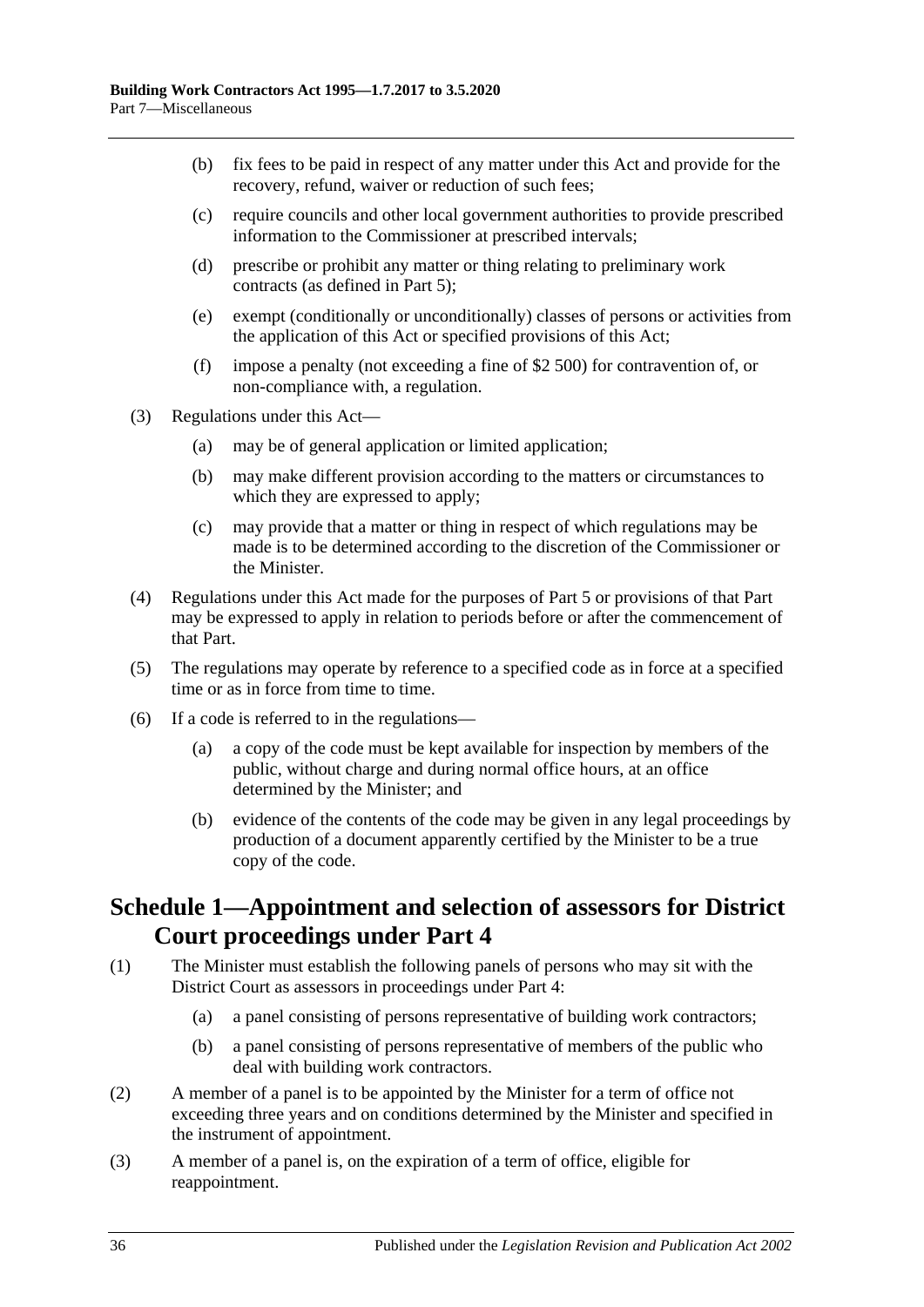- (4) Subject to [subclause](#page-36-3) (5), if assessors are to sit with the District Court in proceedings under [Part 4,](#page-16-0) a Judge of the Court must select one member from each of the panels to sit with the Court in the proceedings.
- <span id="page-36-3"></span>(5) A member of a panel who has a personal or a direct or indirect pecuniary interest in a matter before the District Court is disqualified from participating in the hearing of the matter.
- (6) If an assessor dies or is for any reason unable to continue with any proceedings, the District Court constituted of the judicial officer who is presiding at the proceedings and the other assessor may, if the judicial officer so determines, continue and complete the proceedings.

# <span id="page-36-0"></span>**Schedule 2—Appointment and selection of assessors for Magistrates Court or District Court proceedings under [Part](#page-19-1) 5**

- (1) The Minister must establish a panel of persons with expertise in building work who may sit with the Magistrates Court or District Court (Civil Division) as assessors in proceedings under [Part 5.](#page-19-1)
- (2) A member of the panel is to be appointed by the Minister for a term of office not exceeding three years and on conditions determined by the Minister and specified in the instrument of appointment.
- (3) A member of the panel is, on the expiration of a term of office, eligible for reappointment.
- (4) Subject to [subclause](#page-36-4) (5), if assessors are to sit with the Magistrates Court or District Court (Civil Division) in proceedings under [Part 5,](#page-19-1) a judicial officer of the Court must select two members from the panel to sit with the Court in the proceedings.
- <span id="page-36-4"></span>(5) A member of the panel who has a personal or a direct or indirect pecuniary interest in a matter before the Magistrates Court or District Court (Civil Division) is disqualified from participating in the hearing of the matter.
- (6) If an assessor dies or is for any reason unable to continue with any proceedings, the Magistrates Court or District Court (Civil Division) constituted of the judicial officer who is presiding at the proceedings and the other assessor may, if the judicial officer so determines, continue and complete the proceedings.

# <span id="page-36-1"></span>**Schedule 3—Transitional provisions**

## <span id="page-36-2"></span>**2—Transitional**

- (1) Subject to this Act, a licence in force under the repealed Act immediately before the commencement of this clause continues in force as a licence subject to the same licence conditions (if any).
- (2) Subject to this Act, registration in force under the repealed Act immediately before the commencement of this clause continues in force as registration subject to the same conditions of registration (if any).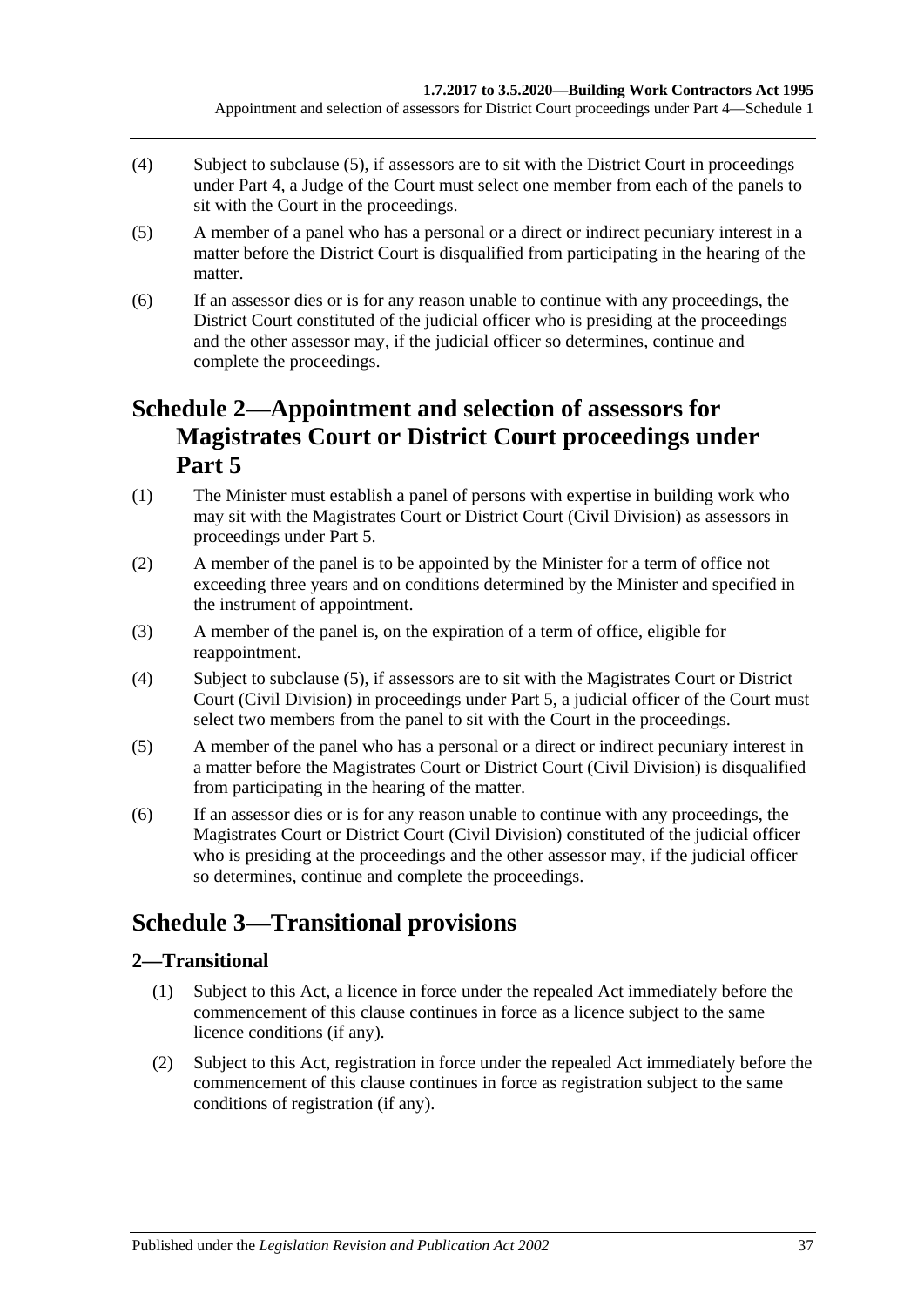- (3) If a licence or registration in force under the repealed Act immediately before the commencement of this clause authorises the performance or supervision of building work within a specified trade only, the licence or registration will, for the purposes of this Act, be taken to be subject to conditions limiting the work that may be performed or supervised under the authority of the licence or registration to work within that trade (subject to variation or revocation of those conditions by the Commissioner under this Act).
- (4) Subject to this Act, an exemption in force under section 14 of the repealed Act immediately before the commencement of this clause continues as a corresponding exemption by the Commissioner for the purposes of this Act subject to the same conditions of exemption (if any).
- (5) Subject to this Act, approval of a registered building work supervisor in relation to a licensed builder's business in force under section 18 of the repealed Act immediately before the commencement of this clause continues as a corresponding approval by the Commissioner for the purposes of this Act.
- (6) If an order or decision of the Commercial Tribunal is in force or continues to have effect under Part 4 of the repealed Act immediately before the commencement of this clause, the order or decision has effect as if it were an order of the District Court under [Part 4](#page-16-0) of this Act.
- <span id="page-37-0"></span>(6a) If a person—
	- (a) who was disqualified from being licensed or registered under the repealed Act immediately before the commencement of this Act; and
	- (b) who remains disqualified at the commencement of this subclause,

is employed or otherwise engaged in the business of a building work contractor during the period of that disqualification, both that person and the building work contractor are guilty of an offence.

Maximum penalty: \$5 000.

- (6b) [Subclause](#page-37-0) (6a) applies after its commencement, whether the contract of employment or other engagement was entered into before or after its commencement.
- (7) The *[Acts Interpretation Act](http://www.legislation.sa.gov.au/index.aspx?action=legref&type=act&legtitle=Acts%20Interpretation%20Act%201915) 1915* applies, except to the extent of any inconsistency with the provisions of this Schedule, to the repeal of the *[Builders Licensing Act](http://www.legislation.sa.gov.au/index.aspx?action=legref&type=act&legtitle=Builders%20Licensing%20Act%201986) 1986*.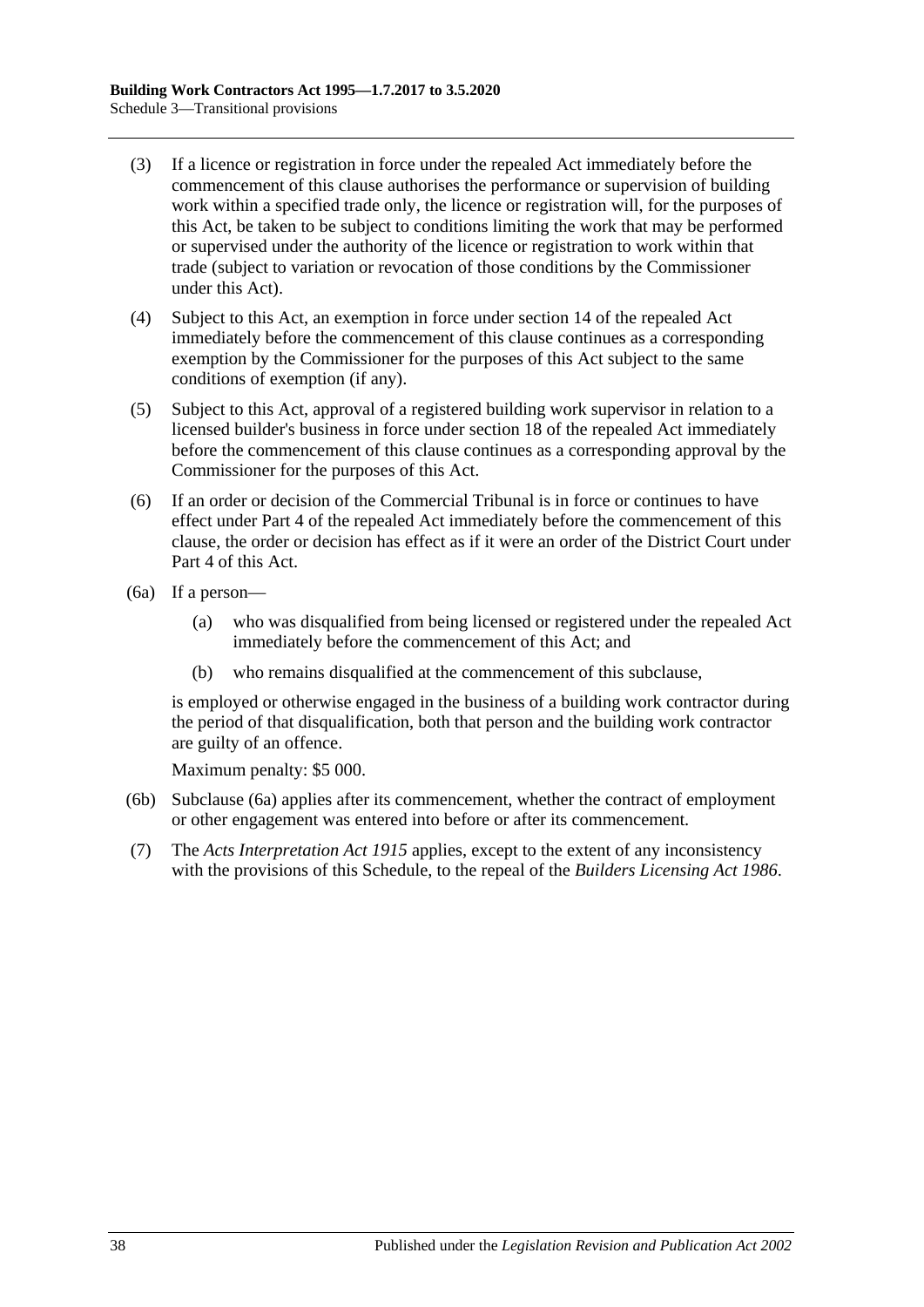# <span id="page-38-0"></span>**Legislative history**

### **Notes**

- Amendments of this version that are uncommenced are not incorporated into the text.
- Please note—References in the legislation to other legislation or instruments or to titles of bodies or offices are not automatically updated as part of the program for the revision and publication of legislation and therefore may be obsolete.
- Earlier versions of this Act (historical versions) are listed at the end of the legislative history.
- For further information relating to the Act and subordinate legislation made under the Act see the Index of South Australian Statutes or www.legislation.sa.gov.au.

# **Legislation repealed by principal Act**

The *Building Work Contractors Act 1995* repealed the following:

*Builders Licensing Act 1986*

# **Legislation amended by principal Act**

The *Building Work Contractors Act 1995* amended the following:

*District Court Act 1991 Magistrates Court Act 1991*

# **Principal Act and amendments**

New entries appear in bold.

| Year | N <sub>o</sub> | Title                                                                              | Assent     | Commencement                                                       |
|------|----------------|------------------------------------------------------------------------------------|------------|--------------------------------------------------------------------|
| 1995 | 87             | <b>Building Work Contractors Act 1995</b>                                          | 7.12.1995  | 1.6.1996 (Gazette 23.5.1996 p2536)                                 |
| 1996 | 34             | <b>Statutes Amendment and Repeal</b><br>(Common Expiation Scheme)<br>Act 1996      | 2.5.1996   | Sch (cl 7)-3.2.1997 (Gazette<br>19.12.1996 p1923)                  |
| 1998 | 21             | <b>Statutes Amendment (Consumer</b><br>Affairs) Act 1998 as amended by<br>22/1998  | 2.4.1998   | Pt 2 (ss $4-9$ ) and Sch $-28.5.1998$<br>(Gazette 28.5.1998 p2292) |
| 1998 | 22             | <b>Statutes Amendment (Consumer</b> )<br>Affairs) Amendment Act 1998               | 2.4.1998   | 2.4.1998                                                           |
| 1999 | 78             | <b>Building Work Contractors (GST)</b><br>Amendment Act 1999                       | 2.12.1999  | 2.12.1999                                                          |
| 2000 | 4              | District Court (Administrative and<br>Disciplinary Division) Amendment<br>Act 2000 | 20.4.2000  | Sch 1 (cl 4)-1.6.2000 ( <i>Gazette</i><br>18.5.2000 p2554)         |
| 2001 | 47             | <b>Statutes Amendment (Consumer</b><br>Affairs) Act 2001                           | 11.10.2001 | Pt 2 (ss $4-9$ )-1.11.2001 ( <i>Gazette</i><br>25.10.2001 p4686)   |
| 2001 | 69             | <b>Statutes Amendment (Courts and</b><br>Judicial Administration) Act 2001         | 6.12.2001  | Pt 2 (ss 4 & 5)-3.2.2002 ( <i>Gazette</i><br>24.1.2002 p346)       |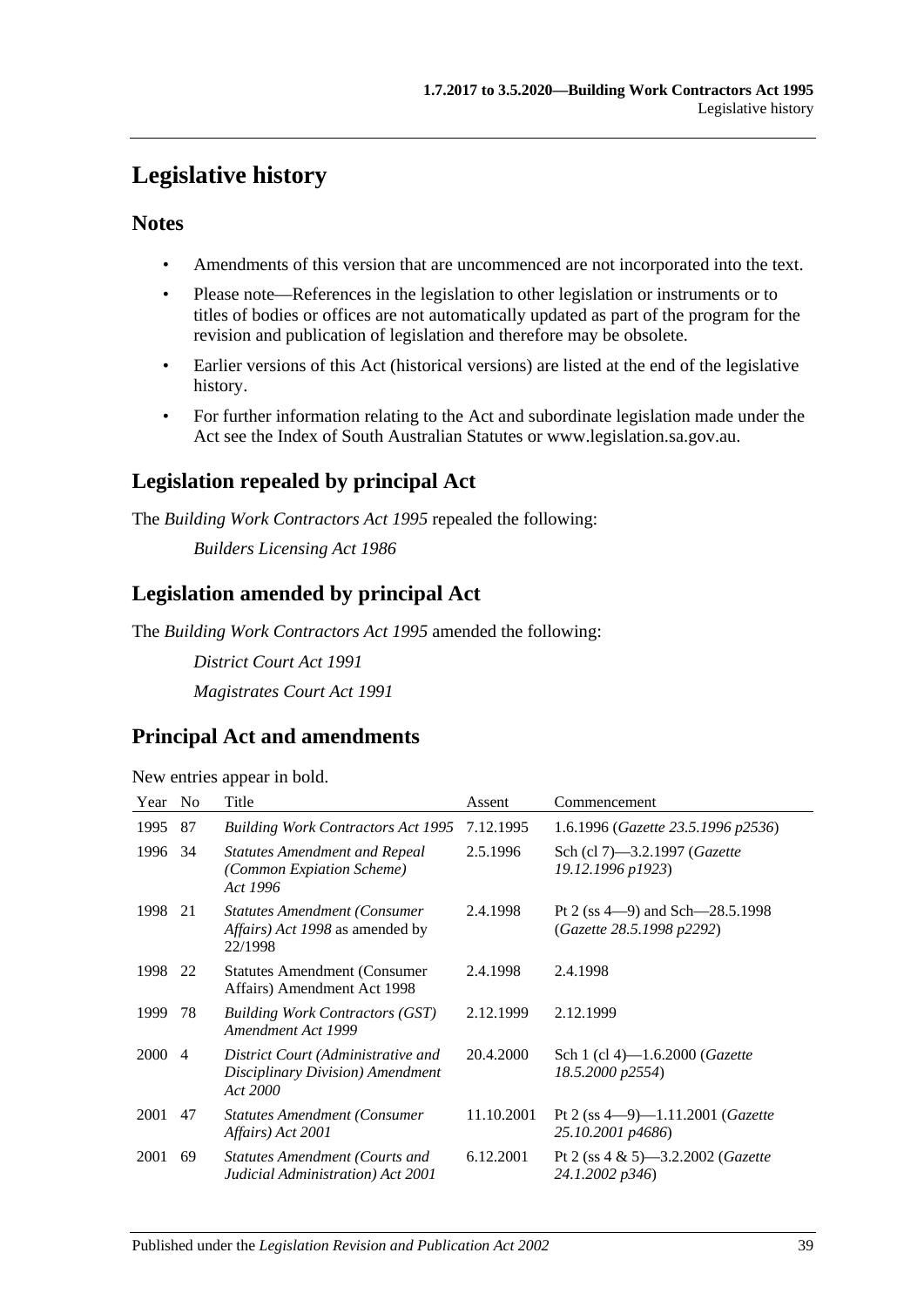#### **Building Work Contractors Act 1995—1.7.2017 to 3.5.2020** Legislative history

| 2008 5 |     | <b>Statutes Amendment (Advisory</b><br>Panels Repeal) Act 2008                | 13.3.2008  | Pt 2 (s $3$ )-13.3.2008                                                                                                  |
|--------|-----|-------------------------------------------------------------------------------|------------|--------------------------------------------------------------------------------------------------------------------------|
| 2009   | 39  | <b>Statutes Amendment and Repeal</b><br>(Fair Trading) Act 2009               | 23.7.2009  | Pt 2 (ss $4-6$ )-3.9.2009 ( <i>Gazette</i><br>3.9.2009 p4367)                                                            |
| 2009   | 77  | <b>Building and Construction Industry</b><br>Security of Payment Act 2009     | 10.12.2009 | Sch 1 (cl 2)—10.12.2011 (s $7(5)$ Acts<br><i>Interpretation Act 1915</i> )                                               |
| 2012 3 |     | <b>Business Names Registration</b><br>(Transitional Arrangements)<br>Act 2012 | 22.3.2012  | Sch 1 (cl 5)-28.5.2012 (Gazette<br>19.4.2012 p1467)                                                                      |
| 2012   | 43  | <b>Statutes Amendment (Courts</b><br>Efficiency Reforms) Act 2012             | 22.11.2012 | Pt 2 (ss $4 \& 5$ )-1.7.2013 ( <i>Gazette</i><br>$16.5.2013$ $p1541$ )                                                   |
| 2013   | 16  | <b>Statutes Amendment (Directors'</b><br>Liability) Act 2013                  | 23.5.2013  | Pt 7 (s 11)-17.6.2013 (Gazette<br>6.6.2013 p2498)                                                                        |
| 2013   | 71  | <b>Statutes Amendment (Occupational</b><br>Licensing) Act 2013                | 21.11.2013 | Pt 2 (ss 4, 5, 7, 10–12)–1.11.2014<br>(Gazette 9.10.2014 p6095); ss 6, 8 &<br>9-21.11.2015 (Gazette 29.10.2015<br>p4742) |
| 2017   | -7  | <b>Statutes Amendment and Repeal</b><br>(Simplify) Act 2017                   | 15.3.2017  | Pt 4 (ss $14-17$ )-1.7.2017 ( <i>Gazette</i><br>22.6.2017 p2224)                                                         |
| 2019   | -14 | Statutes Amendment (SACAT)<br>Act 2019                                        | 11.7.2019  | Pt 6 (ss 38 to 50)-4.5.2020 (Gazette<br>27.2.2020 p442)                                                                  |

# **Provisions amended**

New entries appear in bold.

|  |  | Entries that relate to provisions that have been deleted appear in italics. |  |
|--|--|-----------------------------------------------------------------------------|--|
|  |  |                                                                             |  |

| Provision      | How varied                                                            | Commencement |  |
|----------------|-----------------------------------------------------------------------|--------------|--|
| Long title     | amended under Legislation Revision and<br><b>Publication Act 2002</b> |              |  |
| Pt1            |                                                                       |              |  |
| s <sub>2</sub> | omitted under Legislation Revision and<br><b>Publication Act 2002</b> |              |  |
| s <sub>3</sub> |                                                                       |              |  |
| s(3(1))        | s 3 redesignated as s $3(1)$ by $21/1998$ s 4                         | 28.5.1998    |  |
| building       | amended by 71/2013 s 4                                                | 1.11.2014    |  |
| <b>GST</b>     | inserted by 78/1999 s 2                                               | 2.12.1999    |  |
| <b>GST</b> law | inserted by $78/1999$ s 2                                             | 2.12.1999    |  |
| s(2)           | inserted by 21/1998 s 4                                               | 28.5.1998    |  |
| Pt 2           |                                                                       |              |  |
| s <sub>6</sub> |                                                                       |              |  |
| s(6(1))        | amended by 71/2013 s 5                                                | 1.11.2014    |  |
| $s(3)$ and (4) | inserted by 7/2017 s 14                                               | 1.7.2017     |  |
| s <sub>7</sub> |                                                                       |              |  |
| s(7(2)         | amended by 71/2013 s 6                                                | 21.11.2015   |  |
| s <sub>8</sub> |                                                                       |              |  |
| s(2)           | amended by $47/2001$ s $4(a)$                                         | 1.11.2001    |  |
| $s(3)$ (6)     | inserted by $47/2001$ s $4(b)$                                        | 1.11.2001    |  |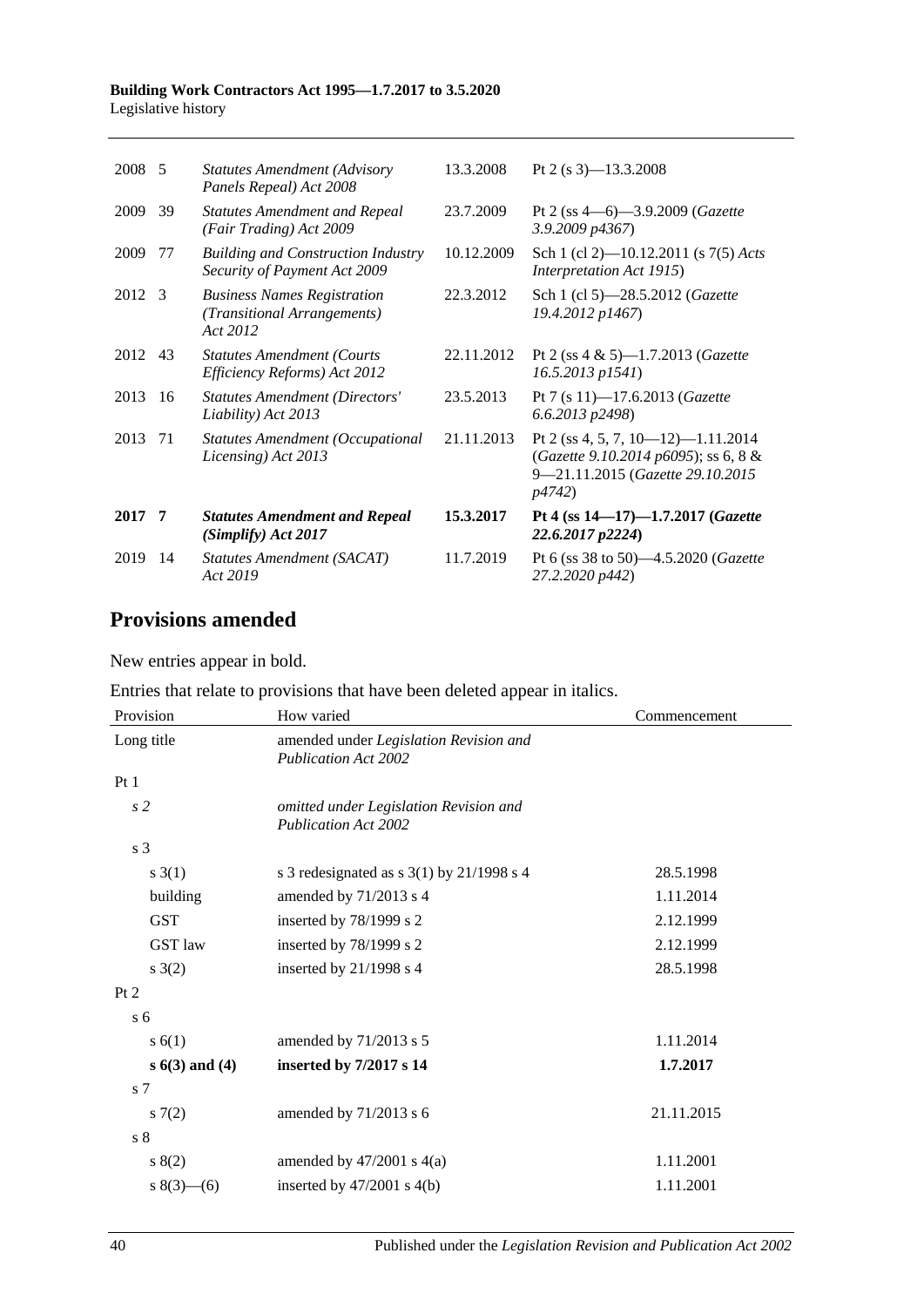| s 9             |                                                 |            |
|-----------------|-------------------------------------------------|------------|
| $s \, 9(1)$     | amended by $39/2009$ s 4(1)                     | 3.9.2009   |
|                 | amended by 71/2013 s 7(1)                       | 1.11.2014  |
|                 | (d) deleted by $71/2013$ s $7(1)$               | 1.11.2014  |
| $s\ 9(1a)$      | inserted by $71/2013$ s $7(2)$                  | 1.11.2014  |
| s(9(2)          | amended by 39/2009 s 4(2)                       | 3.9.2009   |
|                 | amended by 71/2013 s 7(3)                       | 1.11.2014  |
|                 | (b)(iii) deleted by $71/2013$ s $7(3)$          | 1.11.2014  |
| $s\ 9(2a)$      | inserted by $71/2013$ s $7(4)$                  | 1.11.2014  |
| s 10            |                                                 |            |
| 10(2)           | amended by $4/2000$ s $9(1)$ (Sch 1 cl $4(a)$ ) | 1.6.2000   |
| $s$ $10(5)$     | deleted by $4/2000 s 9(1)$ (Sch 1 cl $4(b)$ )   | 1.6.2000   |
| $s$ 10(6)       | deleted by $4/2000 s 9(1)$ (Sch 1 cl $4(c)$ )   | 1.6.2000   |
| s 10A           | inserted by 47/2001 s 5                         | 1.11.2001  |
| s 11            |                                                 |            |
| s 11(3)         | amended by 47/2001 s 6                          | 1.11.2001  |
|                 | amended by 7/2017 s 15                          | 1.7.2017   |
| Pt <sub>3</sub> |                                                 |            |
| s 13            |                                                 |            |
| s 13(2)         | amended by 71/2013 s 8                          | 21.11.2015 |
| s 14            | substituted by 71/2013 s 9                      | 21.11.2015 |
| s 15            |                                                 |            |
| s 15(1)         | s 15 redesignated as s $15(1)$ by $47/2001$ s 7 | 1.11.2001  |
| $s 15(2)$ – (6) | inserted by 47/2001 s 7                         | 1.11.2001  |
| s 16            | substituted by 71/2013 s 10                     | 1.11.2014  |
| s 17            |                                                 |            |
| s 17(2)         | amended by $4/2000$ s $9(1)$ (Sch 1 cl $4(d)$ ) | 1.6.2000   |
| $s\,I7(5)$      | deleted by $4/2000 s 9(1)$ (Sch 1 cl $4(e)$ )   | 1.6.2000   |
| s 17(6)         | deleted by $4/2000 s 9(1)$ (Sch 1 cl $4(f)$ )   | 1.6.2000   |
| s 17A           | inserted by 47/2001 s 8                         | 1.11.2001  |
| s 18            |                                                 |            |
| s 18(3)         | amended by 47/2001 s 9                          | 1.11.2001  |
|                 | amended by 7/2017 s 16                          | 1.7.2017   |
| s 19            |                                                 |            |
| s 19(4)         | substituted by $71/2013$ s $11(1)$              | 1.11.2014  |
| s 19(6)         | amended by 34/1996 s 4 (Sch cl 7)               | 3.2.1997   |
|                 | deleted by $71/2013$ s $11(2)$                  | 1.11.2014  |
| s 19(7)         | amended by 34/1996 s 4 (Sch cl 7)               | 3.2.1997   |
| s 19(8)         | amended by 34/1996 s 4 (Sch cl 7)               | 3.2.1997   |
|                 | amended by $71/2013$ s $11(3)$ —(5)             | 1.11.2014  |
| Pt 3A           | inserted by 39/2009 s 5                         | 3.9.2009   |
|                 | substituted by 71/2013 s 12                     | 1.11.2014  |
| Pt 3B           | inserted by 71/2013 s 12                        | 1.11.2014  |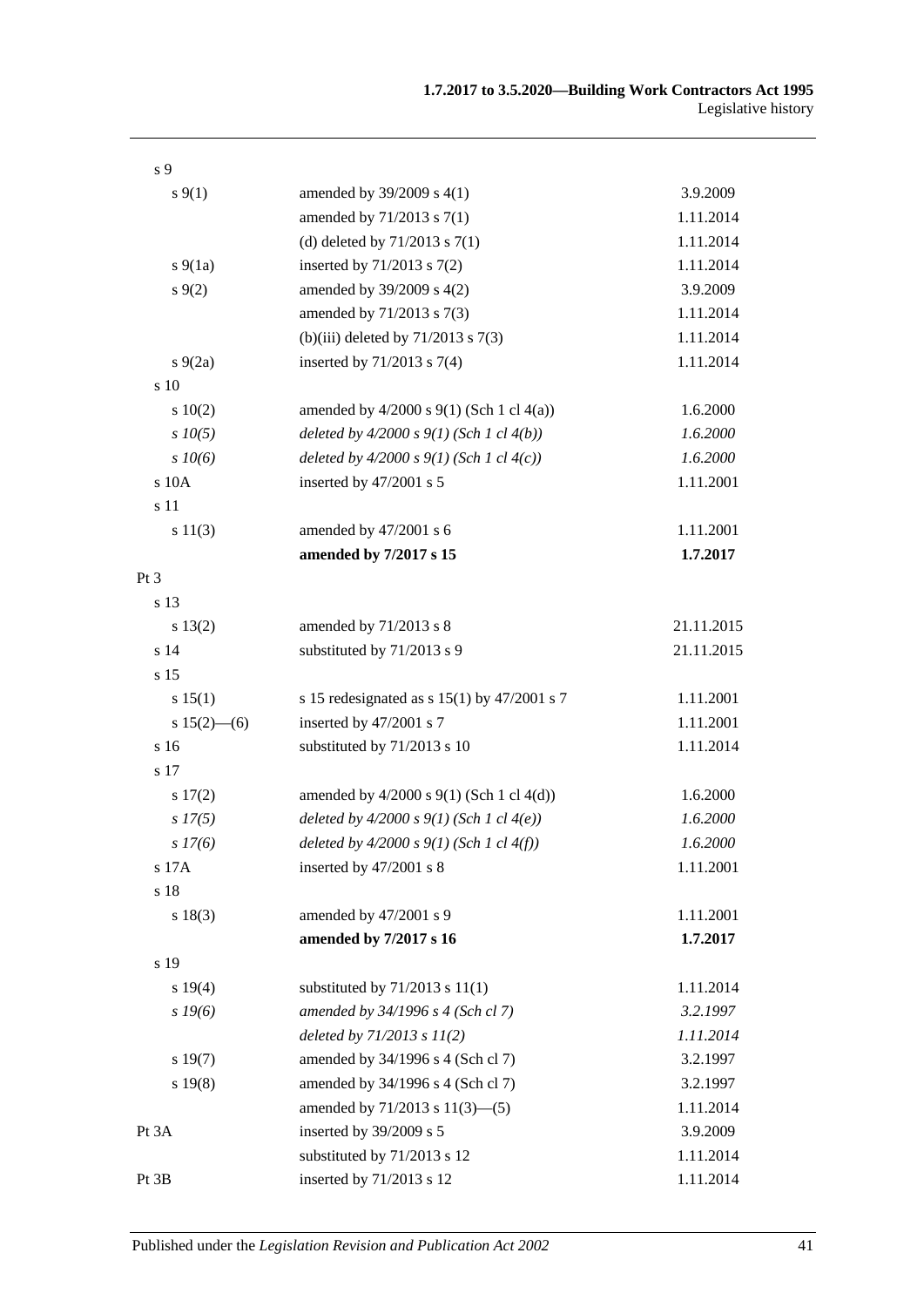| Pt 4                          |                                                                  |            |
|-------------------------------|------------------------------------------------------------------|------------|
| s 24                          | amended by 21/1998 s 5                                           | 28.5.1998  |
| s 25                          |                                                                  |            |
| s 25(1)                       | amended by 21/1998 Sch cl 1 as substituted by<br>22/1998 s 3     | 28.5.1998  |
| Pt 5                          |                                                                  |            |
| s 29                          |                                                                  |            |
| s 29(8a)—(8c)                 | inserted by $78/1999$ s $3(a)$                                   | 2.12.1999  |
| $s\,29(10)$                   |                                                                  |            |
| cost-plus clause              | inserted by $78/1999$ s $3(b)$                                   | 2.12.1999  |
| fixed price<br>contract       | inserted by $78/1999$ s $3(b)$                                   | 2.12.1999  |
| GST clause                    | inserted by $78/1999$ s $3(b)$                                   | 2.12.1999  |
| s 30                          |                                                                  |            |
| $s \ 30(1)$                   | amended by 77/2009 Sch 1 cl 2(1)-(4)                             | 10.12.2011 |
| $s \ 30(2)$                   | amended by 77/2009 Sch 1 cl 2(5)                                 | 10.12.2011 |
| $s \ 30(3)$                   | amended by 77/2009 Sch 1 cl 2(6)                                 | 10.12.2011 |
| s 31                          |                                                                  |            |
| $s \ 31(2)$                   | amended by 34/1996 s 4 (Sch cl 7)                                | 3.2.1997   |
| s 39                          | amended by 21/1998 s 6                                           | 28.5.1998  |
| s 40                          |                                                                  |            |
| $s\ 40(1)$                    | amended by 69/2001 s 4                                           | 3.2.2002   |
|                               | amended by 43/2012 s 4                                           | 1.7.2013   |
| $Pt\,6$                       | deleted by 5/2008 s 3                                            | 13.3.2008  |
| Pt 7                          |                                                                  |            |
| s 45                          |                                                                  |            |
| $s\,45(1)$                    | amended by 7/2017 s 17                                           | 1.7.2017   |
| s 46                          |                                                                  |            |
| $s\,46(2a)$                   | inserted by 39/2009 s 6                                          | 3.9.2009   |
| s 48                          | amended by 21/1998 Sch cl 1 as substituted by<br>22/1998 s 3     | 28.5.1998  |
| s 49                          | amended by 34/1996 s 4 (Sch cl 7)                                | 3.2.1997   |
|                               | amended by 3/2012 Sch 1 cl 5                                     | 28.5.2012  |
| s <sub>50</sub>               |                                                                  |            |
| s 50(1)                       | amended by 34/1996 s 4 (Sch cl 7)                                | 3.2.1997   |
| s 51                          |                                                                  |            |
| s 51(1)                       | amended by 34/1996 s 4 (Sch cl 7)                                | 3.2.1997   |
| s 56                          | deleted by 16/2013 s 11                                          | 17.6.2013  |
| s 58                          |                                                                  |            |
| s 58(1)                       | substituted by 21/1998 Sch cl 1 as substituted<br>by 22/1998 s 3 | 28.5.1998  |
| Sch 1                         |                                                                  |            |
| $\text{ }$ scl $\text{ }$ (4) | amended by 21/1998 s 7                                           | 28.5.1998  |
| Sch 2                         |                                                                  |            |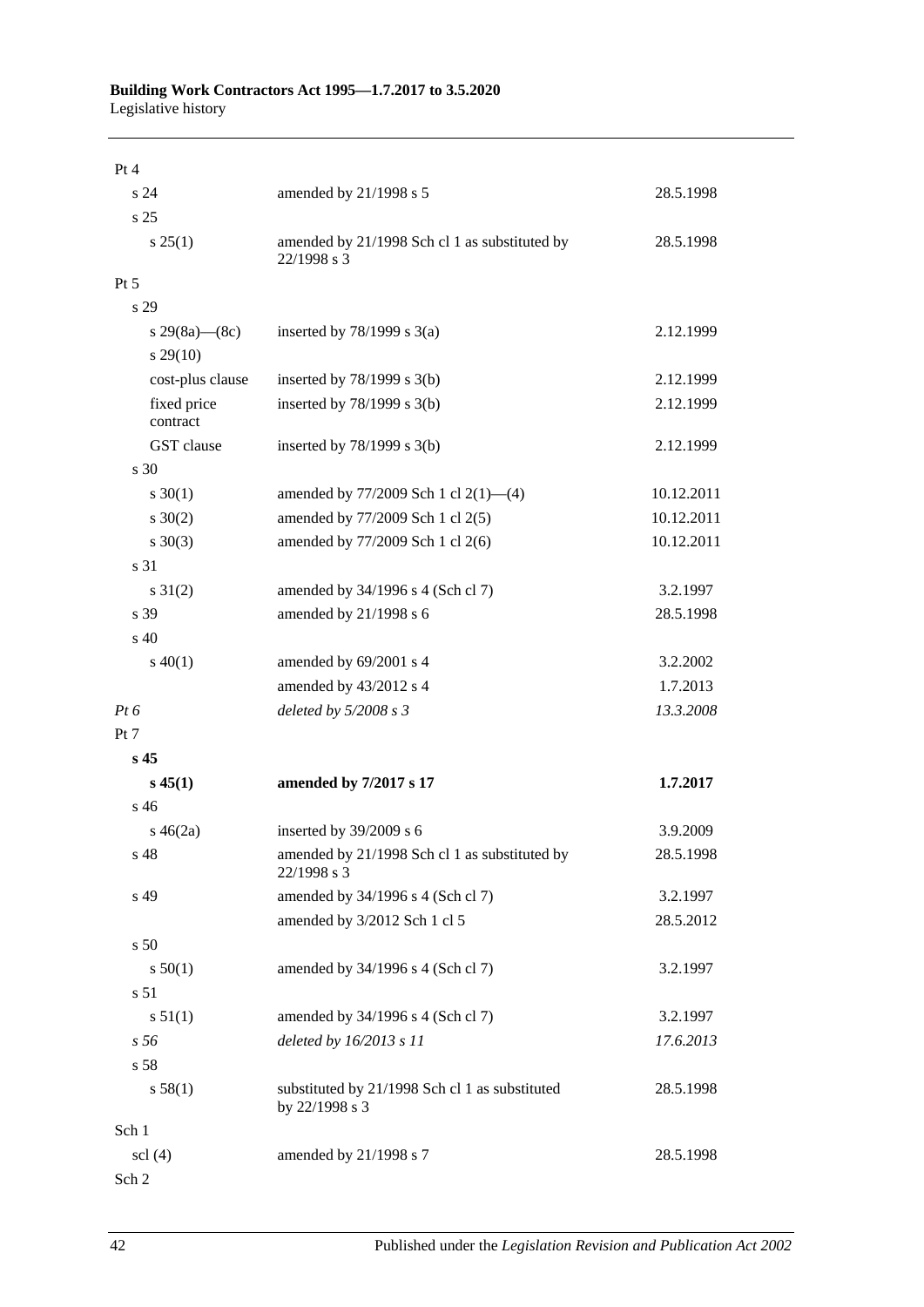| $\text{sc}$ (4)       | amended by $21/1998$ s 8                                              | 28.5.1998 |
|-----------------------|-----------------------------------------------------------------------|-----------|
| Sch <sub>3</sub>      |                                                                       |           |
| cl1                   | omitted under Legislation Revision and<br>Publication Act 2002        |           |
| cll $(6a)$ and $(6b)$ | inserted by $21/1998$ s 9                                             | 28.5.1998 |
| Sch 4                 | omitted under Legislation Revision and<br><b>Publication Act 2002</b> |           |

#### **Transitional etc provisions associated with Act or amendments**

#### *Statutes Amendment and Repeal (Common Expiation Scheme) Act 1996*

#### **5—Transitional provision**

An Act repealed or amended by this Act will continue to apply (as in force immediately prior to the repeal or amendment coming into operation) to an expiation notice issued under the repealed or amended Act.

#### *Statutes Amendment (Courts and Judicial Administration) Act 2001*

#### **5—Transitional provision**

The amendments made to the principal Act by this Part—

- (a) do not apply in respect of proceedings commenced before the commencement of this Part (and those proceedings may continue as if this Act had not been enacted); and
- (b) apply in respect of proceedings commenced after the commencement of this Part (including proceedings in respect of a claim arising before the commencement of this Part).

#### *Statutes Amendment (Courts Efficiency Reforms) Act 2012*

#### **5—Transitional provision**

The amendment made to the *[Building Work Contractors Act](http://www.legislation.sa.gov.au/index.aspx?action=legref&type=act&legtitle=Building%20Work%20Contractors%20Act%201995) 1995* by this Part—

- (a) does not apply in respect of proceedings commenced before the commencement of this Part (and those proceedings may continue as if this Act had not been enacted); and
- (b) applies in respect of proceedings commenced on or after the commencement of this Part (including proceedings in respect of a claim arising before the commencement of this Part).

## **Historical versions**

Reprint No 1—3.2.1997 Reprint No 2—28.5.1998 Reprint No 3—2.12.1999 Reprint No 4—1.6.2000 Reprint No 5—1.11.2001 Reprint No 6—3.2.2002